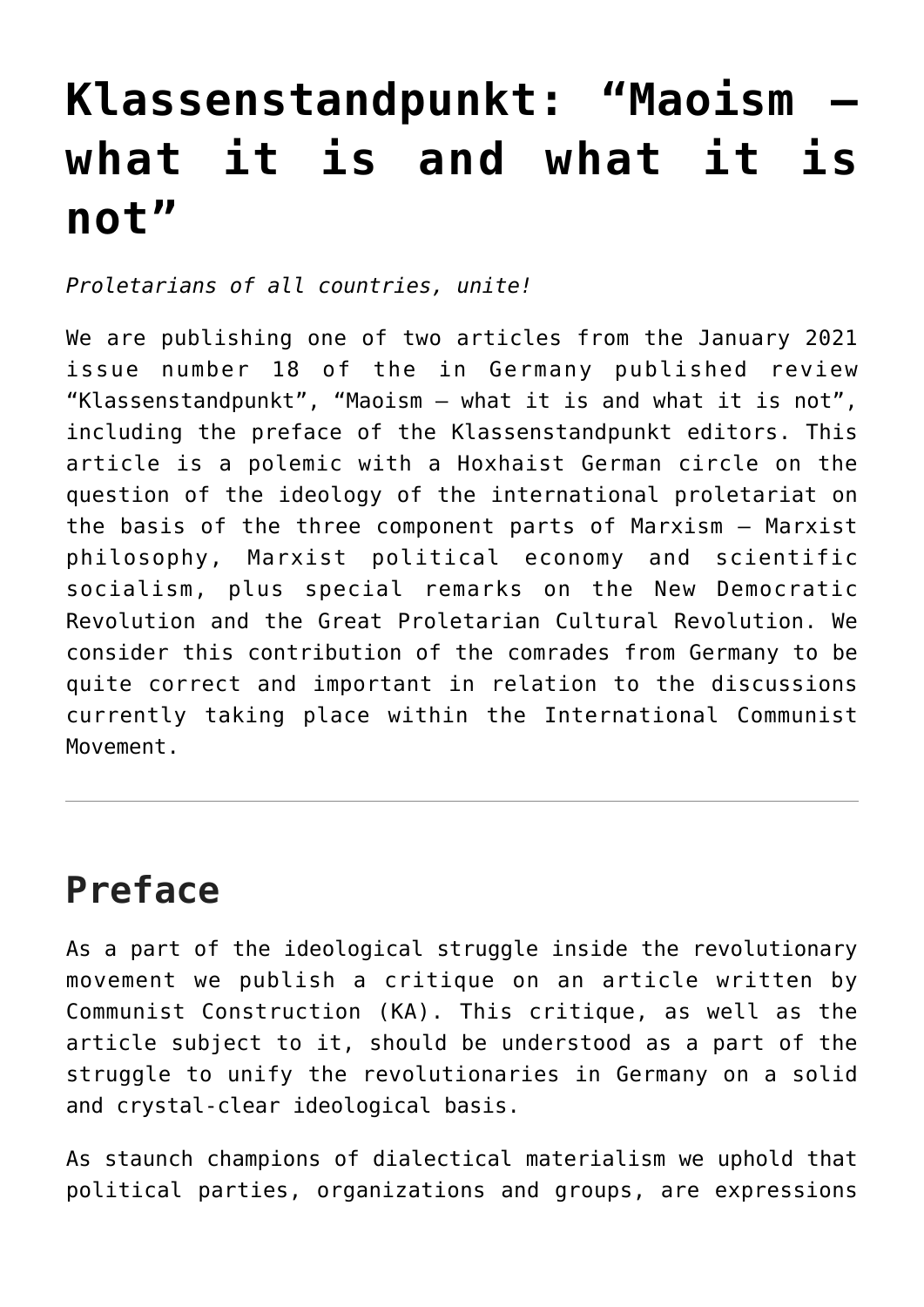of the objective reality of class struggle. The communists are the expression of the class struggle of the proletariat. That the communists in formation today are advancing ahead in the struggle for the reconstitution of the glorious Communist Party of Germany (CPG) is not an expression of chance or due to the personal abilities of some genius, but in its essence of the clamour of the class for its vanguard. The main contradiction in Germany is the one between the proletariat and the bourgeoisie and the leaderless proletariat can not organize its struggle and is chance-less without its general staff. Hence, the main need of the class struggle of the proletariat is the reconstitution of its Party. Accordingly the main task for everyone who wants to serve the interest of the proletariat is to struggle for this cause.

Alongside the proletariat there exists classes and strata of classes, who stand in relative opposition to finance capital and have different kinds of contradictions with it. One of these are the petty bourgeoisie. This wavering class also generates its different forms of political expressions. One of these are the almost countless number of artisan circles of the "radical left". These circles sometimes raise the need to "reconstruct the CPG". With all their differences these circles generally put forward a concept of "constructing the Party from below" and centre on the need of "unity" of as many circles as possible in different forms of "alliances". What they all have in common is that they reject the need of construction the Party "from the top". Therefore they all clash with the fundamental principles confirmed in the theory and practice of the international proletariat, established by

Len[i](#page--1-0)n<sup>1</sup>, over and over again.

These circles do not constitute as such an enemy of the proletariat in the current moment of the development of the class struggle in this country, and it is possible and necessary to unite with many of them in particular struggles, but their ideological opportunism, and not rarely blunt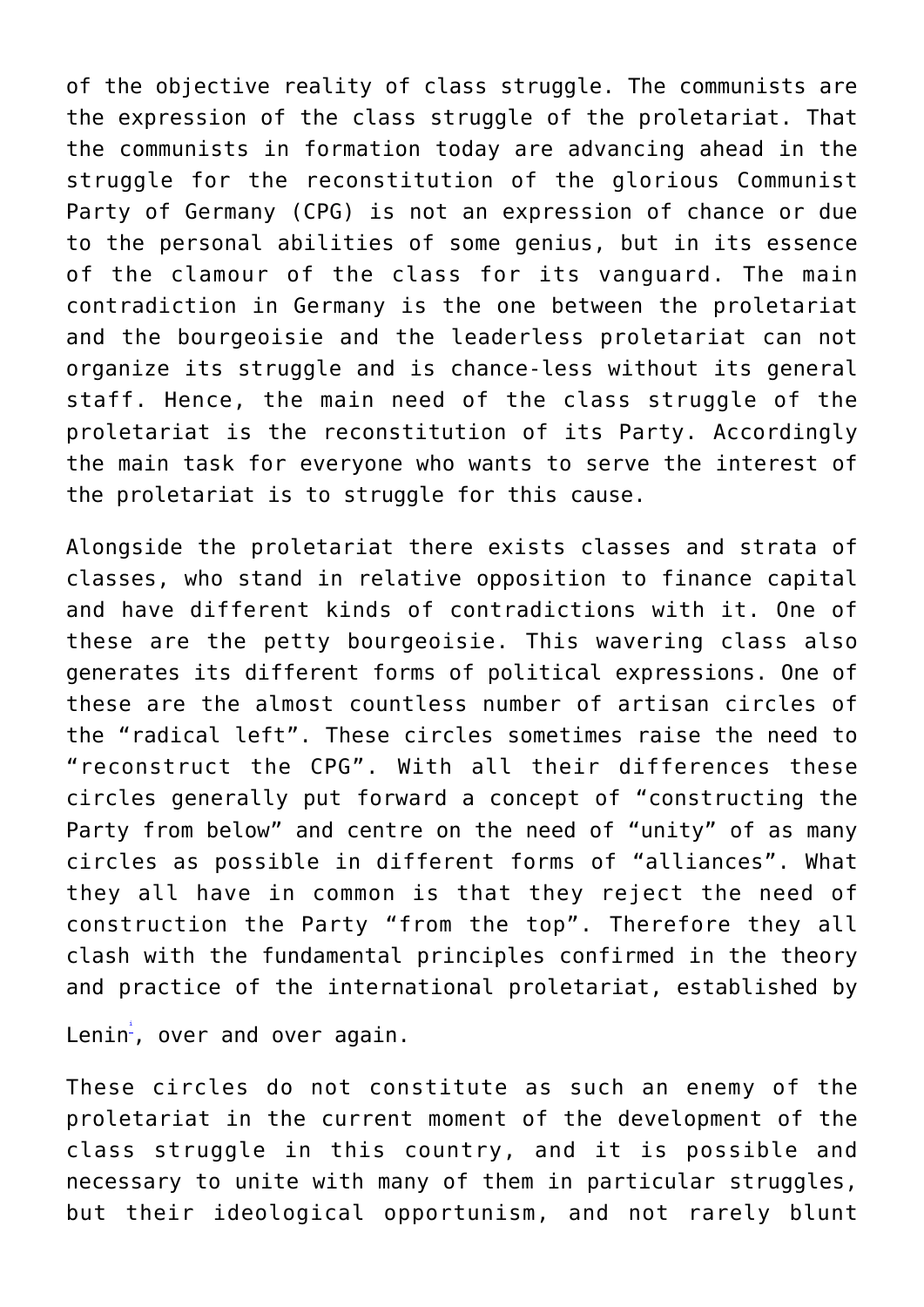revisionism, must be combated with fierce ideological struggle accompanied with practical actions that hammer in the truth of the proletariat. Since in almost all of these circles there are sincere elements who really want to serve the class, in some cases even a clear majority, it would be a big mistake for the communists in formation to declare "all-out war" on them, such an approach would currently only lead to isolation and further fragmentation of the revolutionary movement. Politics in command and the correct handling of the contradictions among the people are what is needed. Today we do not have the Party, and even when we do have it, it is only with the victorious development of the class struggle in it highest form that it becomes the recognized vanguard. This demands having a correct understanding of the front.

The front is one of the three instrument of the revolution (the Party and the revolutionary army being the two others). The front must be under the absolute hegemony of the proletariat, even more so given that it is both the leading and the main class of our socialist revolution. The construction of the front demands the Party, without the reconstituted CPG and the revolutionary army under its absolute leadership, we cannot build the front that is needed for the victorious development of the socialist revolution. The Party constructs the front, it does not construct itself.

The front is a class front and its purpose is to unite all the classes and strata possible under the leadership of the proletariat, through its Communist Party, for the socialist revolution; that is for the establishment of the dictatorship of the proletariat through the armed revolution, which means through People's War. This is the strategic perspective to bear in mind. The front is not an "alliance", it is a tool of revolution mastered by the Party. Since we currently do not have the reconstituted CPG, we still have a long way to go until we have a such a front as an organic reality. But still, the struggle for constructing the three instruments is a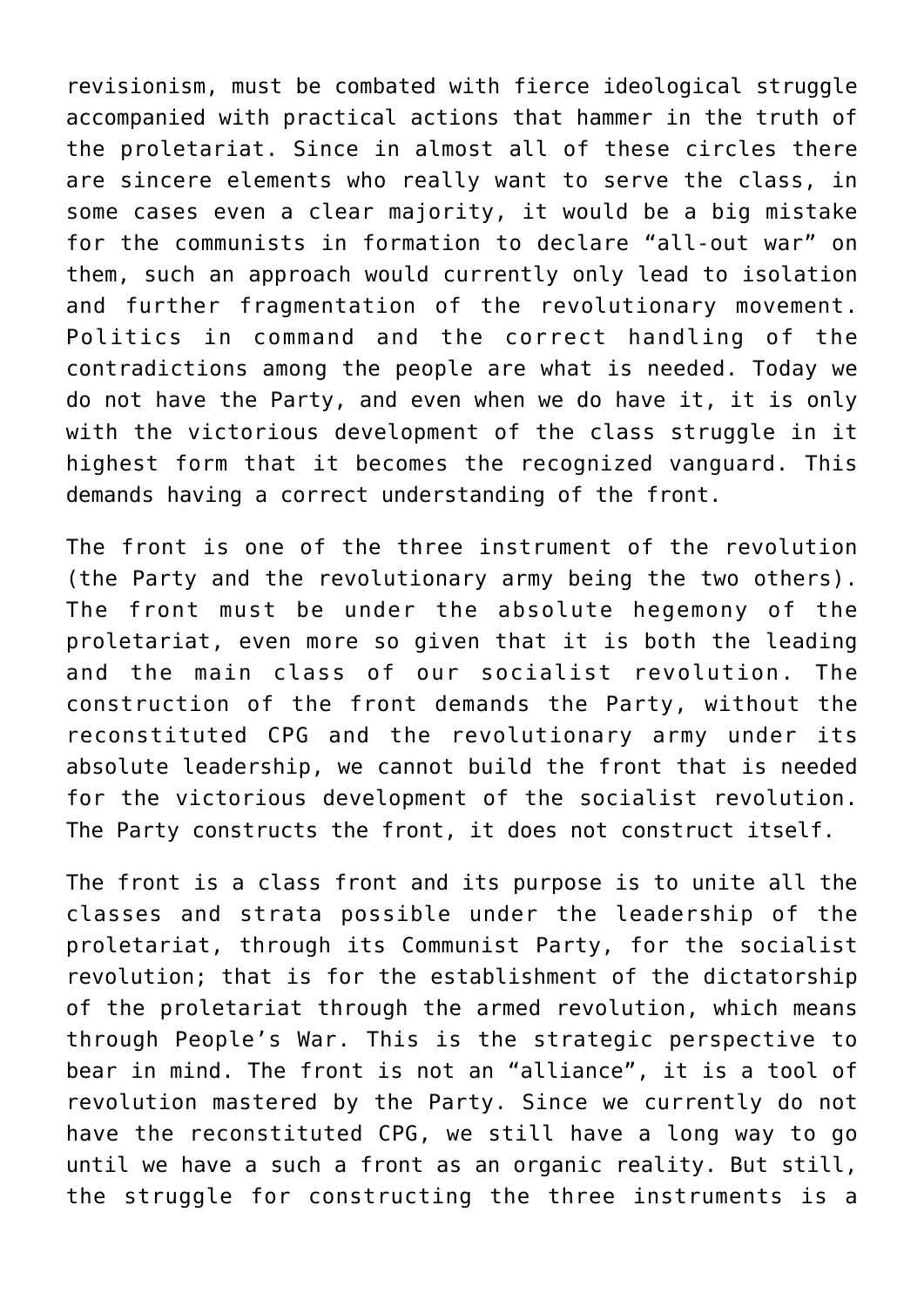process that must take place simultaneously, in the midst of the class struggle and the two line struggle. Hence, in a moment in which the main necessity of the proletariat is the reconstitution of the Party, the front politics of the communists in formation must strive to develop the work in this regard so it serves the reconstitution. Today, this very much requires the need to handle the Leninist formula of "Unite, differentiate and lead", which must be understood as: unite on basis of fundamental principles and joint decisions; differentiate clearly what is points of unity and what are not and what are the issues of the two line struggle, and; lead in the way Lenin taught in "A letter to a comrade" "**not by virtue of having the power, of course, but by virtue of authority, energy, greater experience, greater versatility, and greater talent**." – as always starting from our basic tactic of struggle (with advantage, reason and limit). This must be done, currently, with the objective of generating a favourable political space or environment for the struggle for the reconstitution of the Party. Fulfilling our duties to the class and the revolution we of course must develop our struggles on many issues, may it be the anti-imperialist, anti-fascist and proletarian feminist struggles or the economical struggle and the struggle for revindications in general, but they all must be canalized to serve the struggle for the reconstitution of the Party in its current period and the tasks set.

It is in this context we must view the statement of the KA that the maoists are a "valuable alliance partner".

It is true that still the main maoist forces in Germany are not the ones struggling for the reconstitution of the CPG. The main maoist forces in this country are still the Parties from Turkey. The TKP/ML, the MKP of Turkey and Northern Kurdistan, and others, are still more present in the revolutionary movement then anyone else who claims Marxism-Leninism-Maoism to be their guiding ideology. To ignore this fact would be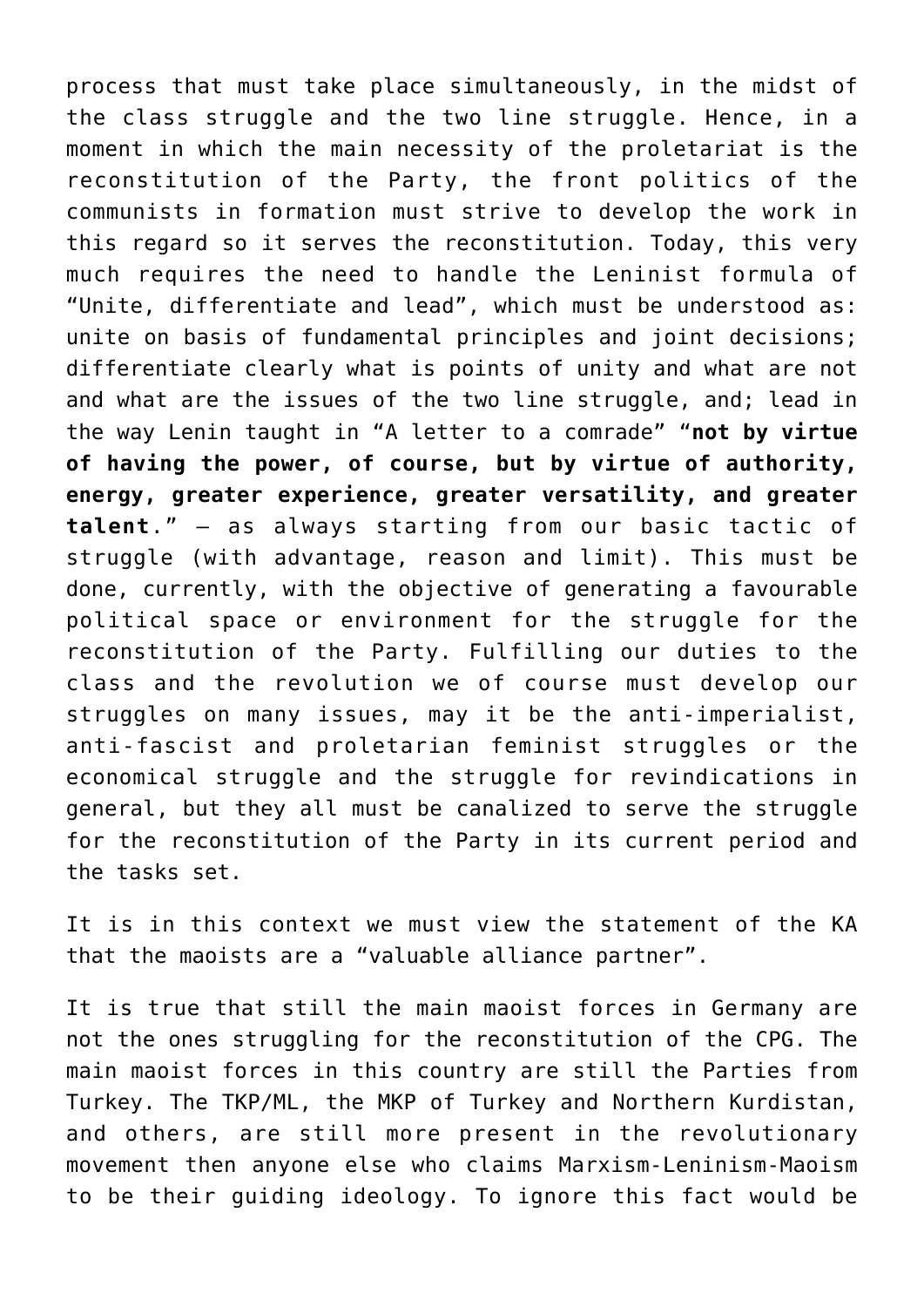simply ridiculous. So when speaking about "alliances with maoists" in the German panorama, it naturally means in the first instance in this country the "alliances" with the parties from Turkey. But, the KA is not a primarily antiimperialist organization, but an organization that have as its proclaimed objective to "reconstruct the CPG" and therefore they are in a way "colleagues" in the same buisiness as we. So lets us not play stupid.

There can by no "alliance for the reconstitution $\overline{ }^{_{\text{ii}}}$  $\overline{ }^{_{\text{ii}}}$  $\overline{ }^{_{\text{ii}}}$  of the CPG", such an "alliance" corresponds to the anti-Leninist criteria of the petty bourgeois circles. The two-line-struggle among those who, in one way or another, claim to be working for the reconstitution of the Party, must centre on its ideological foundations, because that is what determinate its character. Which standpoint, conception and method is to be followed to guarantee that the Party corresponds to the development of the theory and practice of the international proletariat and the needs of the world proletarian revolution, this is the core question.

The main positive aspect of the article of the KA is that it raises ideological issues of decisive importance. The main negative aspect is that by doing so they mix things up, confuses positions and instead of a clear cut criticism of the position of the maoists who struggle for the reconstitution of the CPG – positions that the colleagues know very well and which are not a secret to anyone in the revolutionary movement – try to pick "weak flanks" by claiming that there are "many kinds of maoism"; this method is not useful for the debate, there is one relevant maoist force in Germany struggling for the reconstitution of the CPG and nowadays, let's say any fool knows that.

According to our understanding it is good and necessary to work together with forces like the KA inside our general concept of the framework for the front in the current period.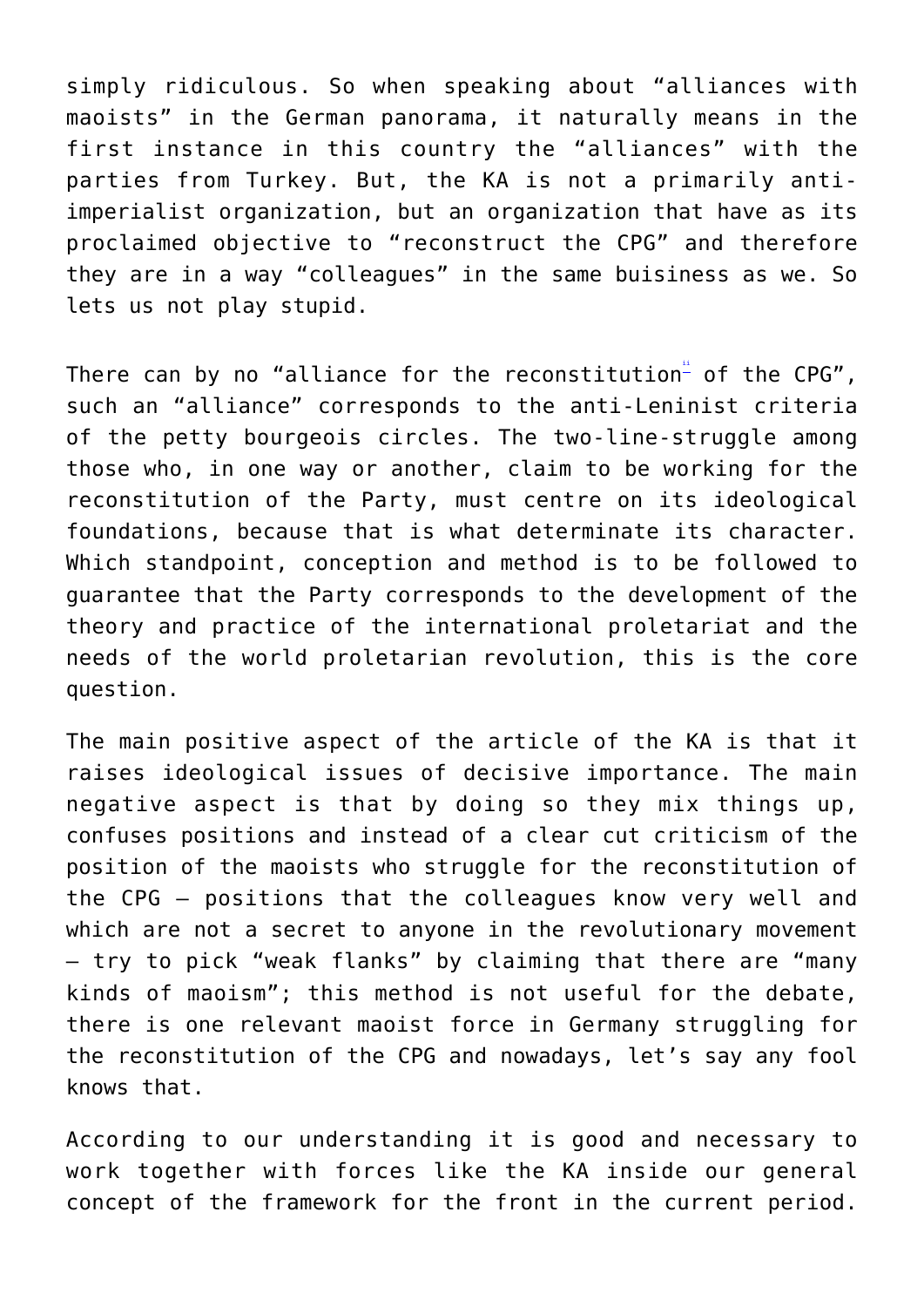Tactical alliances are important and should be struggled for with this type of forces. Even if our ideological contradiction with them is antagonistic, we should treat it with none-antagonistic means, centring on promoting a comradely and constructive debate. At the end of the day we are sure that Marxism-Leninism-Maoism will be taken up by all honest proletarian revolutionaries, how long it takes depends on us and the development of the world proletarian revolution.

The following article is written by a collective of comrades at our request. That the text have many authors can be seen in the style and form. Some aspects of the critique are way more developed then others, particularly regarding philosophy. The issues in this article that has not been so worked out, generally have been dealt with extensively in earlier issues of this magazine and for the interested reader we strongly recommend to have a look at those.

[iM](#page--1-0)ost notably in "One Step Forward, Two Steps Back", a document that everyone who seriously wants to discuss about the construction of the Communist Party should have studied very carefully.

[iiW](#page--1-0)e insist on the term "reconstitution" because only the Communist Party can lead its own construction, we consider it to be a negation of the principles established by Lenin to claim that some other organization can "reconstruct the Party".

– Editorial staff of Klassenstandpunkt

## **Maoism – what it is and what it is not**

In the current 18th issue of the review "Kommunismus*"*, the friends wrote an article on Maoism with the premise of taking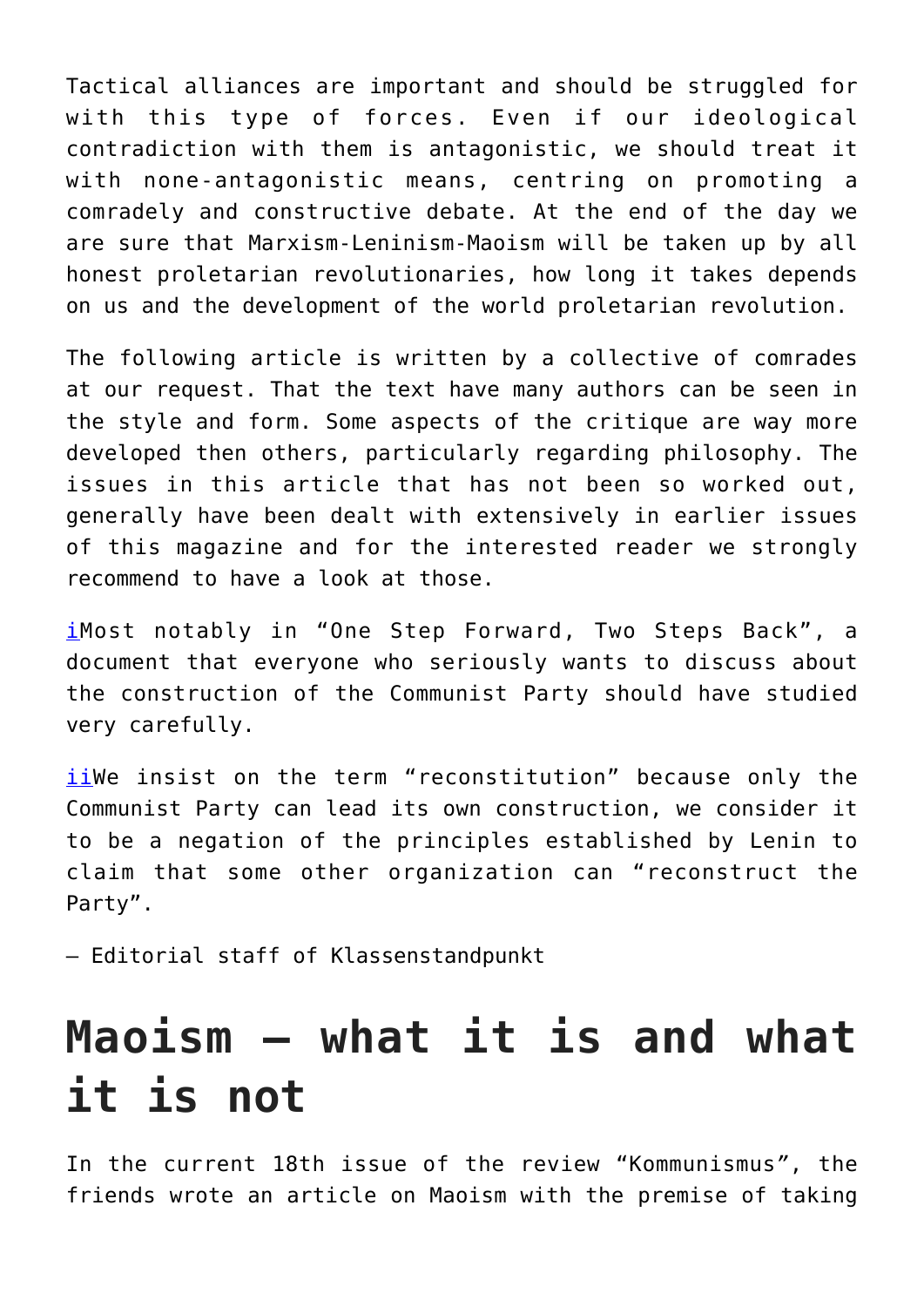a "*more differentiated look at an important revolutionary ally"[i](#page--1-0) .* Similar to the Klassenstandpunkt article "*People's War* – *The Only Way to Liberation"[ii](#page--1-0) ,* we use the supposed criticism to clarify some essential theoretical points. The article of Communist Construction ("Kommunistischen Aufbau", sometimes referred to as 'KA', ci-ic translator's note) is divided into the sections: "*A revolutionary ally", "What we can learn from Maoism – and what not" and* finally a "*Summary". The* second part is the main part and thus accordingly contains most of the errors and misunderstandings about what Maoism is.

The friends of KA divide the section "*What we can learn from Maoism* – *and what not"* into three subsections: 1. philosophy, 2. political economy and 3. scientific socialism, known to be the three components of Marxism, as the friends correctly demonstrate with reference to Lenin. $\frac{i}{n}$  Furthermore, they have added additional sections on the New Democratic Revolution and the Great Proletarian Cultural Revolution (GPCR) and give special space and importance to these developments of Chairman Mao. Accordingly, we will follow them on these topics.

First, however, let us look at what they are considering and aiming at in their article. The friends write:

"*In practice, it quickly becomes clear to every political activist that neither the communist or revolutionary movement, and even less the political resistance movement, form a unified whole. Rather, they are not only divided into numerous organisationally separate groups and organisations, but they also differ in terms of their respective ideologies. Historically, a whole series of different currents have emerged whose ideological standpoints differ and dissent from each other to a greater or lesser extent."[iv](#page--1-0)*

First of all, the friends quite correctly note that different revolutionary and communist organisations and parties with different ideological standpoints exist. However, it is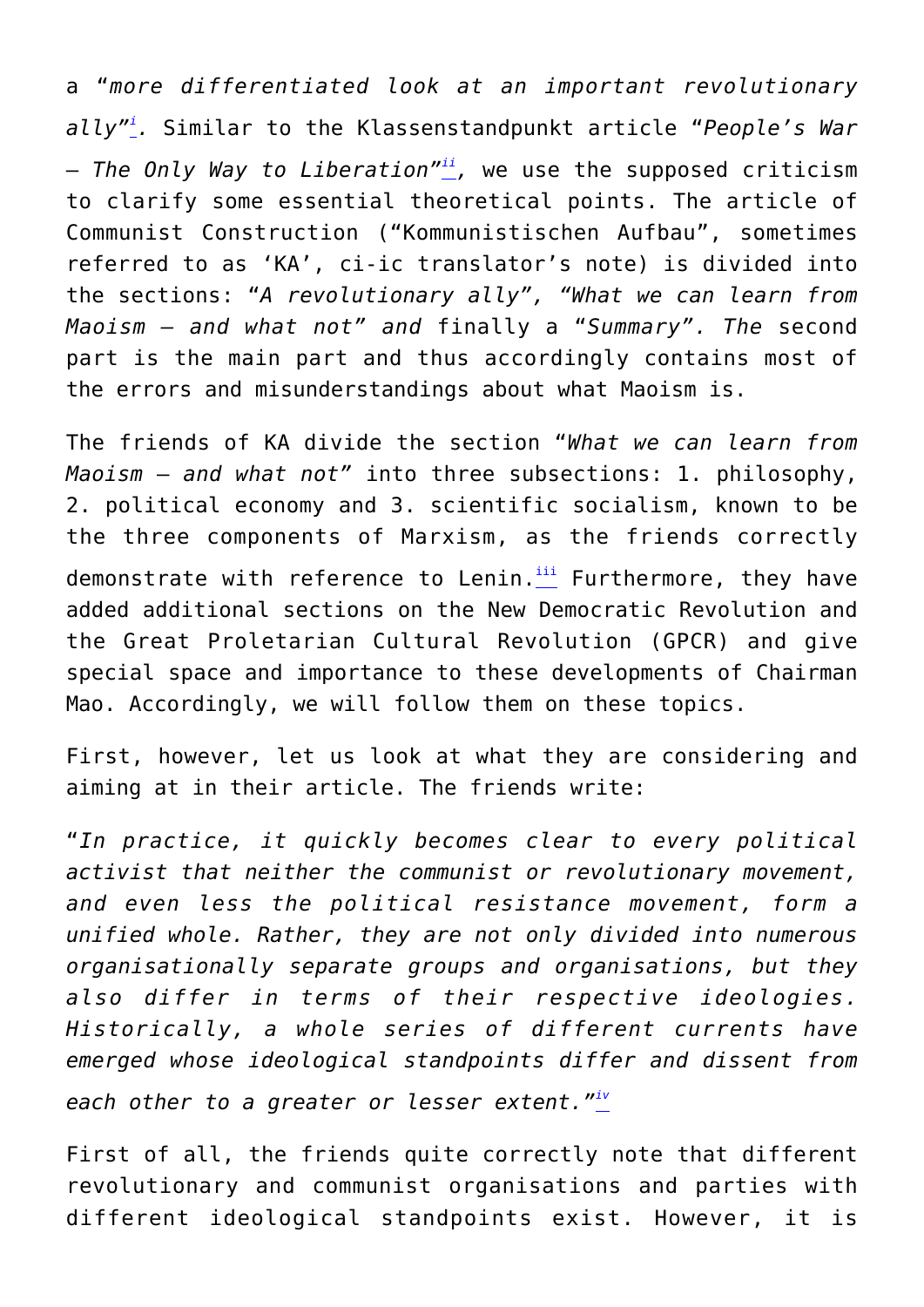already noticeable that the friends speak quite vaguely of "respective ideologies", as if there is a multitude of ideologies, as many as there are differences between parties and organisations. The friends should be aware that there are not different ideologies but two main ideologies that are in struggle with each other: the proletarian and the bourgeois. But the friends do not say a word about this.

Further, the friends write: *"Where they made up a social force, some struggle under the banner of 'Marxism-Leninism-Maoism' (in short 'MLM' or 'Maoism')."[vi](#page--1-0)* Here, too, the friends remain vague and unspecific. Indeed, they do not explain which Maoist forces they think they see, and this is not incidental but central with regard to the question of ideology mentioned earlier by the friends. As a result, they begin to note differences between those "*who refer to Mao Tse-tung-Thought, Marxism-Leninism-Maoism (MLM) or Marxism-Leninism-Maoism, mainly Maoism."[vii](#page--1-0)*

The first thing to note is that KA, in its presentation in the text, negates the class character of ideology. As written, each class also has its ideology – for example, the proletariat has its and the bourgeoisie has theirs. Chairman Mao says that every idea (an ideology consists of systematised ideas, criteria, stanpoints etc.) bears a the stamp of a class. This class character of ideas and hence ideologies is ignored or negated by the friends of KA in the given presentation. The only proletarian ideology in the world is Marxism and today's Marxism is Marxism-Leninism-Maoism, mainly Maoism. This is because Marxism is not a dogma, but is always been devolvep in theory and practice towards a higher truth. It is as Lenin has already described it:

"**The sole conclusion to be drawn from the opinion of the Marxists that Marx's theory is an objective truth is that by following the path of Marxist theory we shall draw closer and closer to objective truth (without ever exhausting it); but by**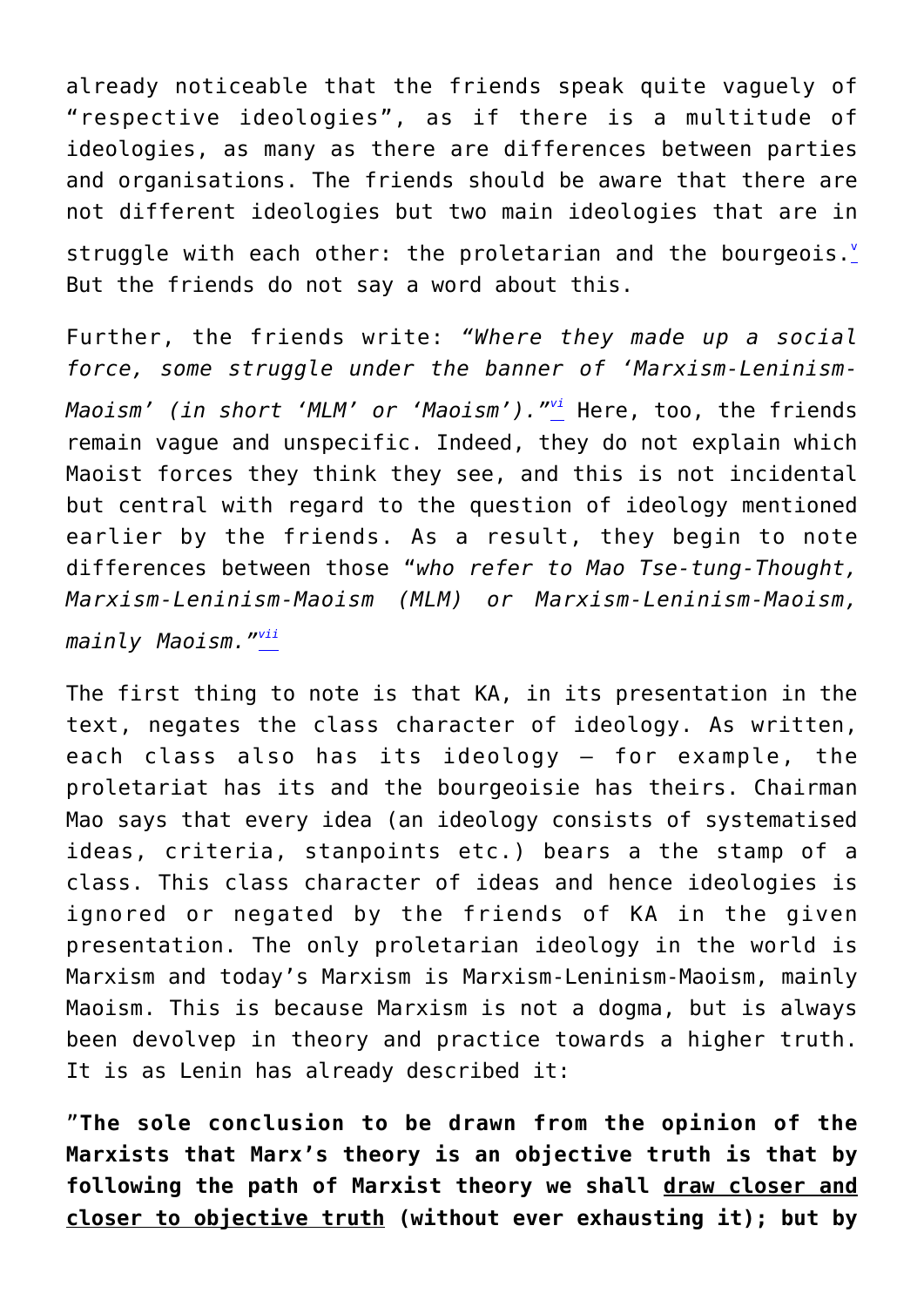**following any other path we shall arrive at nothing but confusion and lies."[viii](#page--1-0)**

Consequently, there are struggles over which is the correct ideology. However, there are no (several) equal ideologies side by side. Either they are revisionist and thus bourgeois or they are the ideology of the proletariat.

Consequently, it is also necessary to have the respective scientific terminologies clear and to understand what "Mao Tse-tung-Thought" or Maoism means. For this is what the ideology expresses itself by name. Let us look at an excerpt from the article *"Regarding the thought of Lenin"* in *"El Maoista":*

*"It is necessary to define the terms we use to handle the development of Marxism, so we have a look at what is the difference between line, guiding thought and "-ism".*

*A line is a structure system of positions – we differentiate between ideas, criteria, attitudes and positions. Positions are attitudes (taking a position) in face of concrete problems. Decisions, which define the acting, in our case of the communists and revolutionaries, in the areas of ideology, politics and organizational, economical, military matters and so on. Every position is an expression of a world view, of an ideology and therefore it has a class character. When a series of positions is systematized in a complete system, it is a structured line (before the sum of the positions are systematized, it is a non-structured line).*

*By applying the universal truth of Marxism-Leninism-Maoism, mainly Maoism to a concrete revolution, be it in a specific country or the world revolution, its establishing the program of the revolution in its general political line, the communist struggle to establish the laws that rule the class struggle in the particular context.*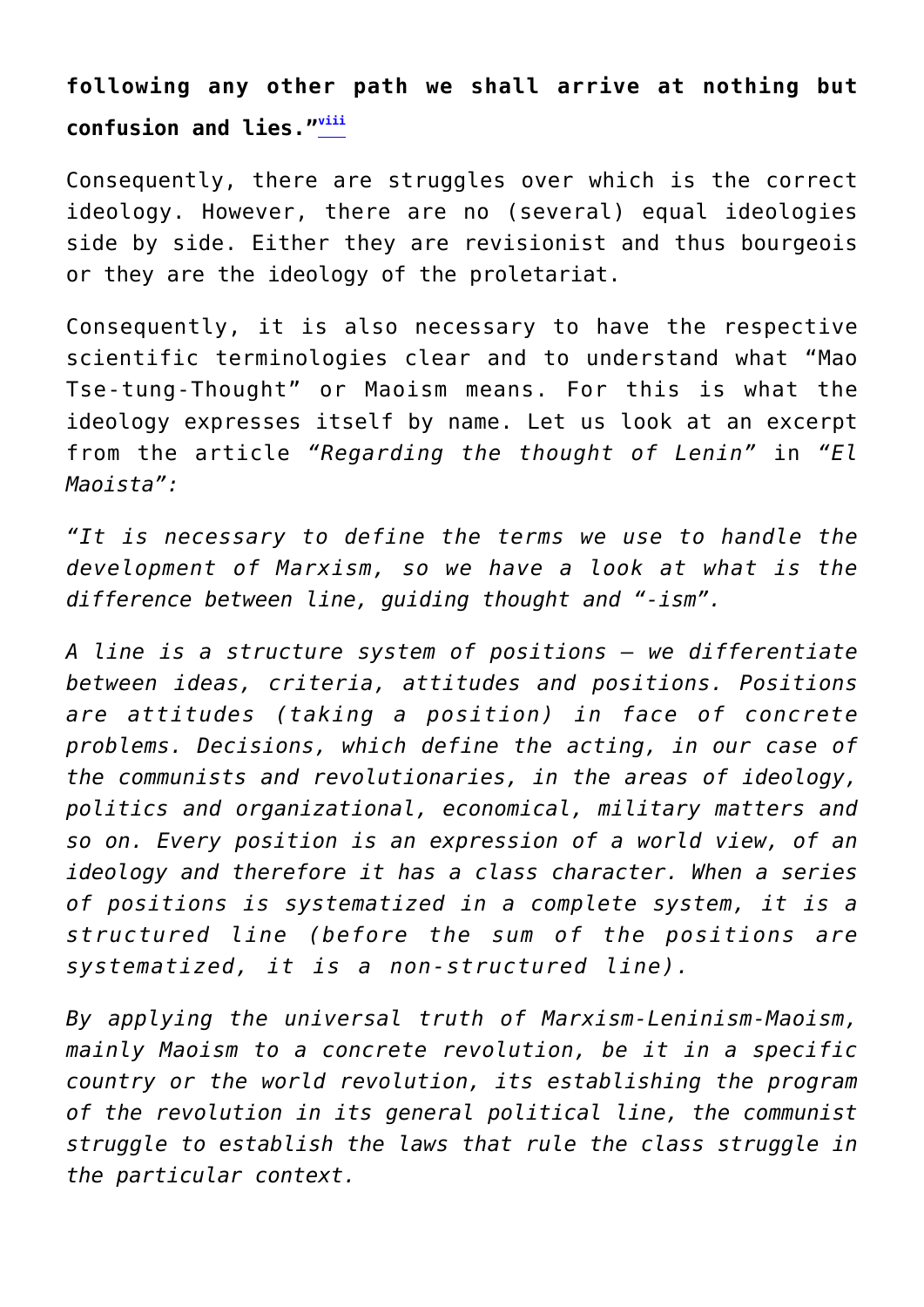*[…]*

*So, we see: a system of structured positions is a line. A general line in the program of a Communist Party must correspond to general laws of the revolution. A guiding thought comes to be when, in the process of a Communist Party and a particular revolution, through the struggle of the Party and the proletariat, in the midst of two line struggle and class struggle, new specific and concrete problems which are faced are being resolved, and with this, contributions are made to the development of Marxism, with new elements. This process takes shape, materializes in the struggle in the Partyand its leadership, which is being exercised by a group of leaders, among which – as a consequence of the law of contradiction – one will come forward, who becomes the great leader of the party and the revolution.*

*[ … ]*

*What we have to do is to define the difference between a guiding thought in its most developed form, which is the case with Gonzalo thought and a "-ism". To handle this definition correctly, we take as a starting point what the PCP established in the document "On Marxism-Leninism-Maoism":*

"*Nevertheless, while Marxism-Leninism has obtained an acknowledgment of its universal validity, Maoism is not completely acknowledged as the third stage. Some simply deny its condition as such, while others only accept it as "Mao Tsetung Thought." In essence, both positions, with the obvious differences between them, deny the general development of Marxism made by Chairman Mao Tsetung. The denial of the "-ism" character of Maoism denies its universal validity and, consequently, its condition as the third, new, and superior stage of the ideology of the international proletariat: Marxism-Leninism-Maoism, principally Maoism, that we uphold, defend, and apply.*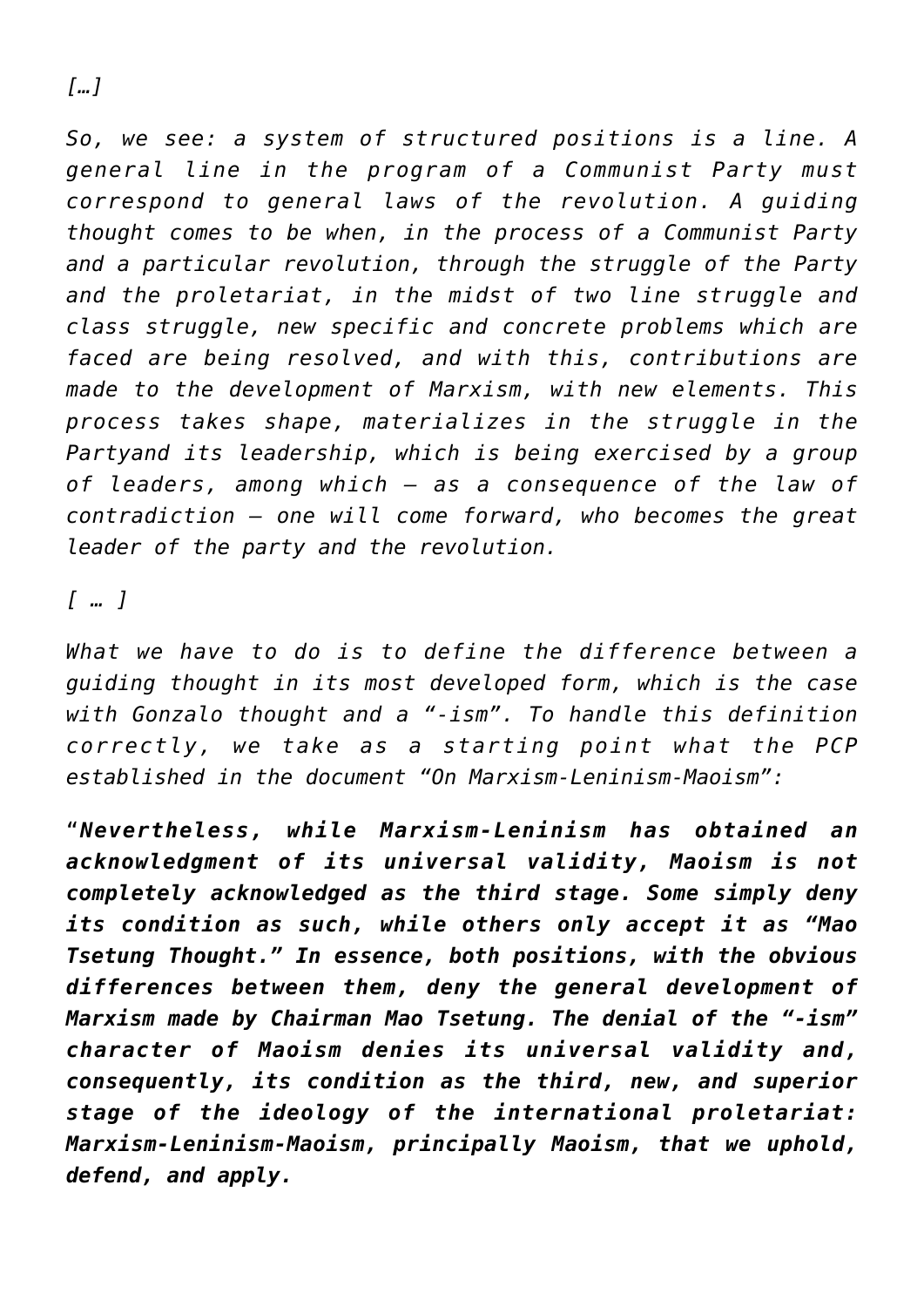*Marxism has three parts: Marxist philosophy, Marxist political economy, and scientific socialism. The development of all these three components gives rise to a great qualitative leap of Marxism as a whole, as a unity on a superior level, which implies a new stage. Consequently, the essential thing is to show that Chairman Mao, as can be seen in theory and practice, has generated such a great qualitative leap.*

*…it is with the GPCR that it intensely spread out and its prestige rose powerfully and Chairman Mao was acknowledged as the leader of the world revolution and originator of a new stage in Marxism-Leninism."*

*So, the difference between a guiding thought, particularly in its most developed form, as Gonzalo thought, which means "a great qualitative leap of Marxism as a whole, as a unity" and "-ism" is not, that the first only is of a very particular importance, specific to the concrete reality in one country –*

*because by solving new problems, it gives contributions to the treasury of Marxism in general – but that it has not made "a great qualitative leap of Marxism as a whole, as a unity", this means a development in its three integral parts, which will mean, that we face a new stage of development of Marxism.*

*When a thought makes this great quantitative leap, it takesthe character of "–ism" so to point out the universal valor of it altogether as a new level of Marxism.*

*Again, in what we just explained, can we see, that the key to differentiate between guiding thought, Gonzalo thought and " ism" or a new stage of the universal ideology of the proletariat, is to understand the leap, and the leap is the key in the contradiction. Because every solution of a new problem of the proletarian world revolution means a contribution to Marxism-Leninism-Maoism, whatever guiding thought does so, otherwise, it is not as such, in its most developed form, it gives important contributions, which is the*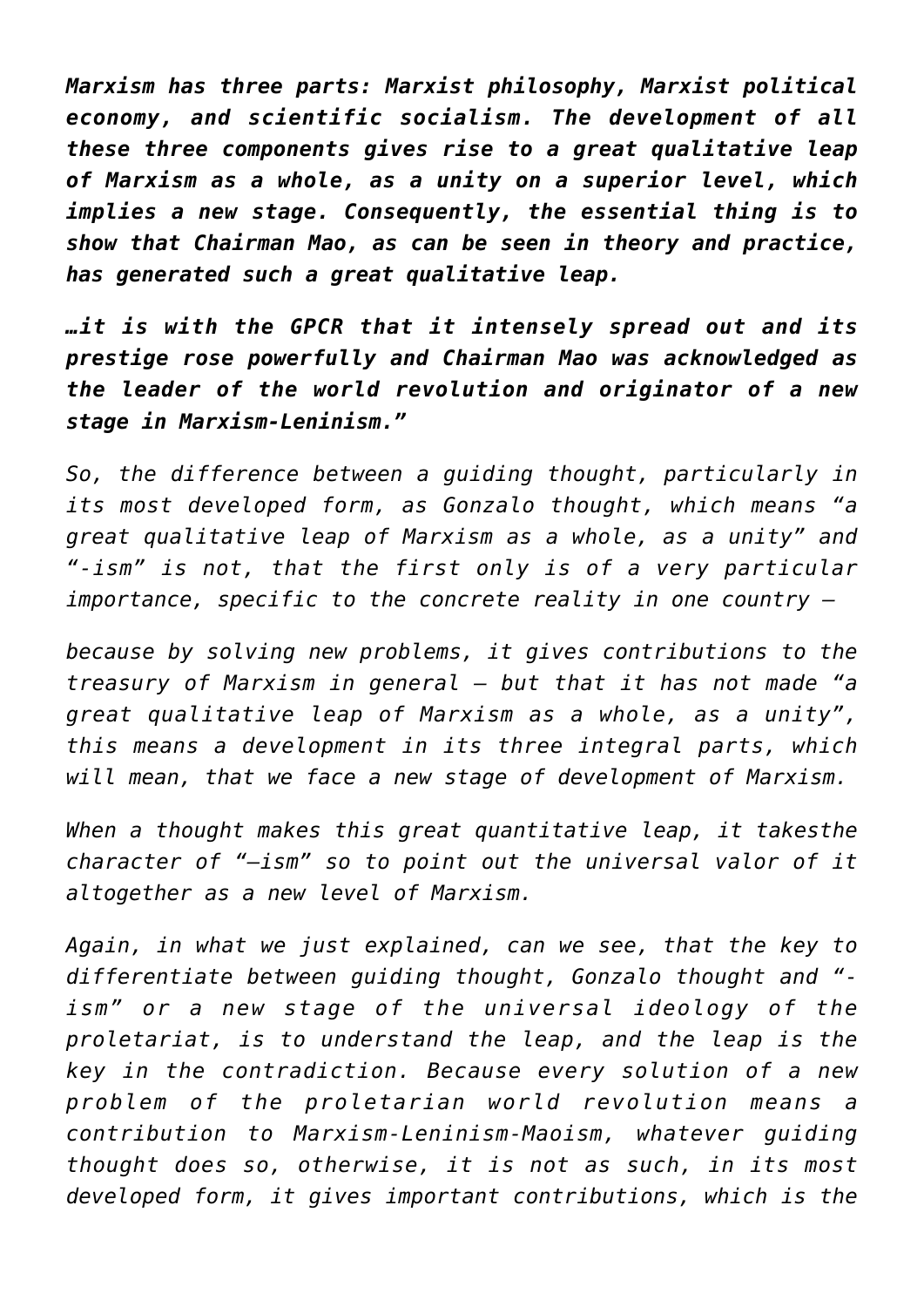*case of Gonzalo thought, which are important contributions to the universal ideology of the proletariat, and therefore, these contributions also have a universal character and, being solutions to new problems, contribute to a new development of Marxism, and therefore to a new stage, but still is not a " ism", because these contributions of universal validity have not meant a new development in every of its three integral parts and therefore in its whole, that has raised Marxism to a new stage. As we will see in the parts that we quote later in the exposition of Chairman Gonzalo regarding Gonzalo thought*

*in the I. Congress (the non-public document):*

"*But it is important, that in this last part (Regarding Gonzalo thought), in which it says: 'key point is to see how, in this great class struggle on the world level, Gonzalo Thought considers that a third stage of the proletarian ideology arises: First, as Marxism-Leninism, Mao Tsetung Thought; then Marxism-Leninism-Mao Tsetung Thought; and later, it is defined as Maoism, understanding its universal validity; and in this way reaching Marxism-Leninism- Maoism, principally Maoism, as the present expression of Marxism.'"*

*Chairman Gonzalo further explains, breaking down some expressions that can be expressed regarding this relationship, as follows: "its absurd to compare historic figures, historic persons; everyone of us develops in a different and precise historic context. We could never counter-pose ourselves to our glorious founder Marx or Lenin or Chairman Mao, and not these two with the first, and not one against another, never, I speak about facts; because counter-posing the one who speaks (Chairman Gonzalo) with Chairman Mao, please!, it seems to me as a bad joke and stupid taste. How could you counter-pose the specification to one country with the highest peak of the universal ideology, how? That makes no sense, comrades, that is not even really worth thinking about."[ix](#page--1-0)*

So we see that the different terms with which the friends of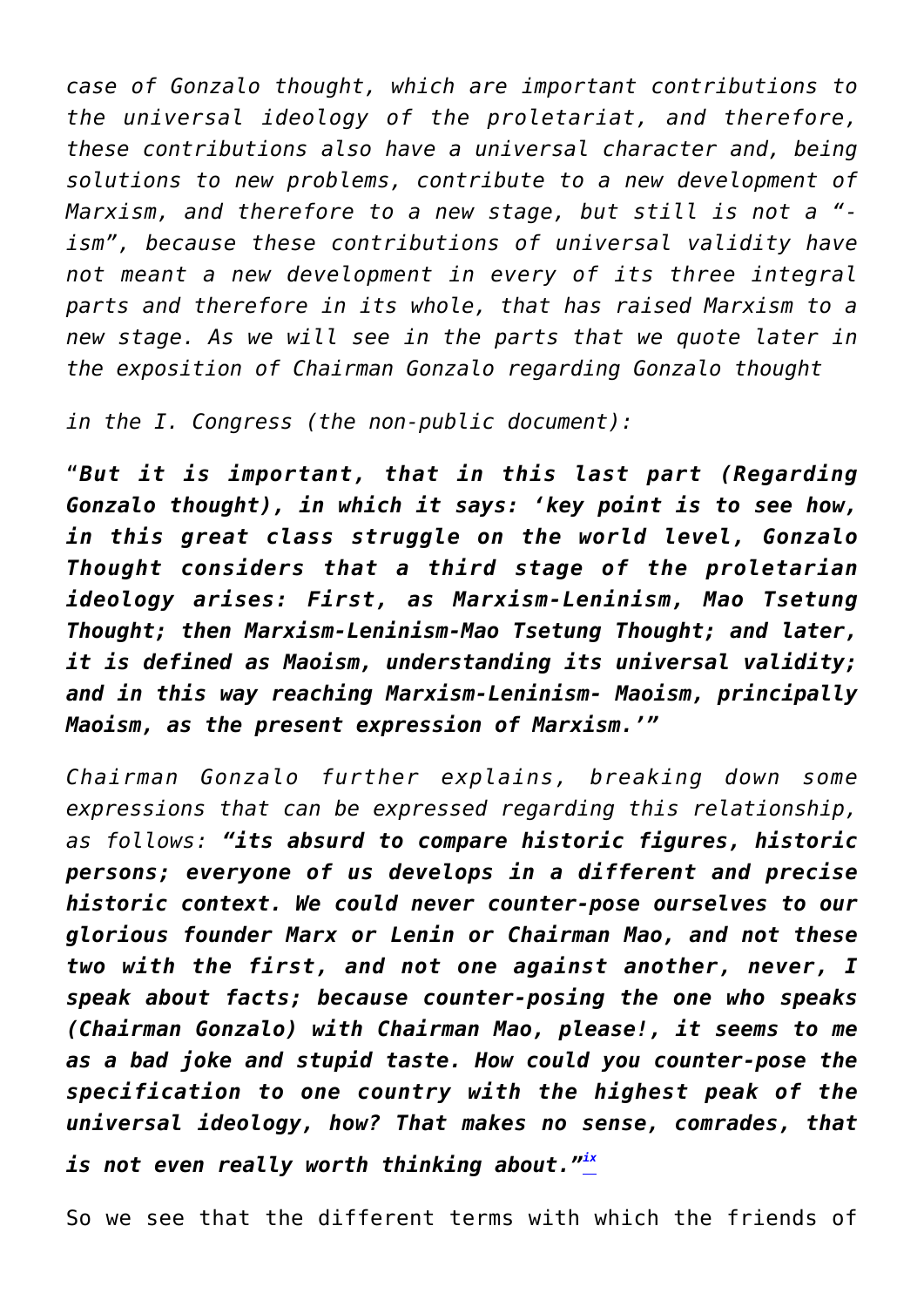KA operate are not "matters of taste" of one group, but have scientific meaning and exact definitions. There is thus an essential difference between *Maoism* and *Mao Tse-tung-Thought.*

The phrase "mainly Maoism" here is a part of the understanding that emphasises Maoism as the today's highest of the three stages. In the course of asserting Maoism as the new, third and higher stage, it is necessary to emphasise the main side of the struggle, in this case Maoism. Because principally we orient ourselves on Maoism, as the higher truth, in order to reach the goal of communism by initiating the protracted people's war. Not understanding this leads to problems, as are expressed in the text partially.

According to Communist Construction, this process of the development of the ideology takes place in this way:

"*At its VII Congress in 1945, the Communist Party of China (CPCh) had for the first time spoken of the 'Mao Tse-tung ideas' as a further development of Marxism-Leninism. The Chinese party leader Mao Tse-tung himself had positioned himself against this at that time. Nevertheless, the formulation was included in the Party's statute. Yet, the theory of the 'Mao Tse-tung ideas' was a purely Chinese phenomenon."[x](#page--1-0)*

They do not substantiate the claim that Chairman Mao took a stand against this statement. Contrary to this, Chairman Mao himself talks about the line taken at the VII Party Congress:

"**We firmly believe that the Chinese people, under the leadership of the Communist Party of China and guided by the line of the VII Party Congress of the Communist Party of China, will achieve full victory, while the counterrevolutionary line of the Kuomintang is certain of defeat."[xi](#page--1-0)**

So he says the line is correct and does not oppose it. Contrary to the statement of Communist Construction, we do not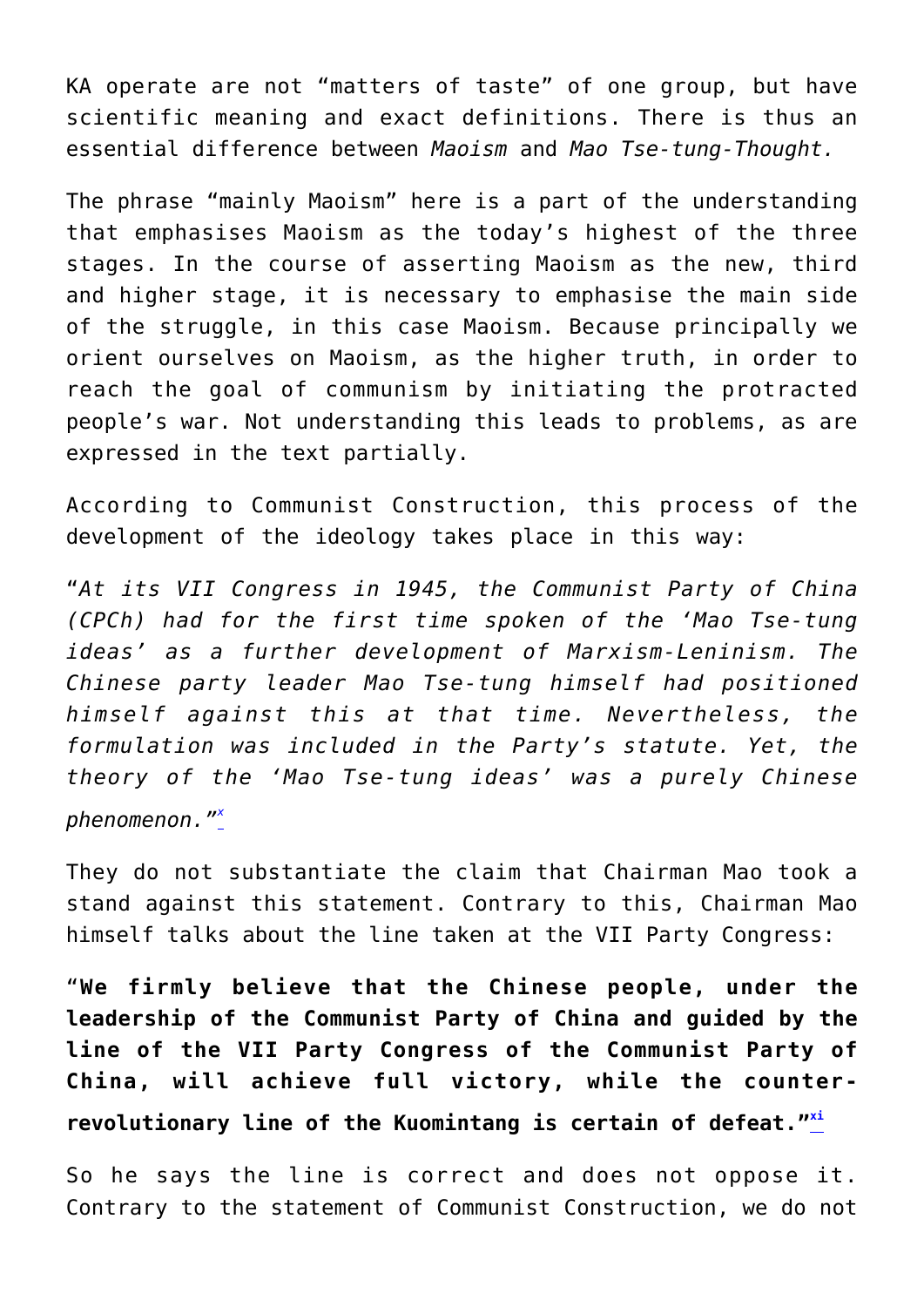discover a positioning of Chairman Mao against the further development of the definition as Mao Tse-tung-Thought.

In this connection, the Friends of KA also bring forward in a footnote<sup>[xii](#page--1-0)</sup> an alleged quotation from Chairman Mao taking a stand against the use of the term Maoism. What the friends leave aside here is the actual origin of this alleged quotation. It appears for the first time in a Chinese article from 1981, i.e. already five years after the revisionist coup in China. $\frac{x+1}{x+1}$  This means that KA takes at this point an alleged quotation from Chairman Mao, which was published and disseminated under the rule of the revisionist rat Deng Xiao-Ping, and takes this at face value. To proceed in this way is in fact to follow Deng's logic, namely that it does not matter whether "a cat is black or white, the main thing is that it catches mice". In order to attack Maoism, KA does not seem to shy away from consulting even the biggest revisionists and traitors to the working class, the principal being to achieve the  $a$ im. $x$ <sup>iv</sup> This cannot be the method of the Marxists.

Continuing:

"*In 1963 the CPCh puplisched their 'Proposal concerning the General Line of the International Communist Movement' in which they defended Marxism-Leninism against the revisionist deviations of CPSU."[xv](#page--1-0)*

Here they already show one of the frequent tricks used to negate Chairman Mao's further development of Marxism. They say that he only *defended* Marxism-Leninism*,* not *developed* it.However, the only way to actually defend the ideology is to apply it in practice, for solving current concrete problems. As a result, however, ideology continues to develop because it is creatively applied to new problems and thus produces new solutions. Ideology advances in its development. To make the matter clearer, one can study the struggles Lenin waged in defence of Marxism, two of his most famous writings –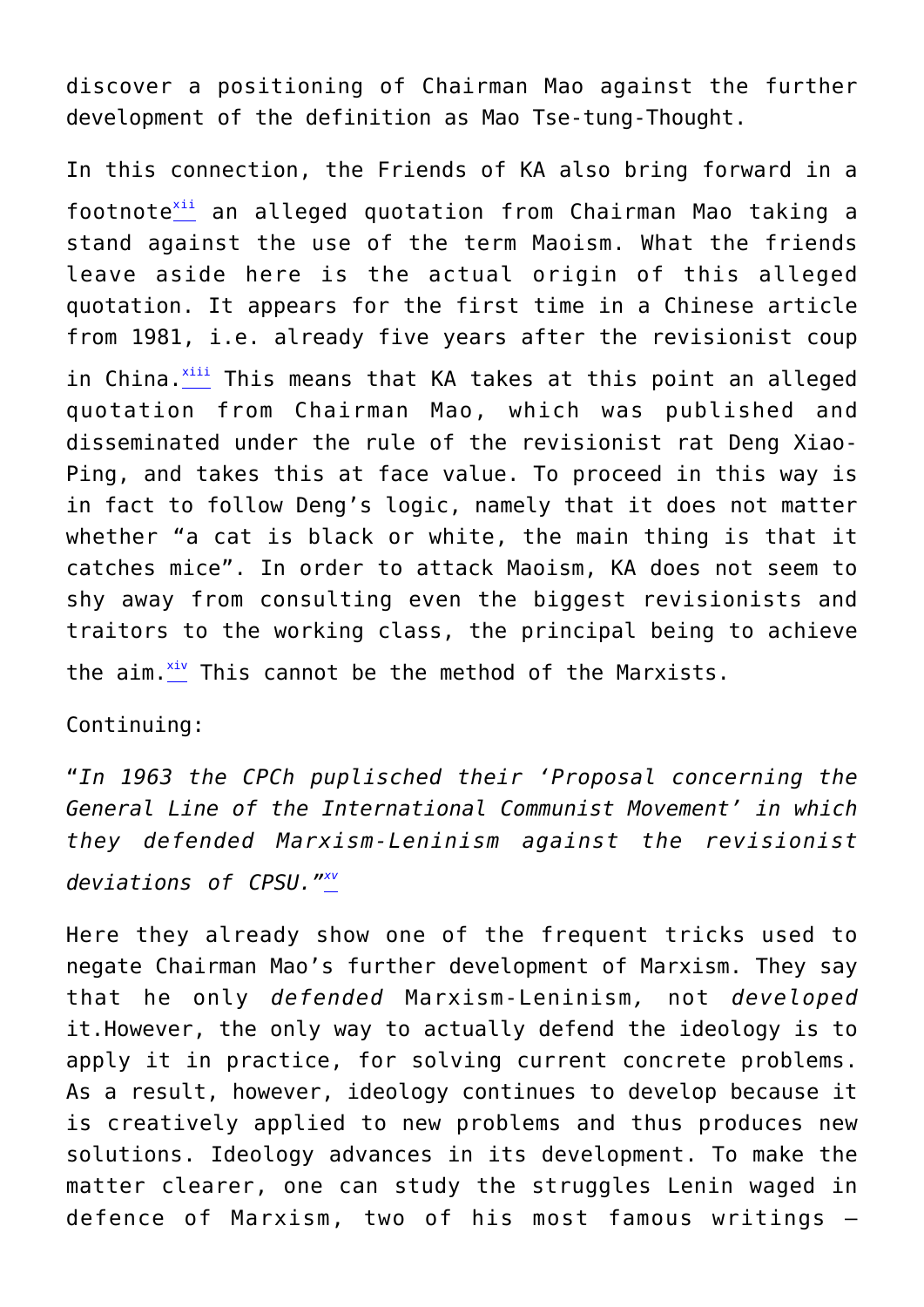"Imperialism as the Highest Stage of Capitalism" and "The Proletarian Revolution and the Renegade Kautsky" – written in defence of Marxism against Kautsky's revisionist attacks. The two writings were struggle writings in which Lenin defended Marxism and subsequently applied it to new problems or summarised the practical experiences from the application of Marxism. Thus, important contributions to the development of Marxism into Marxism-Leninism were made precisely in the active defence of Marxism. The defence of Marxism is not an academic debate, but an active struggle, and can only be carried out successfully through the application of Marxism. To believe that such a great ideological struggle as that against Khrushchev revisionism has been waged and no contributions to the development of Marxism-Leninism have been made in the process would be completely alien to any reality.

In the following, the Friends of KA consider the development of Maoism regarding the GPCR:

"*In the course of the Cultural Revolution, 'Mao Tse-tung-Thought' were massively propagated as a further development of Marxism-Leninism. Thus, in the preface to the second edition of 'Quotations from Chairman Mao Tse-tung' (16 December 1966), Lin Biao introduced the term 'Mao Tse-tung-Thought' in a central place: 'Comrade Mao Tse-tung (. . . ) has brought it (Marxism-Leninism; note by ci-ic.org)to a higher and completely new stage. Mao Tse-tung's thought is Marxism-Leninism of the era in which imperialism is heading for total collapse and socialism is advancing to worldwide victory.' In 'Concerning Questions of Leninism', Joseph Stalin had defined Leninism as 'Marxism of the era of imperialism and the proletarian revolution'. Now Lin Biao deliberately used the epoch concept to present Mao Tse-tung-Thought as a qualitative higher development."[xvi](#page--1-0)*

As we have seen in Chairman Mao's quotation regarding the line of the VII Party Congress, the development towards Mao Tse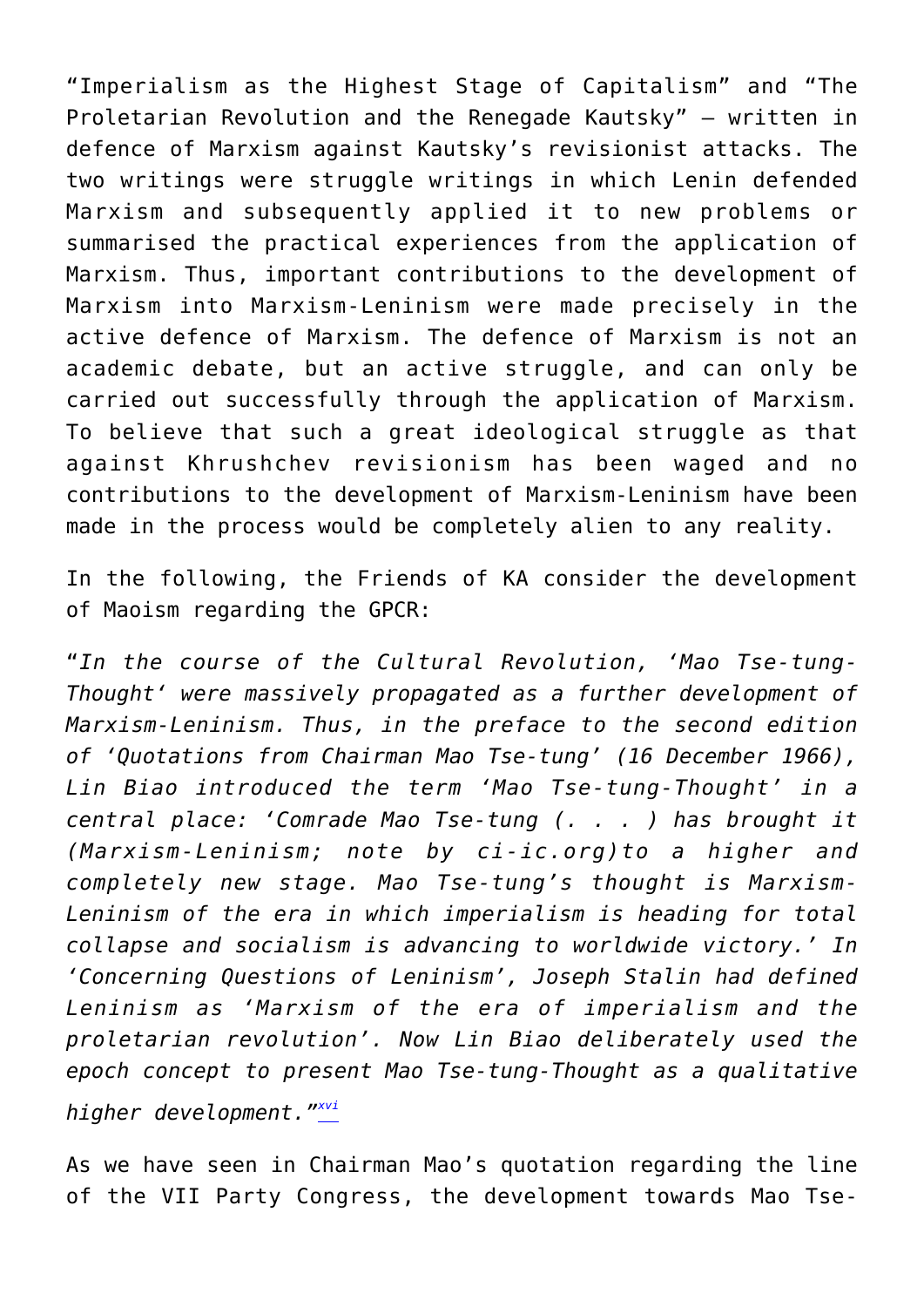tung-Thought is not only the understanding of one Lin Biao, but of the whole Party, accepted in the line of the Party Congress. The conscious use of the term "epoch" is in no way opposed to the understanding of the further development of Marxism. This question was explained at length in a document, which was, however, only published after the KA text appeared:

*"Here it becomes clear why the deduction that Leninism is for the whole stage of imperialism is false. And it clarifies, in the manner previously explained, the fundamentals of Maoism and how to locate it historically. From the latter a problem arises in relation to a new stage of the ideology of the proletariat, one can say "yes, but here they are avoiding the problem that we are in the epoch of imperialism"; until today it is difficult to understand what the reason is or what it means that we are in the epoch of imperialism, what does that*

*have to do with a new stage of our ideology and why? It has been read so many times – from many organizations who state there can't be a third stage – because we are in the era of imperialism, is that reason enough? No, what is that reason, it has no foundation whatsoever. Where does this come from? From two sources:*

*First: what Comrade Stalin said in 1924 at the Sverdlov University. Don't forget how many years ago, a lot of years. It is a short time, if we count up the years that have passed since the First Congress of the CPP. It is ninety six years that he said that, but what does Comrade Stalin say? We must not only read this little work of comrade Stalin, we must read everything that follows and is developed by the comrade; he says, for example, that Marx and Engels were in the prerevolutionary era and what happens is that we have entered an era in which the revolution is already mature. That is what Lenin said in essence about imperialism. That is what he says, he does not say more; where does he say there cannot be another thought or another new stage? Where does he say so? He does not say so anywhere, nor can it be derived from that*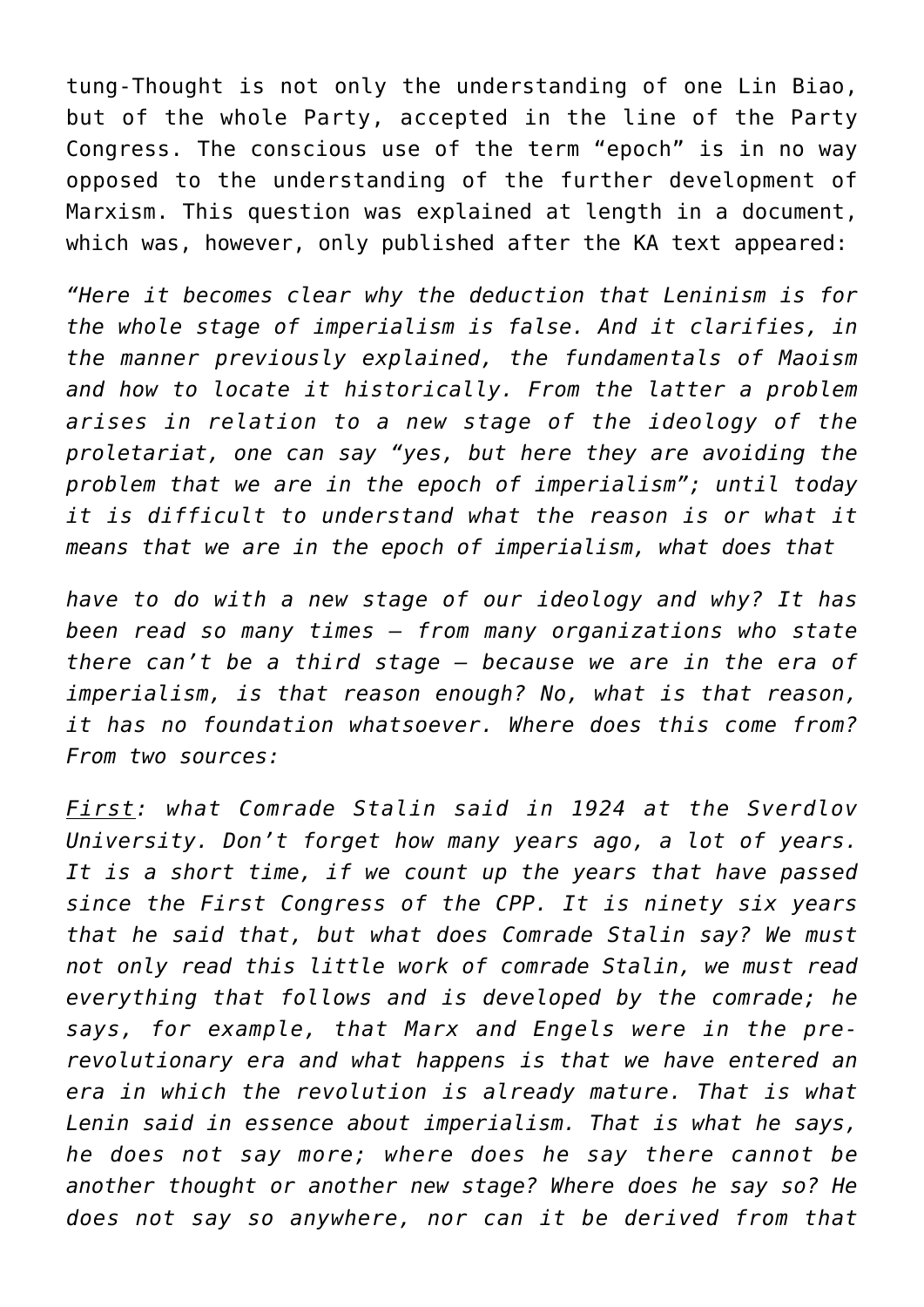*statement by comrade Stalin. Then, it is 96 years old and comrade Stalin said it, but he does not say that there won't be another stage. He is placing Leninism within imperialism, but it cannot be derived from that in all imperialism it is Leninism, it does not correspond, it is a false deduction. If you read Stalin's lecture – you can read it, it is in "The Foundations of Leninism", we all know the text, – you have to read it completely.*

"*What, then, in the last analysis, is Leninism?*

*Leninism is Marxism of the era of imperialism and the proletarian revolution. To be more exact, Leninism is the theory and tactics of the proletarian revolution in general, the theory and tactics of the dictatorship of the proletariat in particular. Marx and Engels pursued their activities in the pre-revolutionary period (we have the proletarian revolution in mind), when developed imperialism did not yet exist, in the period of the proletarians'preparation for revolution, in the period when the proletarian revolution was not yet an immediate practical inevitability. But Lenin, the disciple of Marx and Engels, pursued his activities in the period of developed imperialism, in the period of the unfolding proletarian revolution, when the proletarian revolution had already triumphed in one country, had smashed bourgeois democracy and had ushered in the era of proletarian democracy, the era of the Soviets.*

*That is why Leninism is the further development of Marxism.*

*It is usual to point to the exceptionally militant and exceptionally*

*revolutionary character of Leninism. This is quite correct. But this specific feature of Leninism is due to two causes: firstly, to the fact that Leninism emerged from the proletarian revolution, the imprint of which it cannot but bear; secondly, to the fact that it grew and became strong in*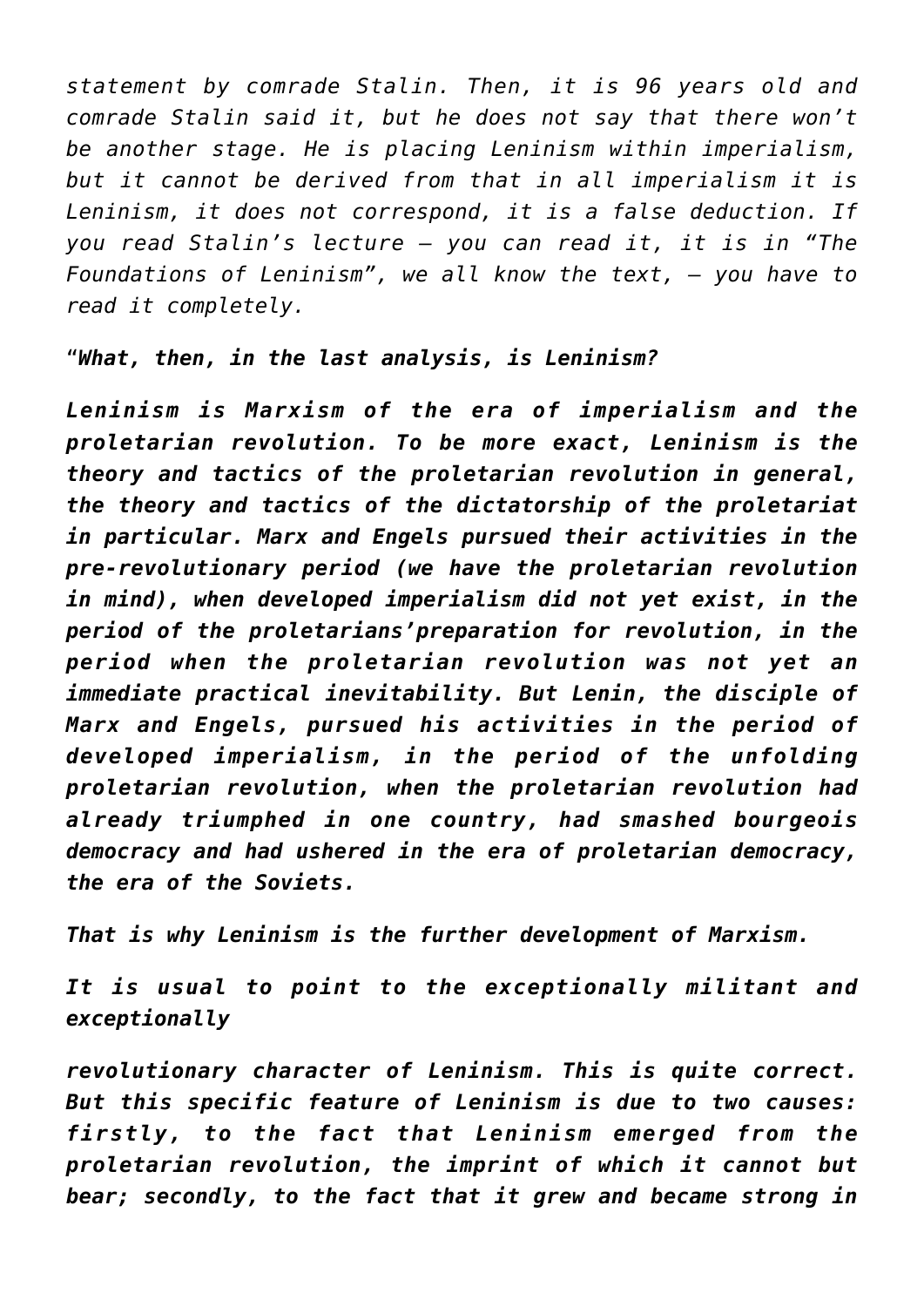*clashes with the opportunism of the Second International, the fight against which was and remains an essential preliminary condition for a successful fight against capitalism. It must not be forgotten that between Marx and Engels, on the one hand, and Lenin, on the other, there lies a whole period of undivided domination of the opportunism of the Second International, and the ruthless struggle against this opportunism could not but constitute one of the most important tasks of Leninism."*

*Second source: what is written in the first part of Stalin's quote, is the same thing as what the 10th Congress of the Communist Party of China states, or not? That is what it says: "We are still in the era of imperialism […] Leninism is Marxism of the era of imperialism […] the era has not changed." But what is the 10th Congress? Isn't it the return of the right, isn't it the return of Teng? It is the return of Teng to the Central Committee and why did they return? Did the right wing have weight, or not? They recovered positions, in the intricate class struggle they recovered positions. So why*

*then should what the 10th Congress says weigh more, should the 10th Congress be measured in any case? Looking at the 10th Congress, one thing is what Chou En-lai said presenting the Political Report and another thing is what Wang Jun-wen specifies presenting the Statutes, one sees that there is struggle and contention, one cannot forget that. Then, the*

*agreement of the 9th Congress, which established Marxism-Leninism-Mao Tsetung Thought, separated by dashes, formerly separated by a comma, which is different, begins to be questioned. To put Marxism-Leninism, Mao Tsetung Thought is one thing, the form it first was enunciated, then the form changed, separated by dashes. The right-wingers' congress of return is being invoked, where there is a sharp struggle. Remember that comrade Chiang Ching was a consistent standardbearer of Maoism. The trial that this miserable Teng has given to her proves it, could they have broken her? No. While Wang*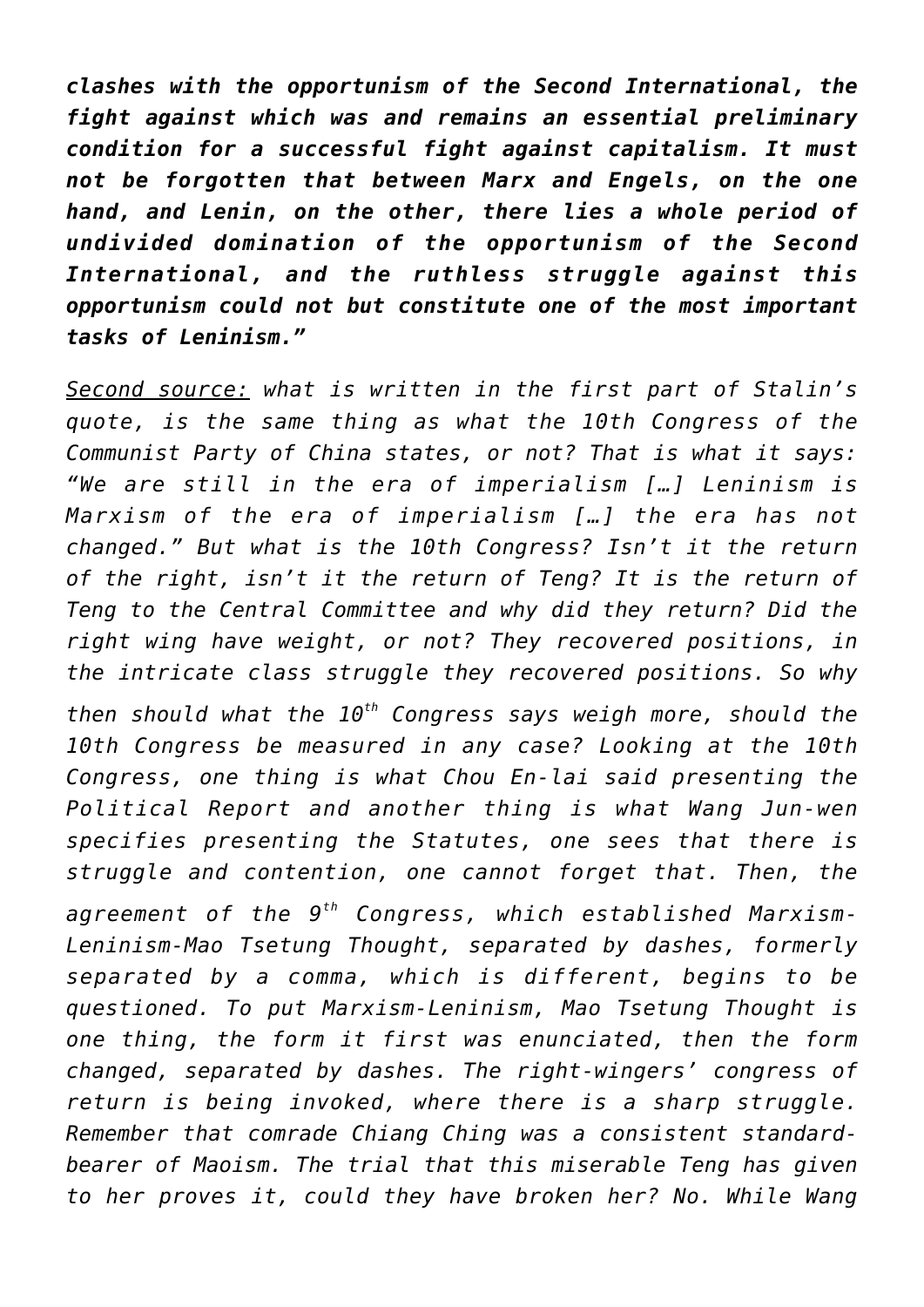*Jun-wen, who was considered as the future champion, the one that should follow Mao, miserably bowed his knee, while that Yao Wen-yuan bowed his knee and asked for mercy, comrade Chiang Ching did not bow, neither did comrade Chang Chun-chao, but it was comrade Chiang Ching who kept the flag, that is what has to be understood. Without denying the role of comrade Chang Chun-chao, it is not the same as the role of comrade Chiang Ching in the Great Proletarian Cultural Revolution, facts are facts, they cannot be denied with words. The role of comrade Chiang Ching in the GPCR is extraordinary! And she has kept the flag without kneeling, facing Teng and her revisionist gang in the "trial", who has called them fascists, who has called them revisionists, who has said: You are faithless and lawless? Who? Wasn't it her? We must remember this.*

*Back to topic, Chairman Gonzalo tells us, it is not sufficient to invoke imperialism to deny, nor can it be said that there is no room for a new stage. Why? On capitalism: Is capitalism a mode of production, is it the last one or not? Or is imperialism another mode of production? It is clear that capitalism is the last mode of production. What happened is that a pre-monopolist and a monopolist have been specified. That is imperialism, nothing else. See how what was a unit – capitalism – is differentiated in two parts, or not? Now, will imperialism always be the same or will it have a process of development? In short, is the decomposition of imperialism increasing or has it always been the same? Then it is to define the moments of the process of imperialism, or will it not have a process? There is nothing on earth that does not have its process. So, as it is, there is no reason why this process of decomposition should not generate a new stage. Therefore, it is not a question of not fitting into the same stage, because this is not solid. Moreover, no foundation has ever been given, it is only said that it does not fit in a single stage but it is not said why, because it is only a statement based on what comrade Stalin said in 1924 or*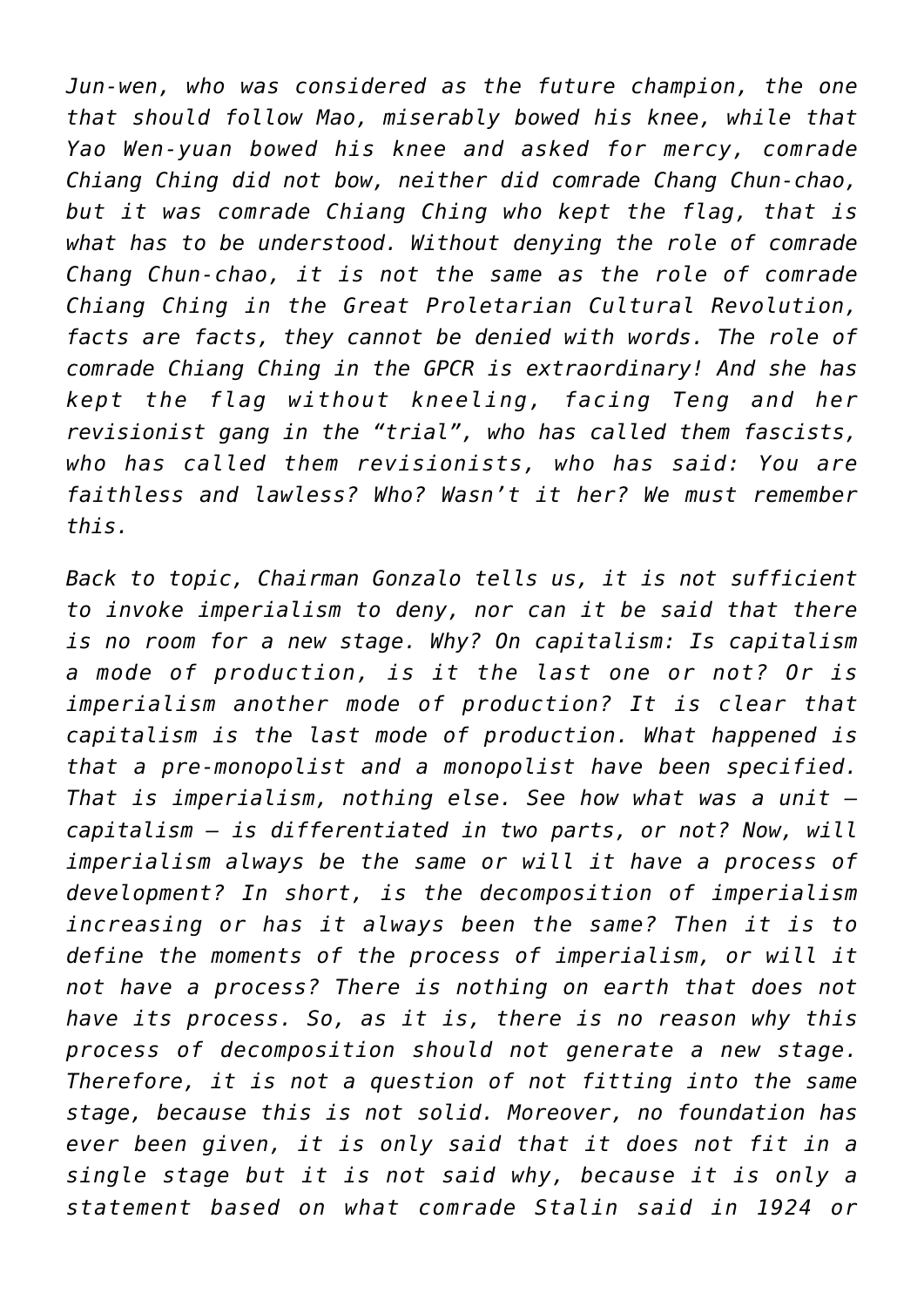*repeating what the 10th Congress said and it has no foundation whatsoever. Moreover those who uphold this would have to prove first that there is no room for a new stage of the scientific ideology of the proletariat in the whole stage of monopoly capitalism or imperialism."[xvii](#page--1-0)*

In the course of the question of the development of Marxism, the friends of the KA now raise the role of the GPCR as a blow against revisionism:

"*The Cultural Revolution appeared to many revolutionaries as a concrete conclusion in response to the revisionist degeneration in the Soviet Union. It made Mao and the CPCh the symbolic vanguard of the struggle against revisionism and the new leading force of the International Communist Movement. At the same time, the development of a 'new ideological stage' served the Chinese leadership to underline its own position in contrast to the Moscow revisionists. Conversely, the latter had been using the label of 'Maoism' since the late 1960s to slander the revolutionary opposition to the revisionist positions of the CPSU as alienation from Marxism-Leninism. All over the world, new revolutionary organisations emerged at the end of the 1960s. Some of them whom did not follow the path of the revisionist Soviet Union, split off from the 'Communist Parties' loyal to Moscow, and others founded new organisations. Almost all anti-revisionist parties and organisations adopted the Chinese formulation of 'Marxism-Leninism-Mao Tse-tung-Thought' as the current ideology of the international proletariat in the early 1970s, in demarcation from revisionism."[xviii](#page--1-0)*

After the death of Chairman Mao, then:

*"A part of the Marxist-Leninist movement began – also under the influence of the Party of Labour of Albania with its Chairman Enver Hoxha – to question the theory of 'Mao Tsetung-Thought' and discarded this terminology. Particularly*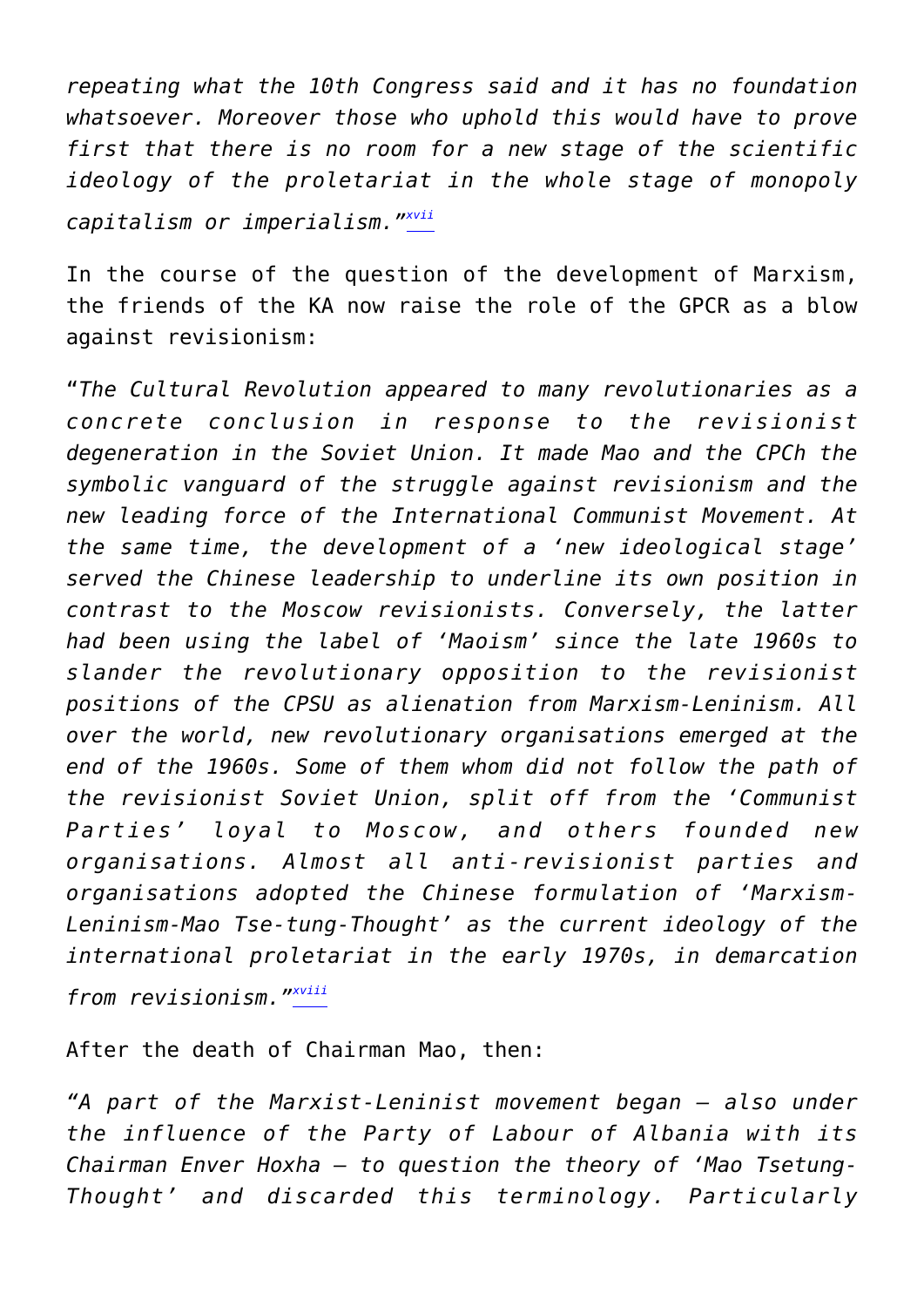*influential in this was the dispute over the 'Three Worlds Theory: which was rejected as counter-revolutionary by the socalled 'Hoxhaite' section of the ML movement."[xix](#page--1-0)*

The earliest Hoxha talks about the "three worlds theory" is dated  $28.12.1976^{xx}$  $28.12.1976^{xx}$  $28.12.1976^{xx}$ , just over three months after Chairman Mao's death. After that, he claims (e.g. in "Imperialism and Revolution"):

*"Many of the states which the Chinese leadership includes in the "third world" are not opposed to American imperialism and Soviet social-imperialism. To call such states "the main motive force of the revolution and the struggle against imperialism", as Mao Tsetung advocates, is a glaring mistake that stands out like the Himalayas."[xxi](#page--1-0)*

Hoxha claims that the "theory of the three worlds" negates revolution as the main political and historical tendency and that there is a socialist camp, or that only revolution in imperialist countries is necessary. Hoxha mixes the Maoist theory of "the three worlds take shape" with the revisionist lies of Teng Hsiao-Ping about this theory. In fact, however, these understandings have nothing in common. Chairman Gonzalo states:

**"Lenin says that the revolution is not going to be simply the revolution in the advanced countries, that is senseless, it has to be combined with the revolution in the backward countries, because that is how imperialism is going to collapse; he lays down lines, concrete, long-term, masterly lines. If one reads Lenin carefully, one sees that he turns his eyes towards the backward countries, not because he does not want revolution within imperialism, no, that is not the problem, but because he sees the reality and the perspective of the world.**

**Chairman Mao, in the other circumstance where the revolution**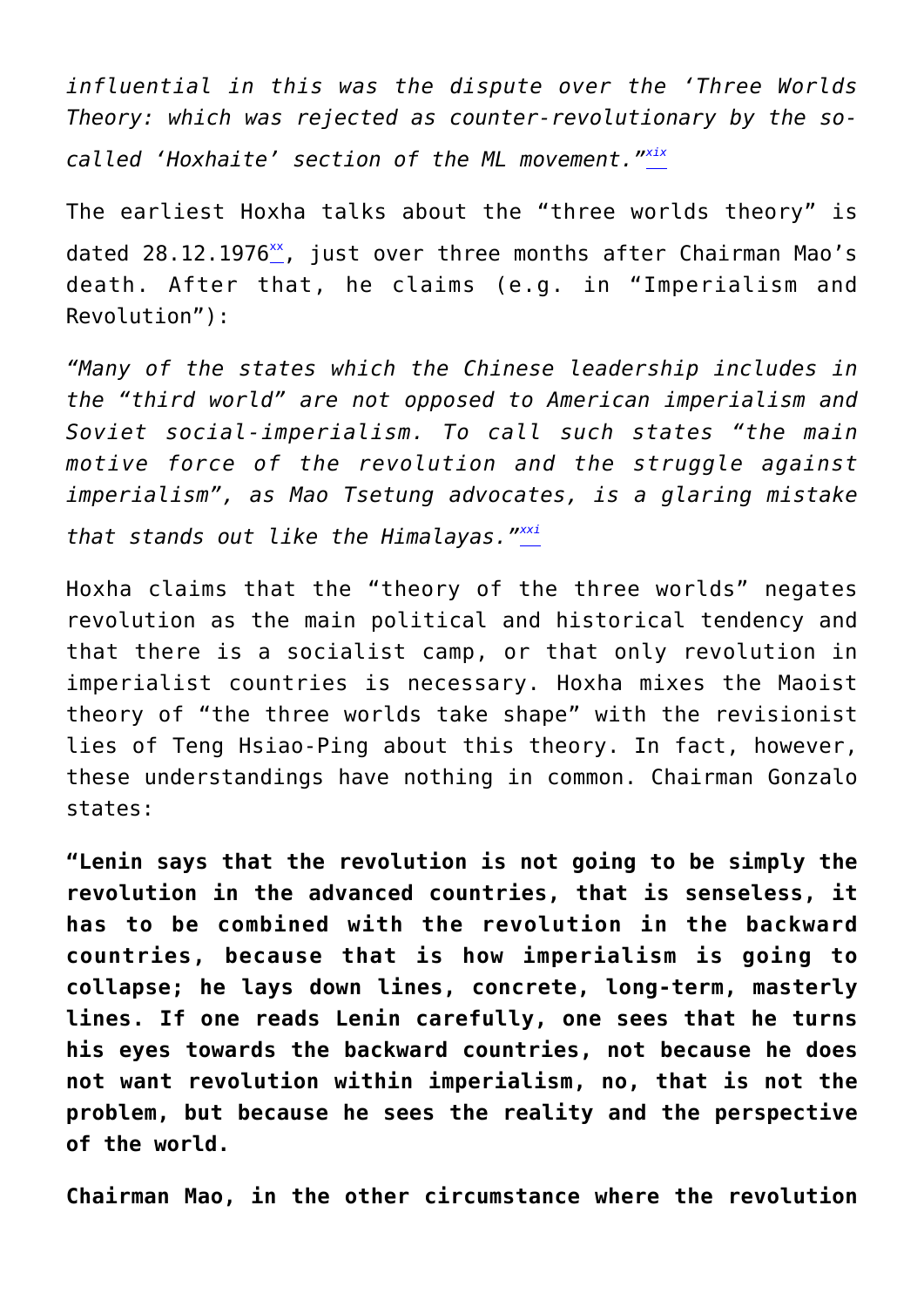**is already developing, has, in our opinion – this is what we think – moved on to the problem of equilibrium and has entered into the question of the strategy of the world revolution, the strategic offensive of the world revolution, that is what we think.**

**…**

**For this, what is Chairman Mao's starting point: "the revolution is the main trend as the decomposition of imperialism is greater every day, the role of the masses more immense year by year, who make and will make their uncontainable transforming force felt and in the great truth, reiterated by him, that: we all enter communism or no one enters"; that is why he focuses again on seeing the world revolution as a unity, but I insist, already feasible, as a concrete perspective.**

**In Marx it is there as a principle and in Lenin as a need to promote it: for the Chairman the problem is that this situation has opened up and that is where we are going to develop.**

**Revolution, the main trend in history, yes. It is the main trend in the world, historically and politically; that is what we must emphasise, it is not simply the historical perspective but it is political, it is already the order of the day, that is to say, and that is what we must strive for. This fits in with the 50 to 100 years, otherwise why did the Chairman give us a masterly calculation: 50 to 100 years, because in that period imperialism and reaction must be wiped off the face of the earth, and that is the world revolution.**

**Now, the problem of the oppressed nations: Are they or are they not the ones that house the immense masses of the earth? Two thirds or seventy percent, huge masses, more or less. In the end, I think that is not the problem because some situations can change, yes, because the revolution is not**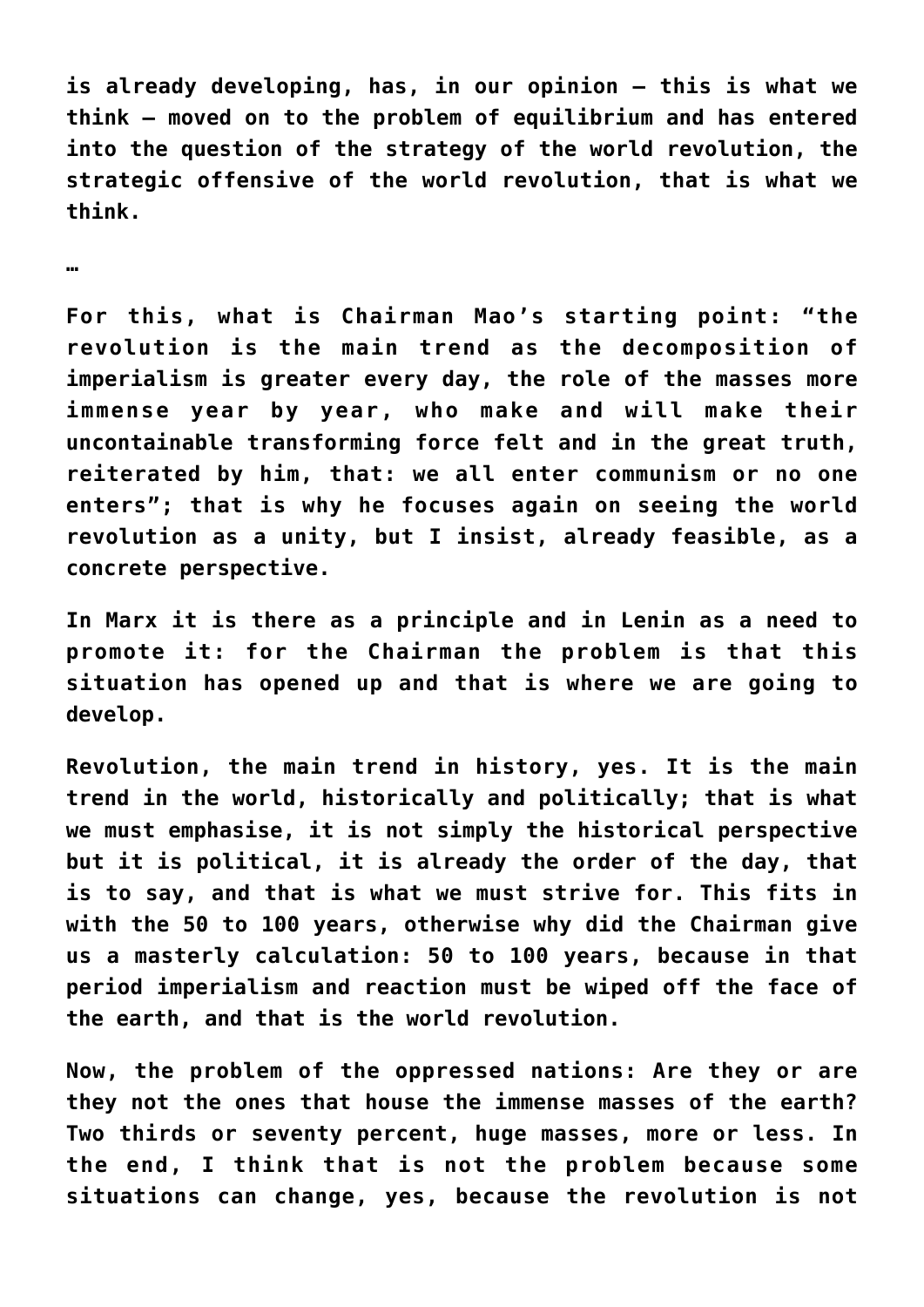**straight, it is in zigzags, but that does not deny that the oppressed nations have the immense masses of the earth; Moreover, the growth of the masses is immensely greater than the increase of the oppressors in the oppressor nations, of the oppressor countries, of the imperialisms, even considering that they themselves oppress their own peoples; just look at the growth rates, which is 70% of the new children born in the backward world and that will continue to increase more and more. For me, of course, in good time, because the weight of the masses in history has begun to express itself more and more, and that is fundamental; if the masses make history, and that is a very great truth, then the weight of the masses will decide the revolution in the world, and where is that weight, then, in the oppressed nations? There I don't think there is much to discuss, if they are material realities, facts; to close one's eyes is foolishness."[xxii](#page--1-0)**

So: the theory of "three worlds take shape" has nothing to do with the lies of the Chinese revisionists. The revisionist distortion negates the revolution in the imperialist nations and does not see the revolutionary struggle in its concatenation with the main force of revolution taking place in the oppressed nations. Since the masses make history and since the weight of the masses lies in the oppressed nations, that is where the weight of the world revolution lies, they are the **storm centres of the revolution**, as Chairman Mao says. This theory sees the world proletarian revolution as a whole and so does not negate the need for revolution in the imperialist countries, in the first and second world. On the contrary, it is about developing the revolution in these countries, as part and in the service of the world revolution. For the struggle in the imperialist nations has a direct (complementary) effect on the struggle in the oppressed nations.

Furthermore, the question remains open which bloc should be the supposed "world-level socialist bloc" (Hoxha) after of the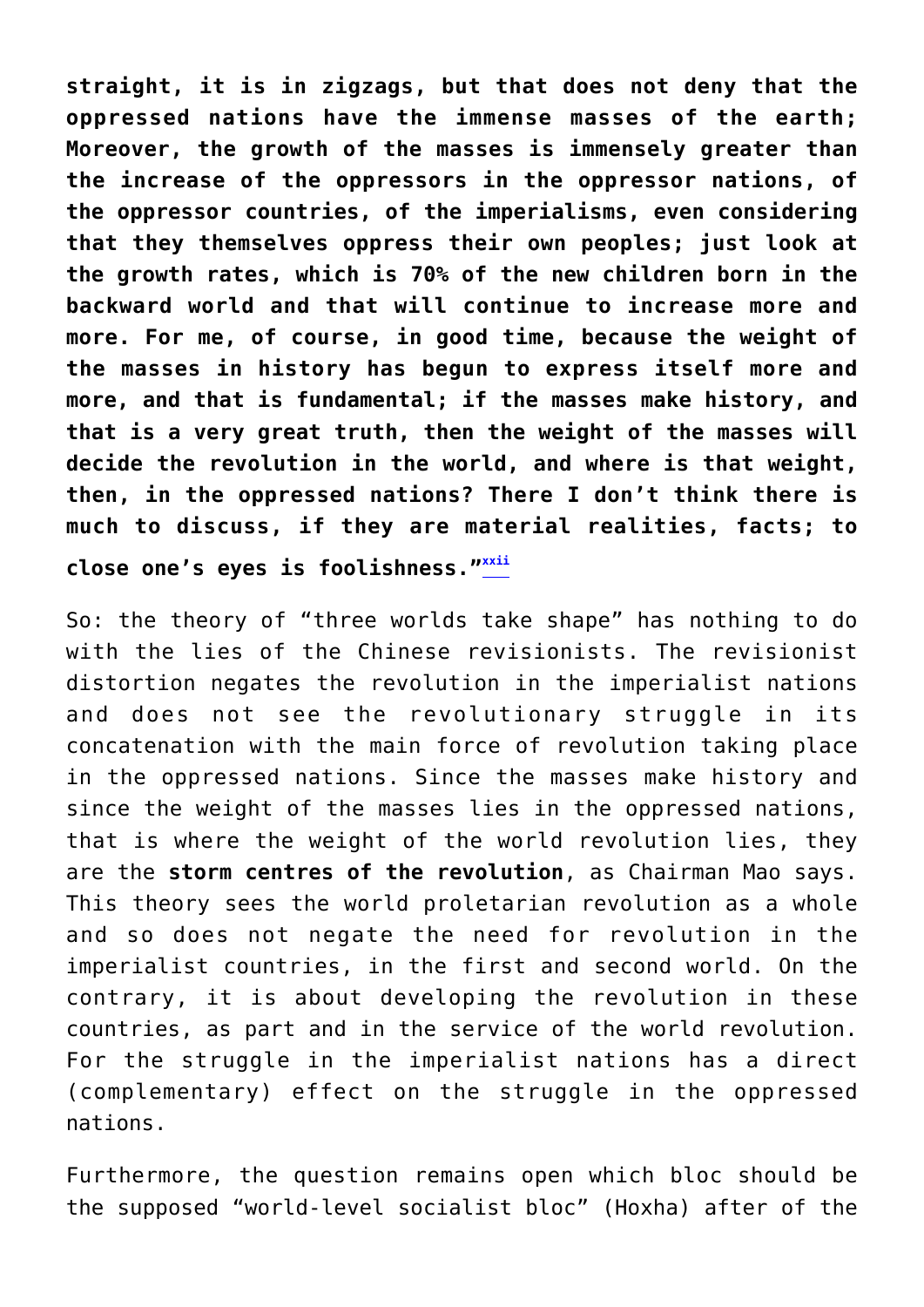usurpation of power by revisionism in China, or today. We consider that there was no "socialist bloc"<sup>[xxiii](#page--1-0)</sup> after 1976, because socialism (the dictatorship of the **proletariat**) was replaced by revisionism in all so-called and self-proclaimed socialist states, by the dictatorship of the **bourgeoisie**. This means a "socialist block" did not exist after 1976, the last socialist state (China) fell to revisionism through the revisionists around Teng Hsiao-ping. The left in the party (the by the Chinese revisionists called the "Gang of Four") was liquidated or put behind bars, and revisionism took over.

But back to the conceptual definition. Further regarding the development towards Maoism, the friends of KA write:

"*Mao himself is said to have repeatedly opposed the notion of 'Mao Tse-tung-Thought' or even the construction of Maoism during his lifetime. Maoism is a new creation of those who see themselves in Mao's tradition. In doing so, however, Maoists*

*often go far beyond what Mao himself said or advocated."[xxiv](#page--1-0)*

We have already touched on Chairman Mao's alleged struggle against a definitional development of Marxism. At this point, however, it should be noted that, contrary to the understanding of some comrades, Maoism was not synthesised by Chairman Gonzalo, but **defined**. In the document "On Marxism-Leninism-Maoism", the **components and content of Maoism are defined**, there is **no "new-creation"** which would correspond to a synthesis.

The friends misunderstand the implementation of Maoism as a higher stage of ideology. In their article, they refer to the different definitions of Maoism, referring to the RIM. However, what they fail to realise is that we have no disagreement with them at all. At present, the problem exists that there are different ideas about what exactly constitutes Maoism. However, this is a problem of two-line struggle of which we are fully aware. In concrete terms, this means that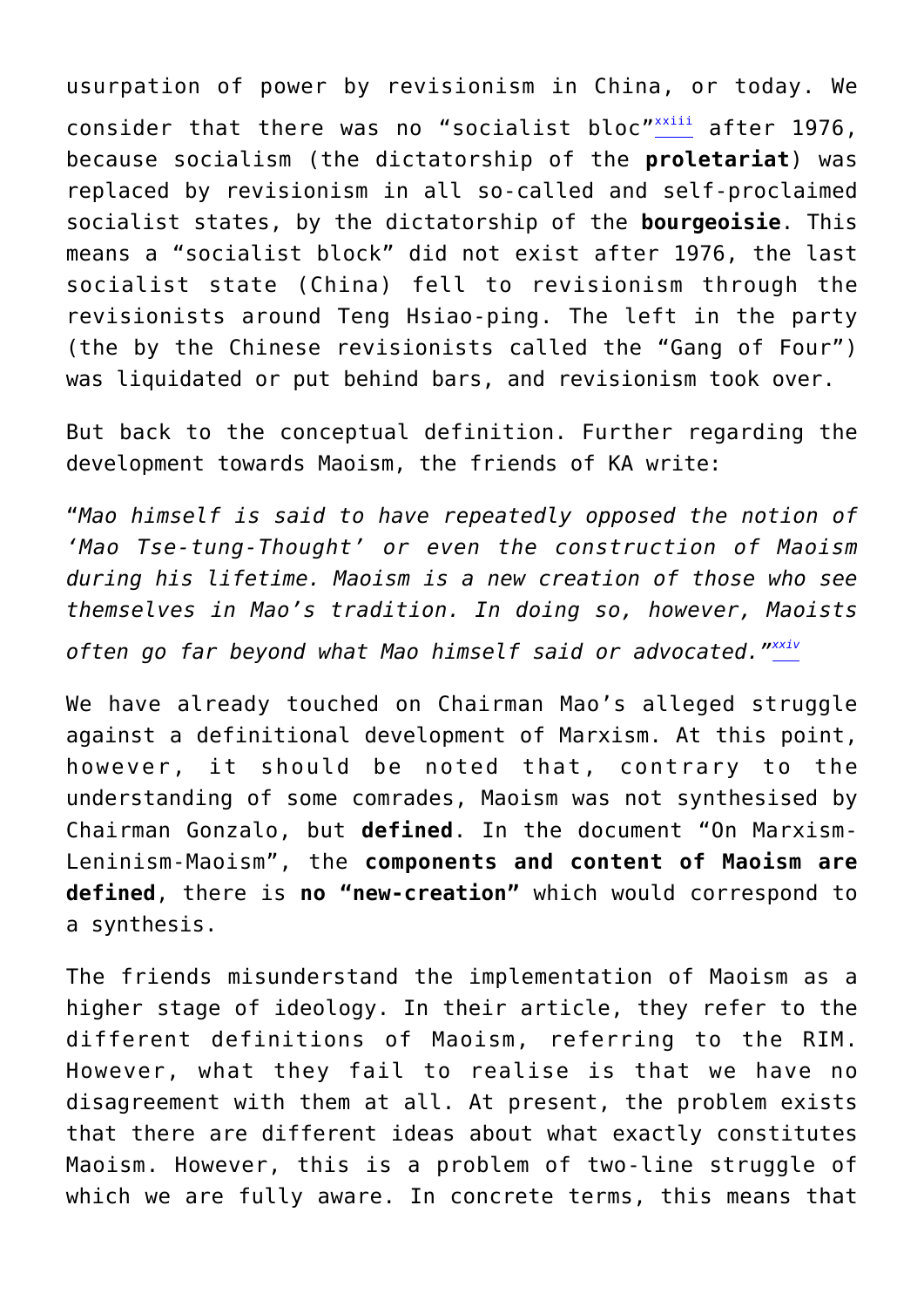**the problem lies in the fact that the correct definition has not been accepted in practice until today, and therefore different definitions coexist. However: there is only one correct definition and not several. A definition is right or it is wrong. But a truth cannot exist many times, it is single. Therefore, it is necessary to advance the implementation of the correct definition of Maoism (that of the Communist Party of Peru).**

Thus, the friends write on this issue:

"*At the same time, the 1993 Declaration does not constitute the unified basis of all Maoists. Rather, in the course of time, almost every major Maoist organisation has produced its own interpretation of Maoism. In some cases, these ideologies are named after the leaders of their parties: 'Gonzalo-Thought' in the PCP, the 'Pachandra-Path' in the CPN(M), the 'New Synthesis' in the RCP USA. The Turkish TKP/ML, the Indian CPI (Maoist) as well as the Philippine CPPh have also presented their own views on Maoism in documents. Furthermore, the discussion between the Maoists has intensified in the last 5 to 10 years. In some cases, widely divergent positions can be discerned. We are therefore faced with the analytical problem that there is not one 'Maoism' to which everyone refers to."[xxv](#page--1-0)*

Consequently, there is "Maoism", it has just not yet finally asserted itself in struggle and is not yet recognised by all. The development of Maoism, its implementation and acceptance can be researched impressively in the history of the RIM:

"*In 1984, the Revolutionary Internationalist Movement was founded, grouping together the nucleus of the Maoist revolutionaries the world over who were determined to carry forward the fight for a world without exploitation and oppression, without imperialism, a world in which the very division of society into classes will be overcome — the communist world of the future. Since the formation of our*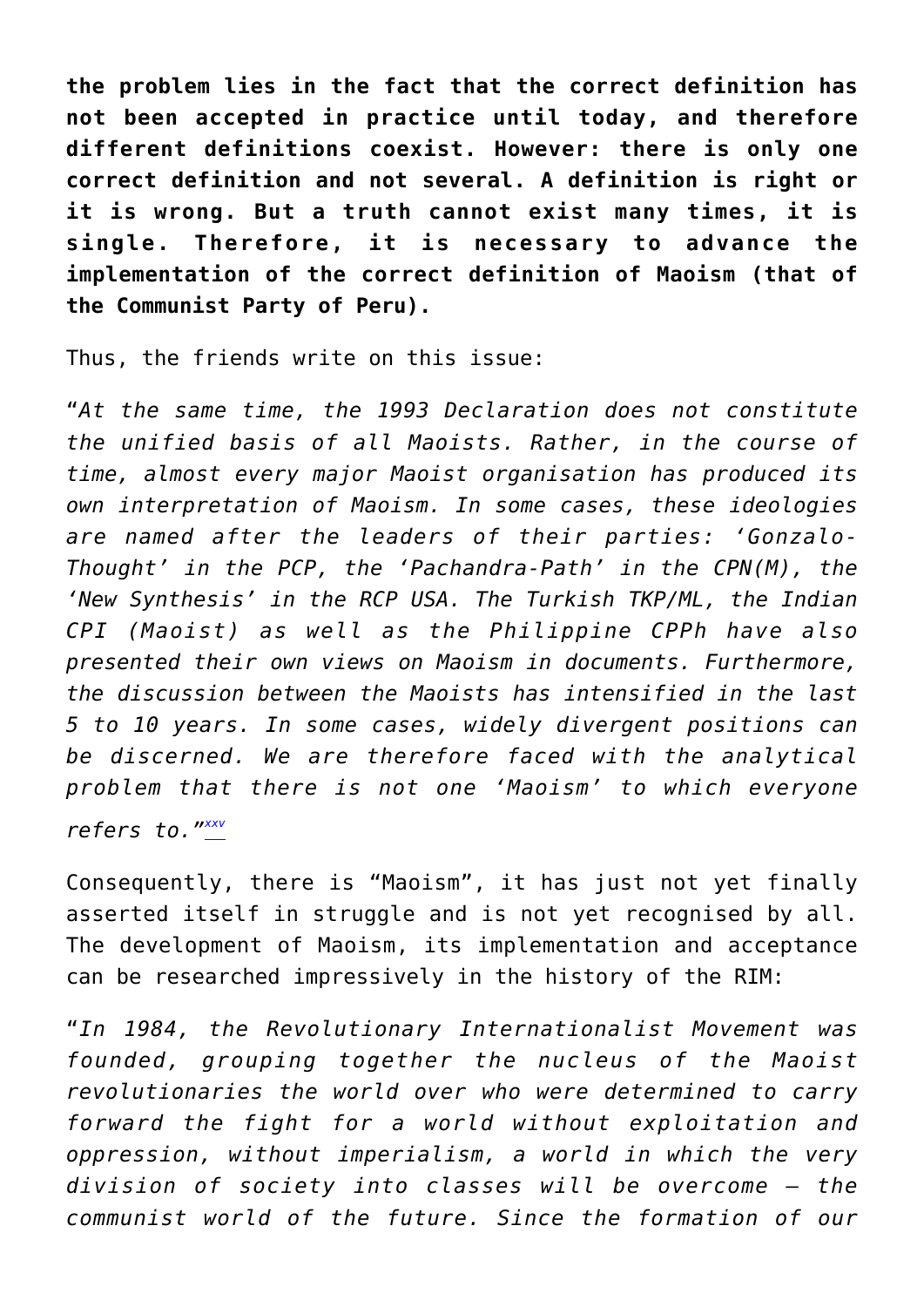*Movement we have continued to advance and today, on the occasion of the Mao Tsetung Centenary, with a deep sense of our responsibility, we declare to the international proletariat and the oppressed masses of the world that our guiding ideology is Marxism-Leninism-Maoism.*

*Our Movement was founded on the basis of the Declaration of the Revolutionary Internationalist Movement adopted by the Second Conference of Marxist-Leninist Parties and Organisations in 1984. The Declaration upholds the proletarian revolutionary ideology and on that basis in the main it correctly addresses the tasks ofthe revolutionary communists in different countries and on a world scale, the history of the international communist movement, and a number of other vital questions. Today we reaffirm the Declaration as the solid foundation of our Movement upon which we are building a new clarity and deeper understanding of our ideology and the more solid unity of our movement."*

The Declaration correctly stresses that *"Mao Tsetungs qualitative development of the science of Marxism-Leninism" and affirms that he raised it to "a new stage." However, the use of the term "Marxism-Leninism-Mao Tsetung Thought in our Declaration reflected a still incomplete understanding of this new stage. In the last nine years our Movement has been engaged in a long, rich and thoroughgoing discussion and struggle to more fully grasp Mao Tsetung's development of Marxism. During this same period the parties and organisations of our Movement and RIM as a whole have been engaged in revolutionary struggle against imperialism and reaction. Most important has been the advanced experience of the People's War led by the Communist Party of Peru which has succeeded in mobilising the masses in their millions, sweeping aside the state in many parts of the country and establishing the power of the workers and peasants in these areas. These advances, in theory and practice, have enabled us to further deepen our grasp of the proletarian ideology and on that basis take a*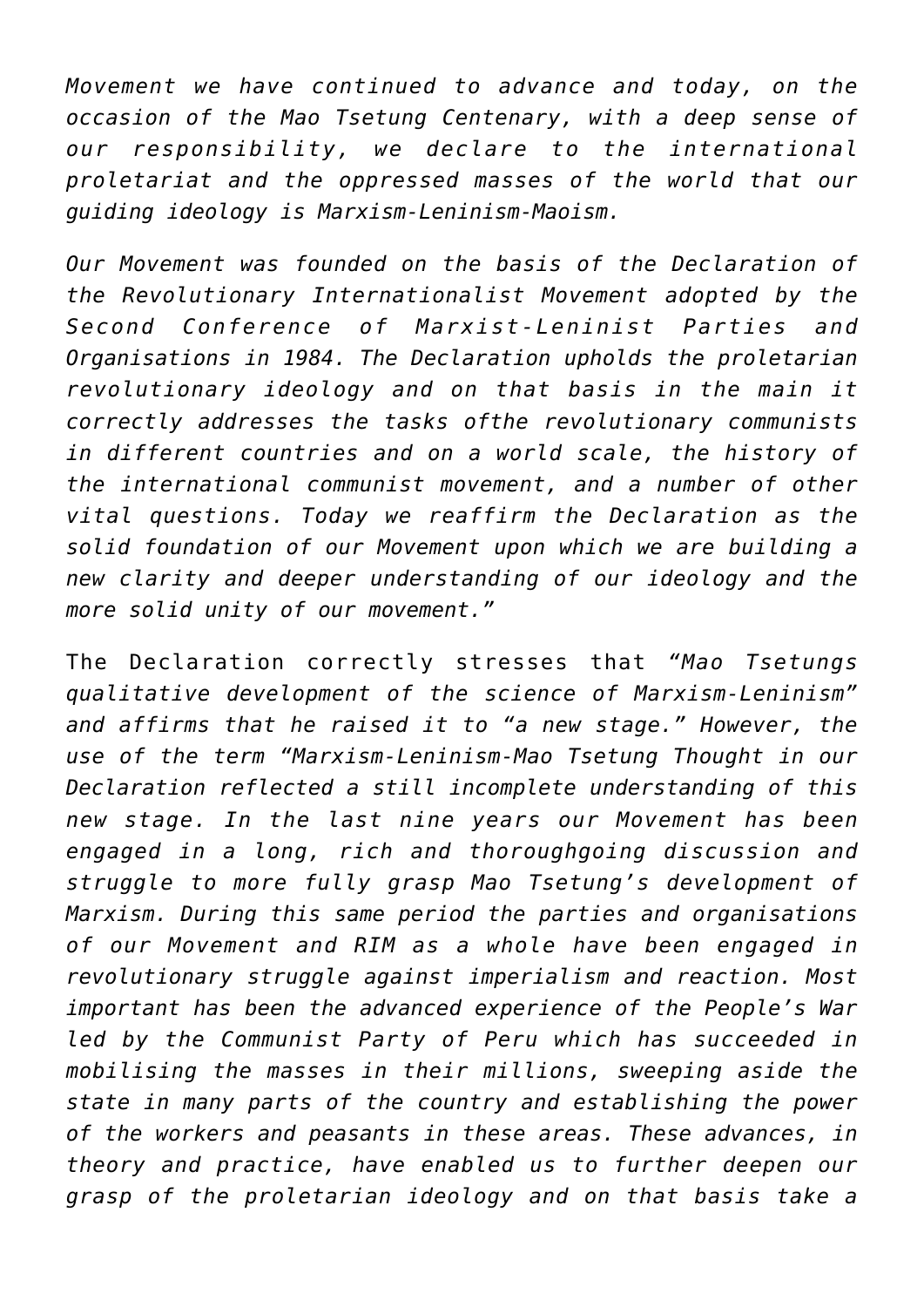*far-reaching step, the recognition of Marxism-Leninism-Maoism* as the new, third and higher stage of Marxism." $\frac{mxx}{mx}$ 

The friends of KA are therefore wrong and ignore the two-line struggle on this question. It should also be noted here that they do not pay attention to the difference between ideology and the **application** of this ideology to concrete revolution, and thus do not differentiate from the revisionism of people like Prachanda or Avakian. With this overview of KA's understanding of the history of Maoism, we move on to their understanding of the content.

## **Philosophy**

First a couple of introductory words on our part on Marxist philosophy. Lenin separated Marxism to its three sources and three components in philosophy, political economy and scientific socialism. Dialectical materialism is the philosophy of the proletariat and it was developed by Marx in struggle against incorrect positions, among others against those of Hegel. Lenin and Mao Tse-tung have further developed all three components of Marxism, and so also the philosophy. In the following some aspects of dialectical materialism are presented in order to refute the criticism of Kommunistischer Aufbau. The statements of the Communist Party of Peru on this question in the document "On Marxism-Leninism-Maoism", where Marxism-Leninism-Maoism is defined as the third and higher stage of the ideology of the proletariat, it is kept quite concise:

"**In Marxist philosophy he** [Chairman Mao] **developed the core of dialectics, the law of contradiction, establishing it as the only fundamental law; and beyond his deep dialectical understanding of the theory of knowledge, whose centre is the two leaps that makes up its law (from practice to knowledge and from knowledge to practice, where the leap from knowledge to practice is the main one), it should be emphasized that he**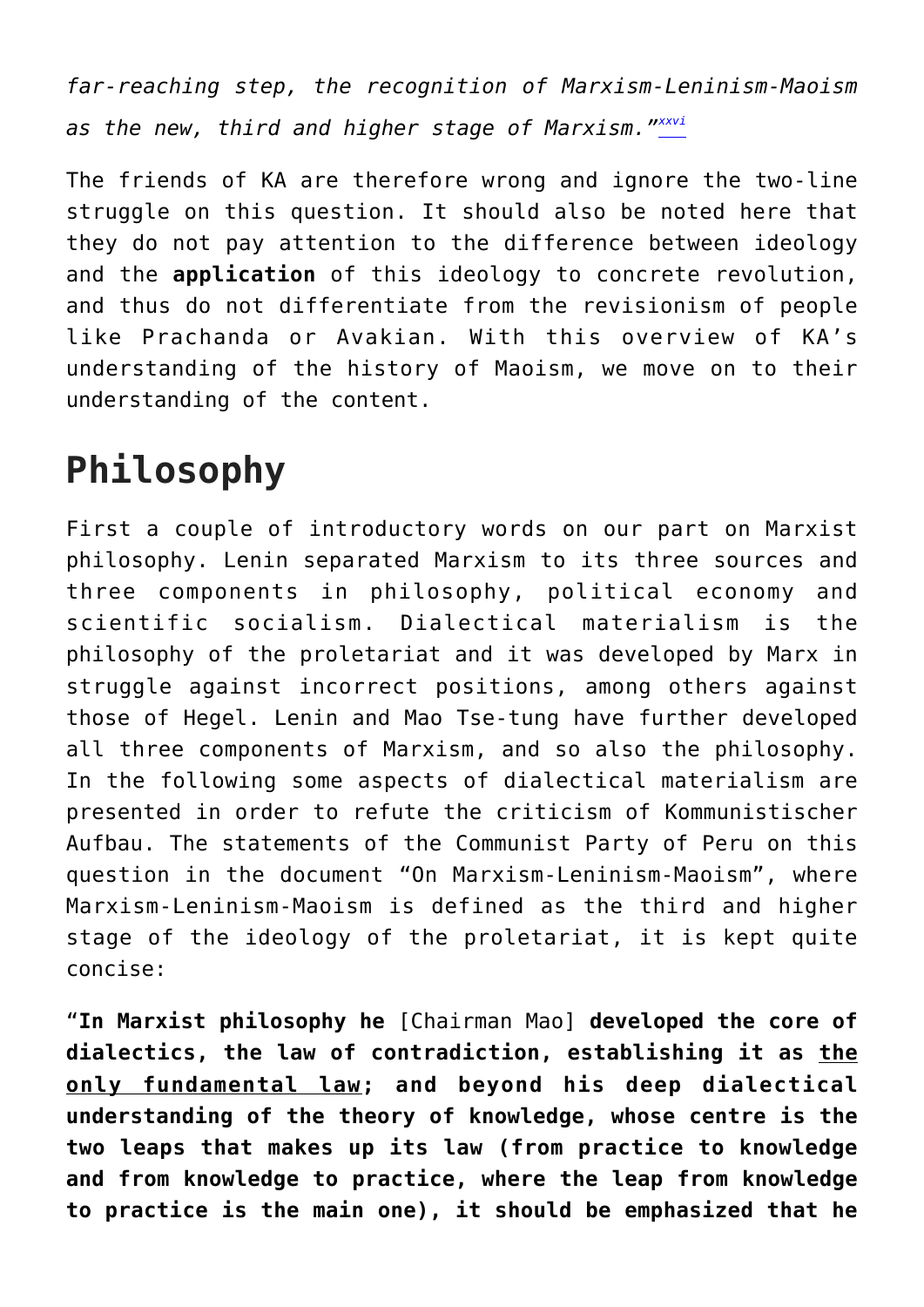**masterfully applied the law of contradiction in politics; and moreover he brought philosophy to the masses of people, fulfilling the task that Marx left."[xxvii](#page--1-0)**

Four points are made here: 1. The establishment of the law of contradiction as the fundamental law; 2. A deep understanding of the theory of knowledge, especially the contradiction between practice and theory; 3. The application of the law of contradiction in politics; 4. A philosophy for the masses. Communist Construction quote part of this paragraph, but leave out a fundamental struggle with these four points.

As we will see in several points, the KA states, that Chairman Mao has defended and popularized Marxist philosophy, but not developed it. To prove this, they proceed in a pedantic and eclectic manner instead of a scientific one with philosophy. The friends write:

"*Dialectical materialism is the philosophical foundation of the communists. Also Mao Tse-tung has defended this as the foundation of the communist world view. He has expressed himself in various writings on philosophical questions. However, according to his own declarations he did not pursue the goal of fundamentally developing philosophy." [xxviii](#page--1-0)*

To the last sentence of the quoted paragraph we must ask the friends, if Lenin aiming to defend dialectical materialism also pursued to develop it? But further in the text we see, as we already stated, is it wrong, isolation of defence or development of the philosophy. The philosophy develops by defending it, in the concrete application on questions and problems. It develops in struggle, its development is hence understood dialectically and not metaphysically (isolated, only development, or only defence). For communists the defence of Marxism is not an abstract discussion, especially not, when applying it in the leading of a Party, and the People's War, or leading a socialist state. It goes therefore, the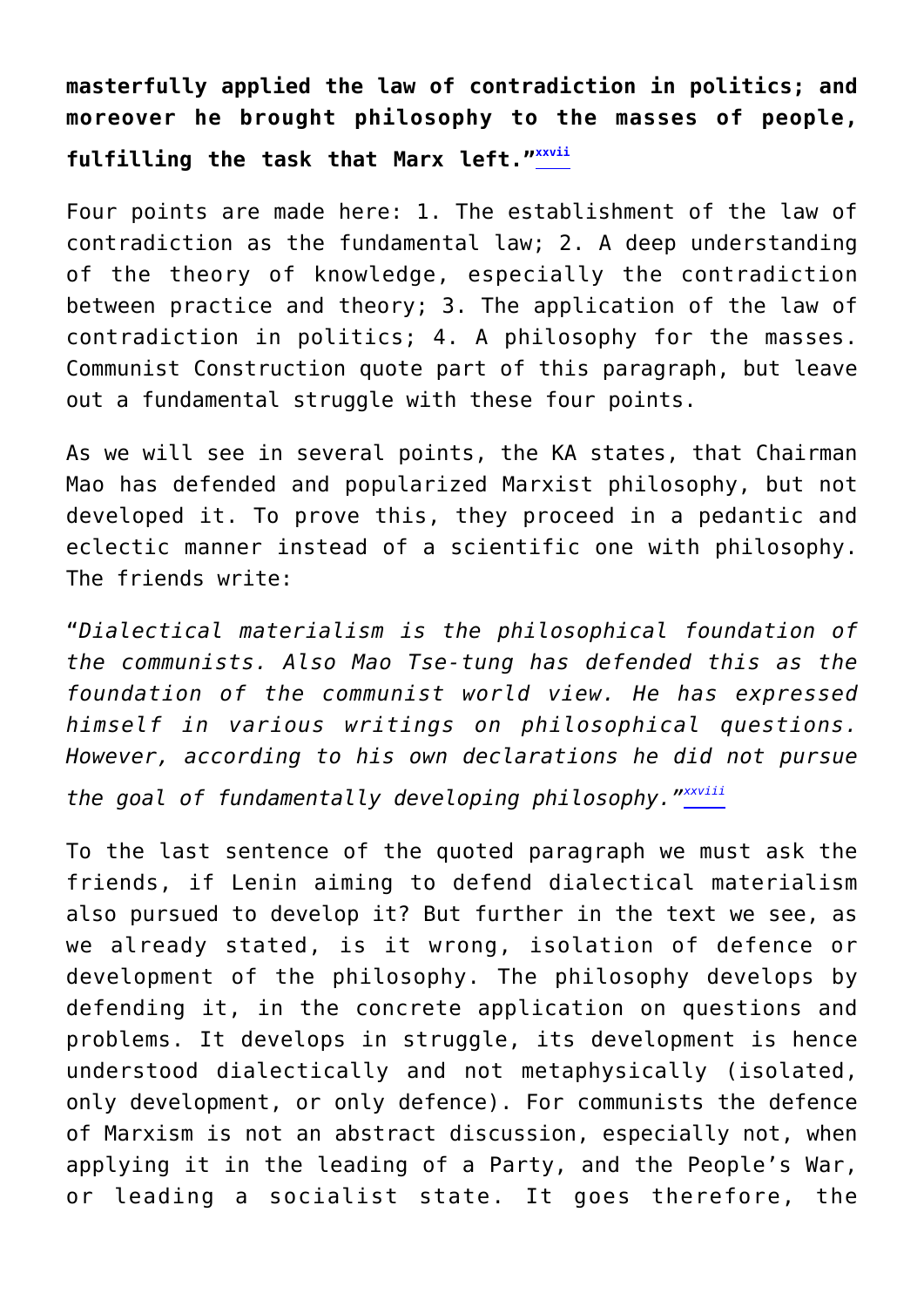principles to apply to the current and thereby new problems. This also carries on to the further development of Marxism. We can also see this in the examples given by KA, in their article they themselves recognizes further development. Lenin's theory of imperialism originated from refuting the attacks of Kautsky against Marxism. According to their understanding, "On Practice" and "On Contradiction" are also *"essentially popular representations of dialectical materialism with a certain emphasis on the basis of the concrete historical situation. In fact, it was only the later Maoists who assumed that Mao had further developed philosophy in these writings in particular. The most important core points, which are often described as further developments, will therefore be discussed below."[xxix](#page--1-0)* They do not go into the developments mentioned and thus try to cover them up. In the following we will look at them individually.

Core of dialectics and only fundamental law

In the first question, that of contradiction as the only fundamental law, the friends in KA claim that understanding contradiction as the **"core of dialectics"** is the same as understanding it as the **"only fundamental law"**. Yet these are elementarily different levels of understanding. The core of dialectics means understanding the contradiction only as central to dialectics, whereas the only fundamental law means exactly that, namely understanding dialectics as the only fundamental law of the world. The one means the essence (of dialectics), the other its generality (a law that is valid everywhere and always in the world). The following is an excursus on the core of dialectics and the only fundamental law.

Dialectics is the teaching of the contradiction in things. This is opposed to metaphysical thinking. Dialectics assumes that a thing is a unity of opposites. Everything changes and nothing remains as it is. Everything is in motion. As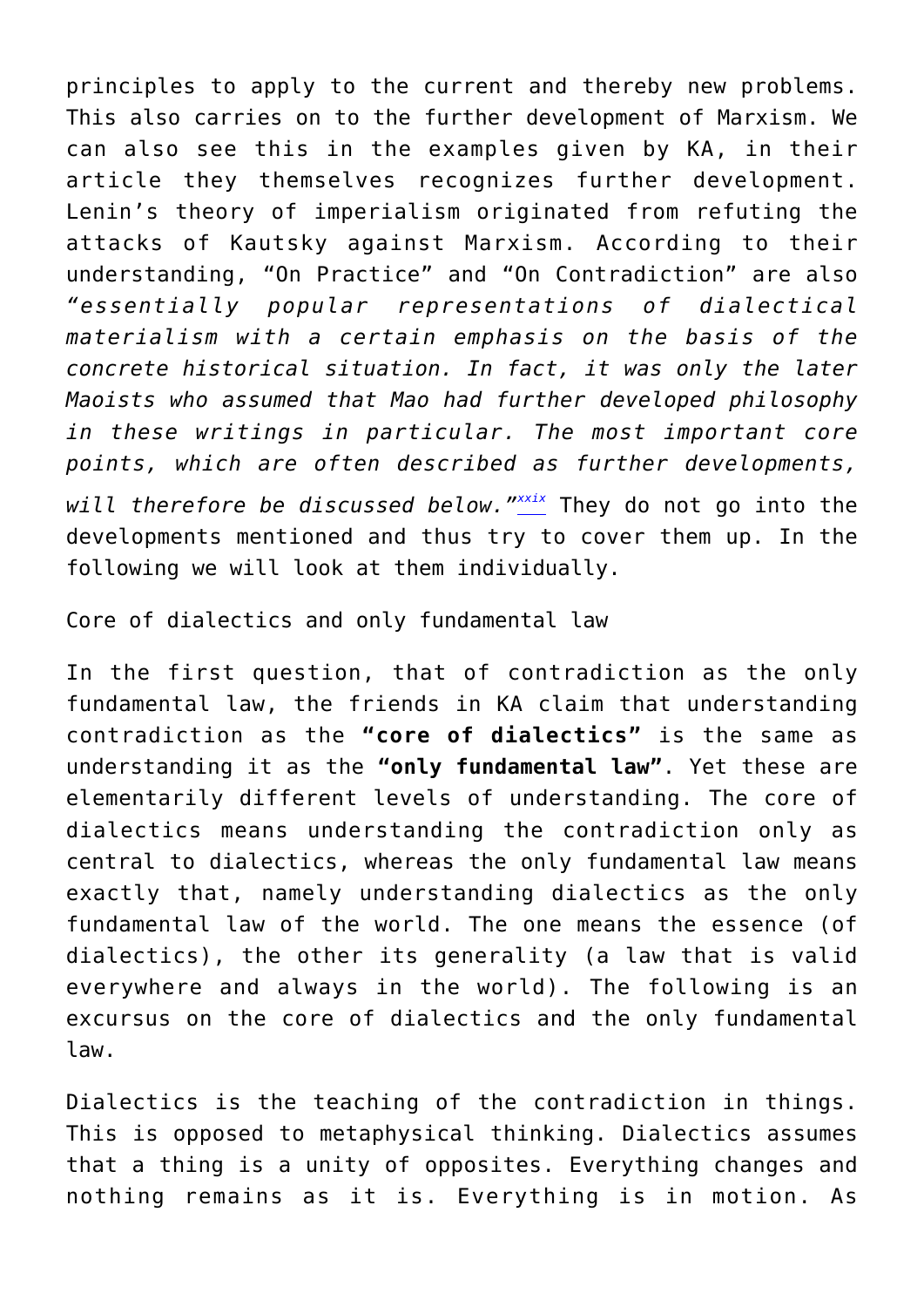Heraclitus, a Greek philosopher once said – everything flows. Whereas metaphysics says everything remains as it is, nothing changes.

Engels summarised the contradiction between dialectics and metaphysics in this way:

"**To the metaphysician, things and their mental images, ideas, are isolated, to be considered one after the other and apart from each other, fixed, rigid objects of investigation given once for all. He thinks in absolutely unmediated antitheses. 'His communication is 'yea, yea; nay, nay'; for whatsoever is more than these cometh of evil.' For him a thing either exists or does not exist; a thing cannot at the same time be itself and something else. Positive and negative absolutely exclude one another; cause and effect stand in a rigid antithesis one to the other. At first sight this way of thinking seems to us most plausible because it is that of so-called sound common sense. Yet sound common sense, respectable fellow that he is in the homely realm of his own four walls, has very wonderful adventures directly he ventures out into the wide world of research. The metaphysical mode of thought, justifiable and even necessary as it is in a number of domains whose extent varies according to the nature of the object, invariably bumps into a limit sooner or later, beyond which it becomes one sided, restricted, abstract, lost in insoluble contradictions, because in the presence of individual things it forgets their connections; because in the presence of their existence it forgets their coming into being and passing away; because in their state of rest it forgets their motion. It cannot see the wood for the trees."[xxx](#page--1-0)**

Engels describes metaphysical thinking as one that can only understand things as different from one another, but is unable to understand how they transform into one another. Things become separate and rigid, and thus their connection and becoming cannot be understood. But life is not that simple.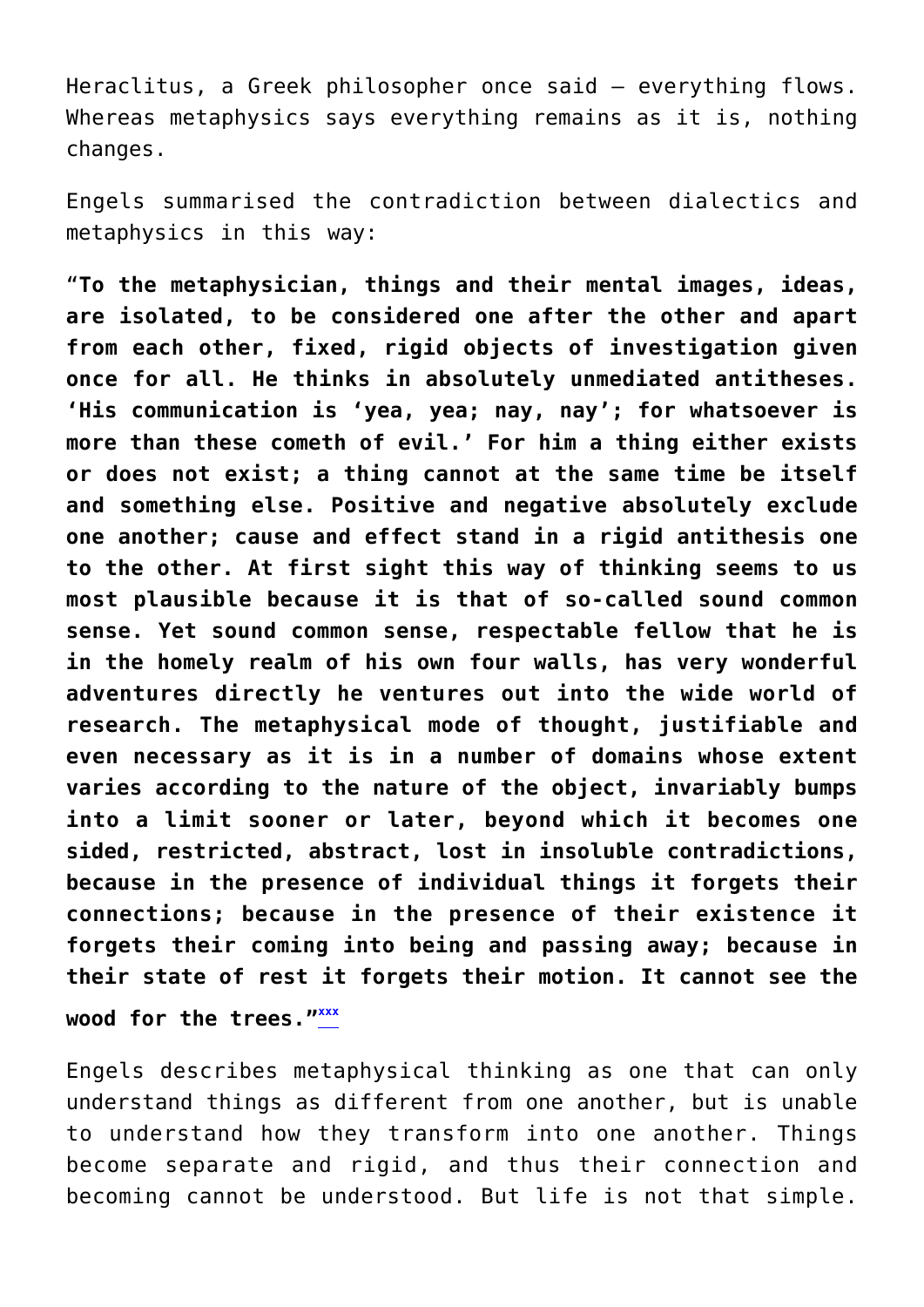Thus, the true statement can be made about a human body that it is alive. At the same time, one can say about the same body that it dies. And at the same time. For in it new cells are continually born and old cells die, and its becoming is the movement of this contradiction, which in the course of its ageing shifts more and more towards dying until it is dead.

Mao Tse-tung summarises the core of metaphysical thinking like this::

"**As opposed to the metaphysical world outlook, the world outlook of materialist dialectics holds that in order to understand the development of a thing we should study it internally and in its relations with other things; in other words, the development of things should be seen as their internal and necessary self-movement, while each thing in its movement is interrelated with and interacts on the things around it. The fundamental cause of the development of a thing is not external but internal; it lies in the contradictoriness within the thing. There is internal contradiction in every single thing, hence its motion and development. Contradictoriness within a thing is the fundamental cause of its development, while its interrelations and interactions with other things are secondary causes. Thus materialist dialectics effectively combats the theory of external causes, or of an external motive force, advanced by metaphysical mechanical materialism and vulgar evolutionism."[xxxi](#page--1-0)**

Chairman Mao here emphasises the inner contradictoriness of things, which the metaphysicians deny. This does not mean that something is related to something else, but what is related to something else is decisive. Chairman Mao illustrates this with the example of egg and stone. It is not the warmth that is decisive in the incubation process, but the egg. You can warm a stone as much as you want, but no chicken will come out. Thus, dialectics and metaphysics are already fundamentally differentiated, but this gross distinction is further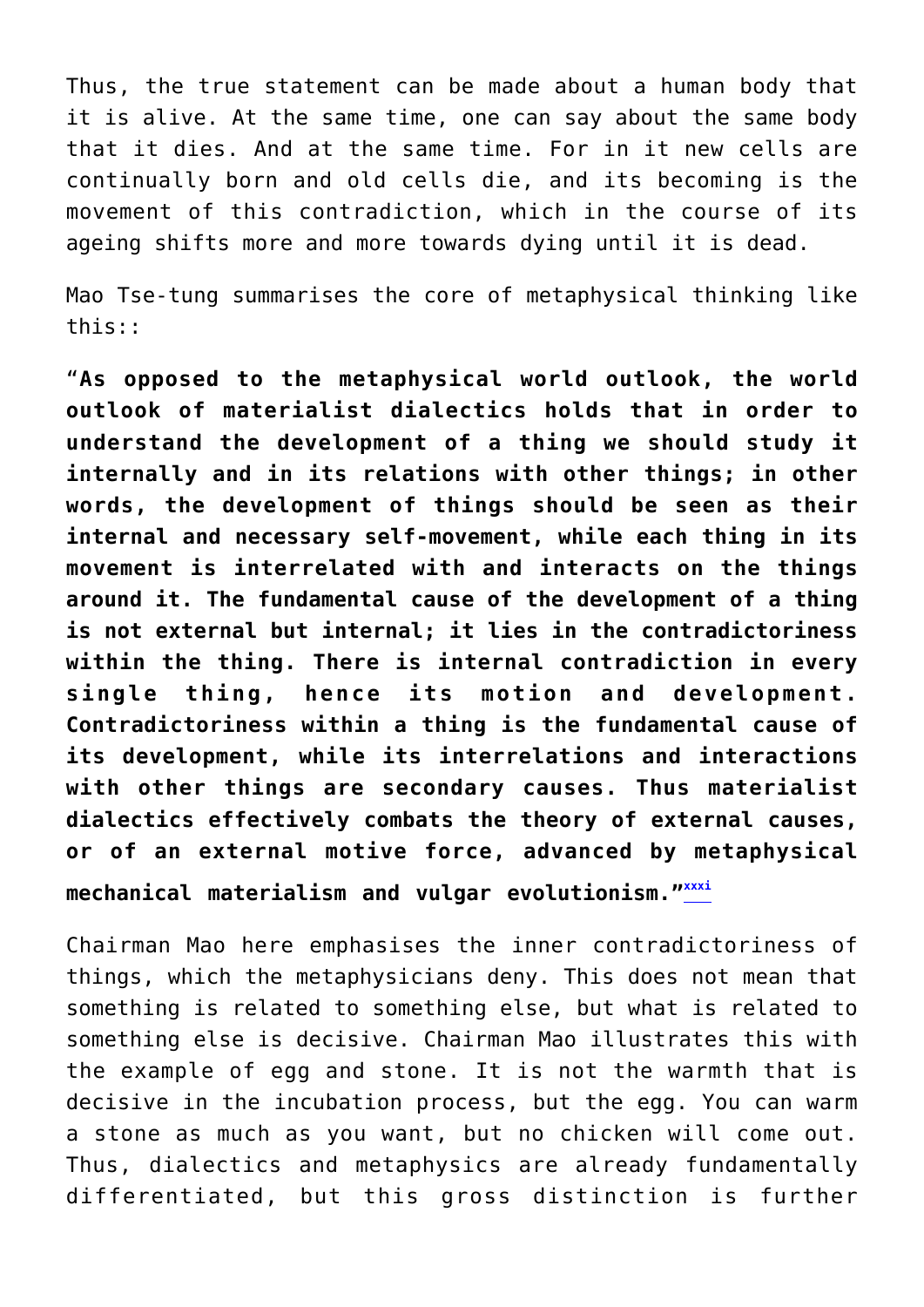elaborated.

The main thing about Chairman Mao's contribution to dialectical materialism is that he defined it in a clear positive way, and defined the generality of contradiction as the only universal law of the world.

"**The universality or absoluteness of contradiction has a twofold meaning. One is that contradiction exists in the process of development of all things, and the other is that in the process of development of each thing a movement of opposites exists from beginning to end."[xxxii](#page--1-0)**

"**What is meant by the emergence of a new process? The old unity with its constituent opposites yields to a new unity with its constituent opposites, whereupon a new process emerges to replace the old. The old process ends and the new one begins. The new process contains new contradictions and begins its own history of the development of contradictions."[xxxiii](#page--1-0)**

The text of Communist Construction reveals its authors' lack of understanding of this point. They deny that Chairman Mao herewith developed dialectical materialism. Understanding the above sentence arms one against any metaphysics. In general, to understand that contradictions exist in the developmental processes of all things from beginning to end means being alert to any particular theory that wants to tell you that there is something monolithic, harmonious without contradictions, and to suspect the error, even if you cannot yet pinpoint it in its particularity. The generality of the contradiction is the only and fundamental law that applies absolutely. Conversely, this also means that all other laws are relative.

If one has understood the generality of the contradiction, this already excludes the grossest errors in the understanding of a particular object, nevertheless the occupation with the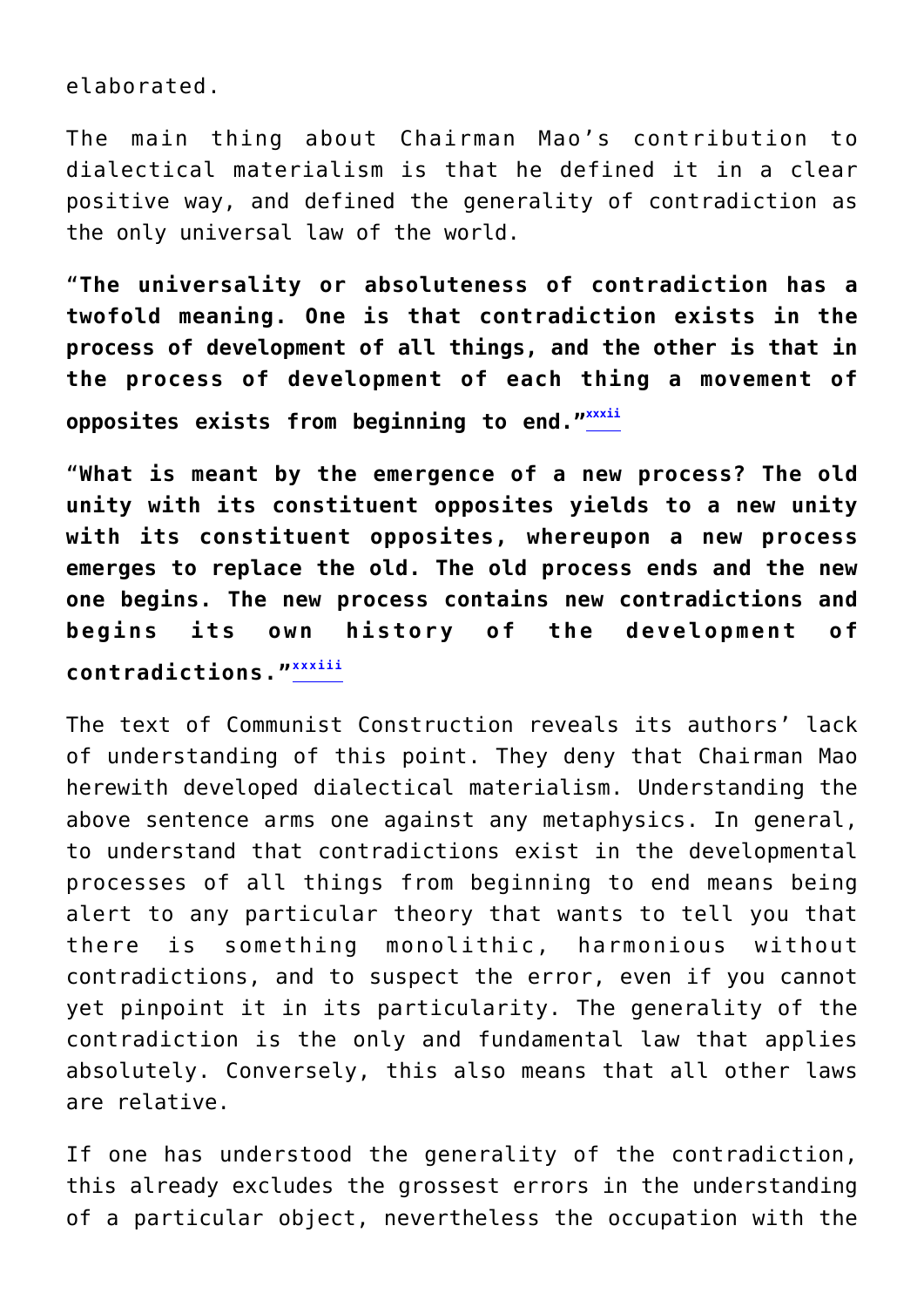particular contradiction of the particular object remains necessary.

"**First, the contradiction in each form of motion of matter has its particularity. Man's knowledge of matter is knowledge of its forms of motion, because there is nothing in this world except matter in motion and this motion must assume certain forms. In considering each form of motion of matter, we must observe the points which it has in common with other forms of motion. But what is especially important and necessary, constituting as it does the foundation of our knowledge of a thing, is to observe what is particular to this form of motion of matter, namely, to observe the qualitative difference between this form of motion and other forms."[xxxiv](#page--1-0)**

"**Since the particular is united with the universal and since the universality as well as the particularity of contradiction is inherent in everything, universality residing in particularity, we should, when studying an object, try to discover both the particular and the universal and their interconnection, to discover both particularity and universality and also their interconnection within the object itself, and to discover the interconnections of this object with the many objects outside it."[xxxv](#page--1-0)**

The contradiction is absolute and not relative because it exists in all things from beginning to end, but it does not exist apart from particular things. The generality of the contradiction always realises itself in a particular way in a particular object, and this particularity must be recognised. A practice that is based on a theory that denies this, necessarily remains template-like, dogmatic and mechanical.

Practice as a criterion of truth

Marxism holds the position that relative knowledge of an objective world existing outside the subjects is possible, and the relative truth of this knowledge is confirmed by practice.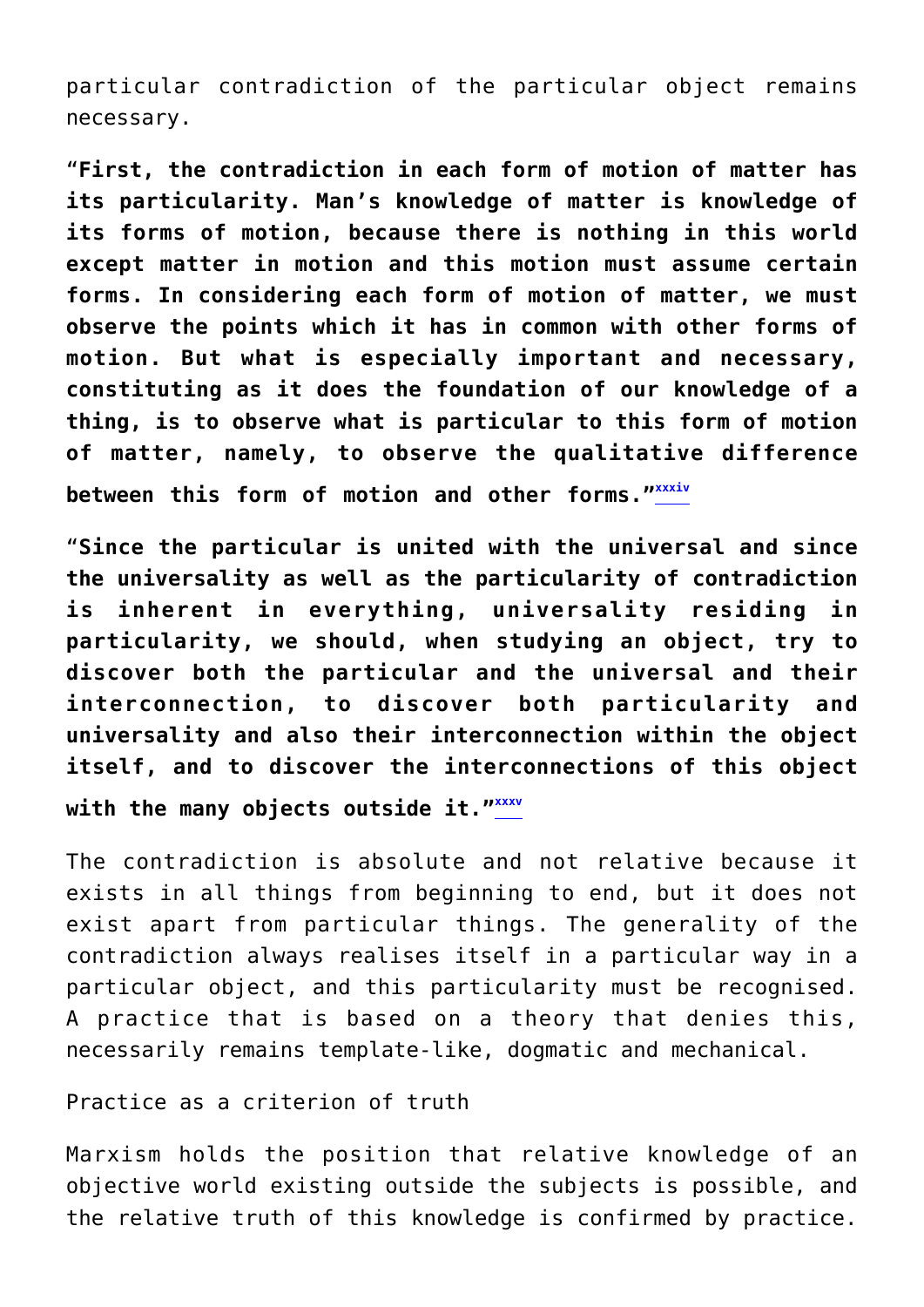This position has been developed and deepened ever since Marx. Communist Construction considers it a refutation of the further development of Marxism, stating that the further development of Chariman Mao does not contradict Marx.

Communist Construction says that Chairman Mao has emphasised practice as the criterion of truth, and then say that this cannot be a further development of Marxism, because after all, Marx had already done that. Then they quote the popular final thesis from Marx's Theses on Feuerbach:

"**The philosophers have only** *interpreted* **the world, in various** ways; the point, however, is to *change* it. "XXXXVI

However, this thesis is not at all about practice as a criterion of truth. It is about the fact that a theory that is merely analysis or interpretation and does not aim at practice is flawed because it does nothing to change the interpreted world. It is about the purpose of theory and not about its truthfulness.

It is true, however, that Marx deals with practice as a criterion of truth in Theses on Feuerbach. Namely in the second thesis:

"**The question whether representational truth can be attained by human thinking is not a question of theory but is a practical question. It is in practice that man must prove the truth, that is, the reality and power, the this-worldliness of his thinking. The dispute over the reality or unreality of thinking which is isolated from practice is a purely** *scholastic* **question."[xxxvii](#page--1-0)**

Now it can be correctly stated that Chairman Mao's remarks are nothing other than what is in this thesis, insofar as they uphold its content as a principle of Marxism. Yes, Marx, Lenin, Chairman Mao, and also Engels, Stalin and every other Marxist are advocates of practice as the criterion of truth.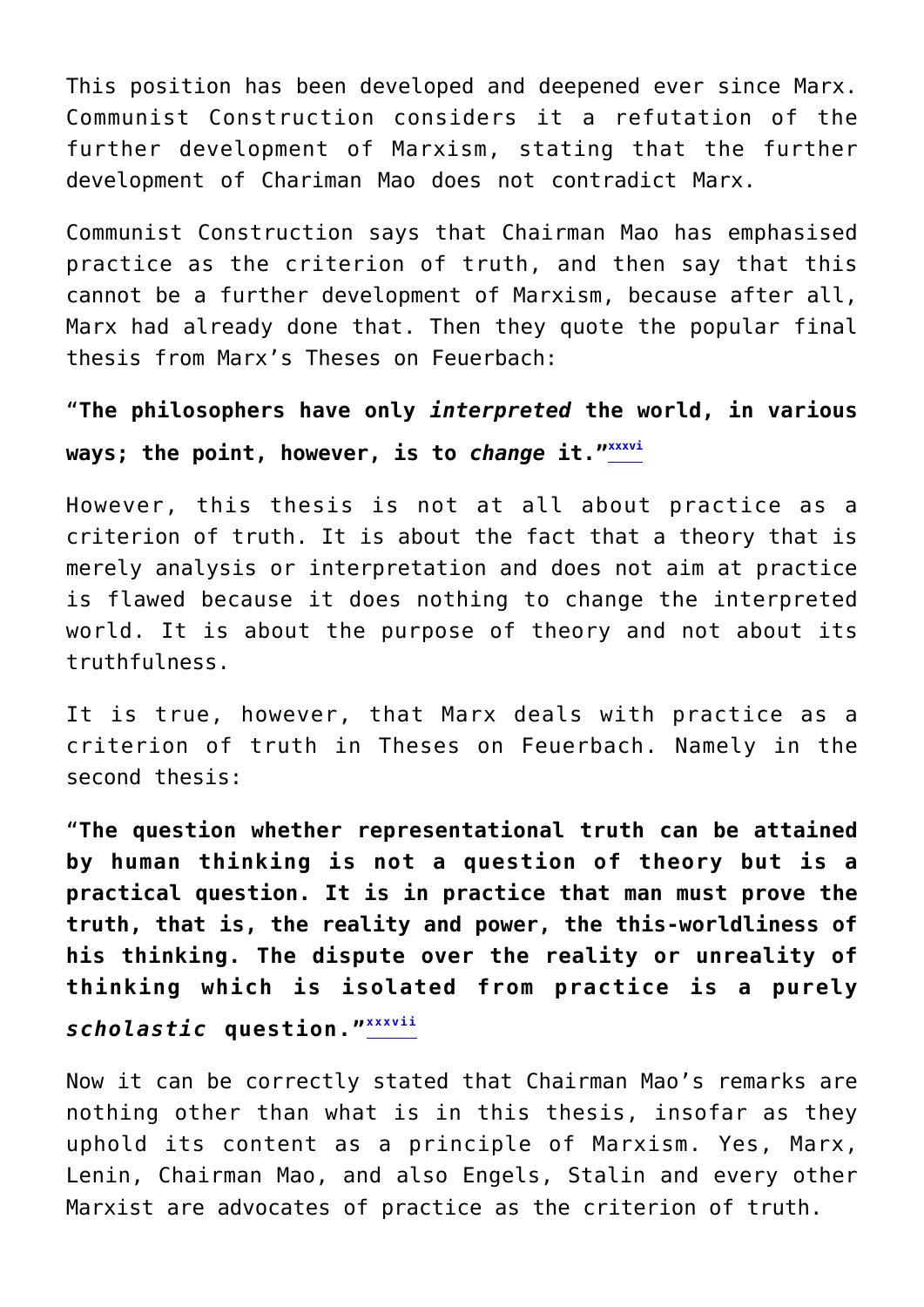But if one therefore stands up and says that the further development of dialectical materialism and of the contradiction of practice and theory by Chairman Mao is not a further development because Marx has already established the principle, then this is like saying that the further development of political economy by Lenin's theory of imperialism is not a further development because Marx has already established the principle. Here the refutation of further development is merely pretended. In order to meet the criterion of Communist Construction for further development, Chairman Mao would have to have broken with the principles of Marxism, he would have to be a revisionist. Otherwise, one can always argue that the underlying principle is already found in Marx. What Chairman Mao has done with regard to the contradiction of practice and theory is that he has analysed the movement of this contradiction more profoundly and dealt with its specificity more precisely, thus increasing the relative realisation of it.

"**Discover the truth through practice, and again through practice verify and develop the truth. Start from perceptual knowledge and actively develop it into rational knowledge; then start from rational knowledge and actively guide revolutionary practice to change both the subjective and the objective world. Practice, knowledge, again practice, and again knowledge. This form repeats itself in endless cycles, and with each cycle the content of practice and knowledge rises to a higher level. Such is the whole of the dialecticalmaterialist theory of knowledge, and such is the dialectical**materialist theory of the unity of knowing and doing." $\frac{N}{2}$ 

"**As regards the sequence in the movement of man's knowledge, there is always a gradual growth from the knowledge of individual and particular things to the knowledge of things in general. Only after man knows the particular essence of many different things can he proceed to generalization and know the common essence of things. When man attains the knowledge of**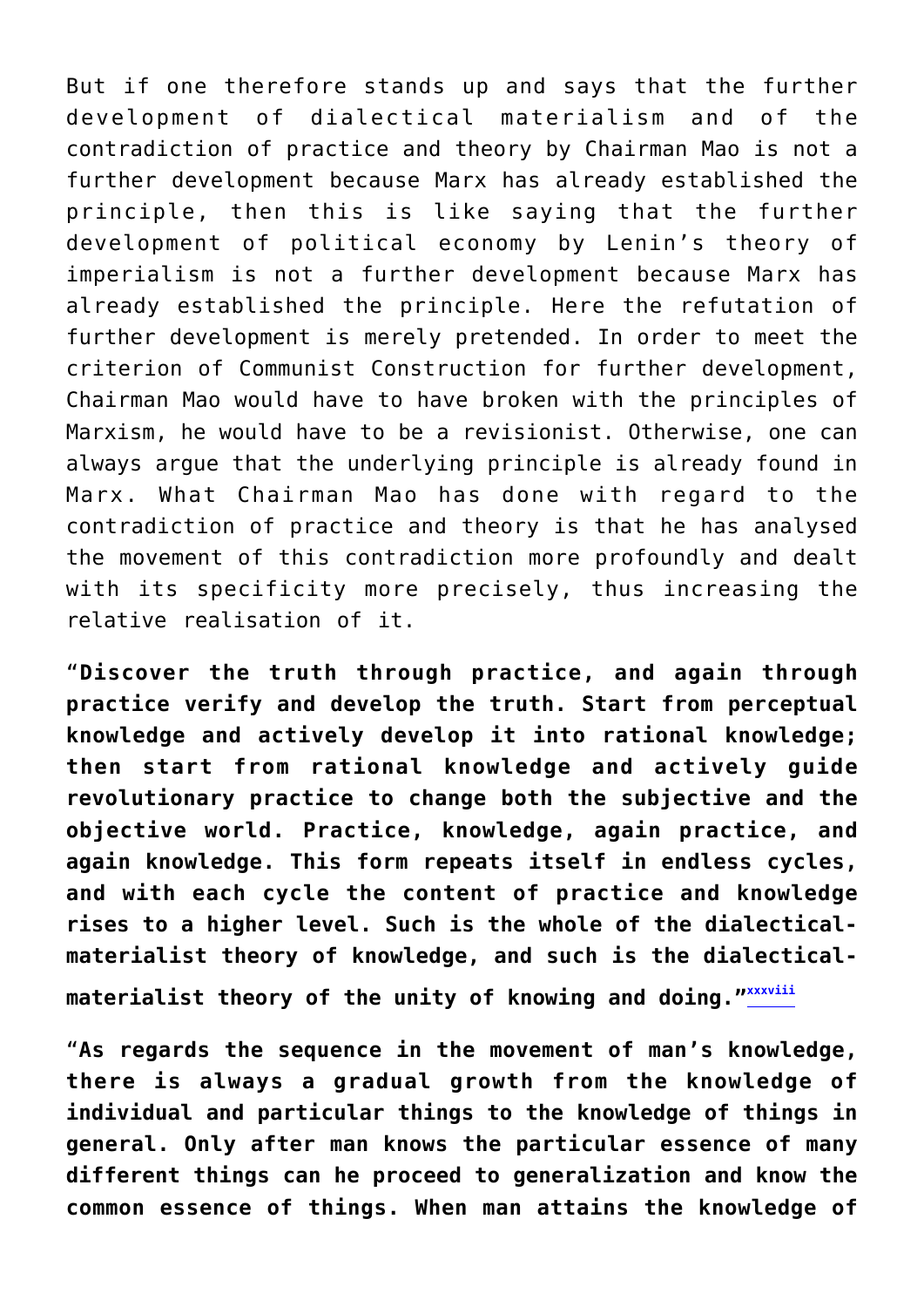**this common essence, he uses it as a guide and proceeds to study various concrete things which have not yet been studied, or studied thoroughly, and to discover the particular essence of each; only thus is he able to supplement, enrich and develop his knowledge of their common essence and prevent such knowledge from withering or petrifying. These are the two processes of cognition: one, from the particular to the** general, and the other, from the general to the particular."

In this reference, the KA also explicitly uses a trick that runs through other parts of the text. This trick attempts to negate the further development of the Chairman Mao through flat forms of expression, for example, the friends write about the question of the Marxist theory of knowledge:

"*What Mao already states here, it is not a totally new idea, but the 'Marxist theory of knowledge'."[xl](#page--1-0)*

Thus, the further developments of Maoism are to be denied by implying that "totally new ideas" are needed, but the contributions of Chairman Mao are then none. If KA's construct is contradictory enough here, the understanding of Marxism on this question must be clarified. On this question, comrade Stalin summarised the correct position on Leninism, which faced similar attacks:

"**I think that Lenin 'added' no 'new principles' to Marxism, nor did he abolish any of the 'old' principles of Marxism. Lenin was, and remains, the most loyal and consistent pupil of Marx and Engels, and he wholly and completely based himself on the principles of Marxism. But Lenin did not merely carry out the teaching of Marx and Engels. He was at the same time the continuer of that teaching. What does that mean? It means that he developed further the teaching of Marx and Engels in conformity with the new conditions of development, with the new phase of capitalism, with imperialism. It means that in developing further the teaching of Marx in the new conditions**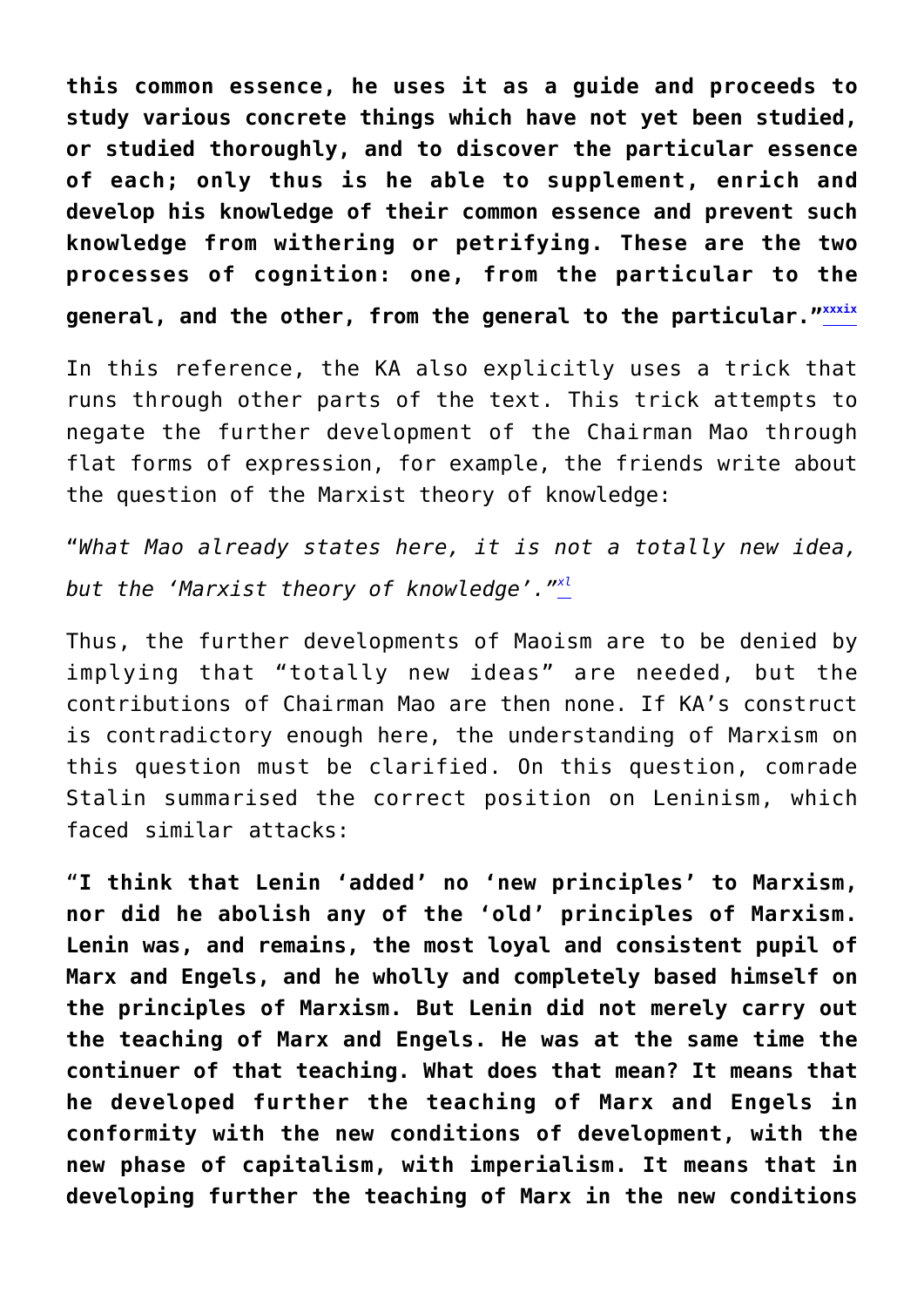**of the class struggle, Lenin contributed something new to the general treasury of Marxism as compared with what was created by Marx and Engels, with what could be created in the preimperialist period of capitalism; at the same time Lenin's new contribution to the treasury of Marxism is wholly and completely based on the principles laid down by Marx and Engels. It is in this sense that we speak of Leninism as Marxism of the era of imperialism and proletarian revolutions."[xli](#page--1-0)**

Here, the understanding of what it means to develop Marxism is once again brought to the point. And it becomes clear that any claim or assertion that "totally new ideas" need to be added to Marxism has nothing to do with the understanding of Marxism itself on this question. That is why this trick, used in different places and on different issues, is just that – a trick, and not a very good one at that.

Principal contradiction

First of all, some introductory remarks on our part on the terms fundamental contradiction and principal contradiction.

A great deal of confusion is caused by Communist Constructions explanations of the principal contradiction, since they confuse this category of the theory of knowledge with that of the fundamental contradiction. Following the structure of Mao Tse-tung's work "On Contradiction", the concept of the fundamental contradiction will first be introduced in order to criticise Communist Constructions wrong understanding of the fundamental contradictions at the world level and, building on this, to explain the concept of the principal contradiction.

"**The fundamental contradiction in the process of development of a thing and the essence of the process determined by this fundamental contradiction will not disappear until the process is completed; but in a lengthy process the conditions usually differ at each stage. The reason is that, although the nature**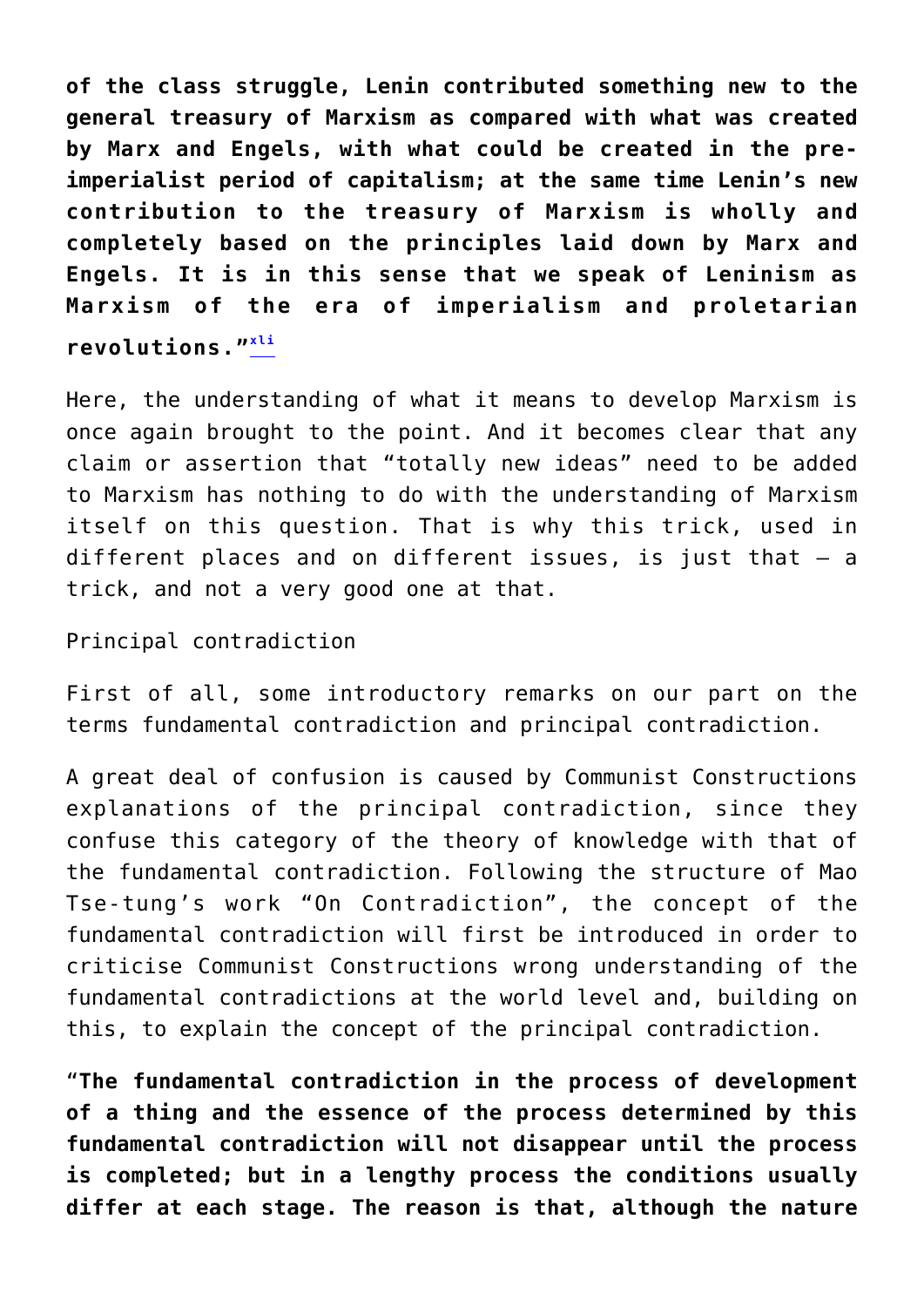**of the fundamental contradiction in the process of development of a thing and the essence of the process remain unchanged, the fundamental contradiction becomes more and more intensified as it passes from one stage to another in the lengthy process. In addition, among the numerous major and minor contradictions which are determined or influenced by the fundamental contradiction, some become intensified, some are temporarily or partially resolved or mitigated, and some new ones emerge; hence the process is marked by stages. If people do not pay attention to the stages in the process of development of a thing, they cannot deal with its contradictions properly."[xlii](#page--1-0)**

Chairman Mao here elaborates on the concept of fundamental contradiction, defining it as a contradiction by which the essence of the process is conditioned, and which does not disappear as long as the process is not completed. The example through which Communist Construction discusses this category of the theory of knowledge is the fundamental contradictions at the world level. The Communist Party of Peru defines them in its International Line as follows:

"**When assessing the world in this era, we see that four fundamental contradictions are expressed: 1) the contradiction between capitalism and socialism, referring to the contradiction between two radically different systems, which will encompass this entire era. This contradiction will be one of the last to be resolved, and will endure after the seizure of power; 2) the contradiction between the bourgeoisie and the proletariat, the contradiction between two opposed classes that will also persist after the taking of power, manifesting itself in multiple ideological, political and economic forms until its resolution with the arrival of Communism; 3) the inter-imperialist contradictions, the contradiction between the imperialists themselves for hegemony in the world, it occurs between the superpowers themselves, between the superpowers and the imperialist powers and among the**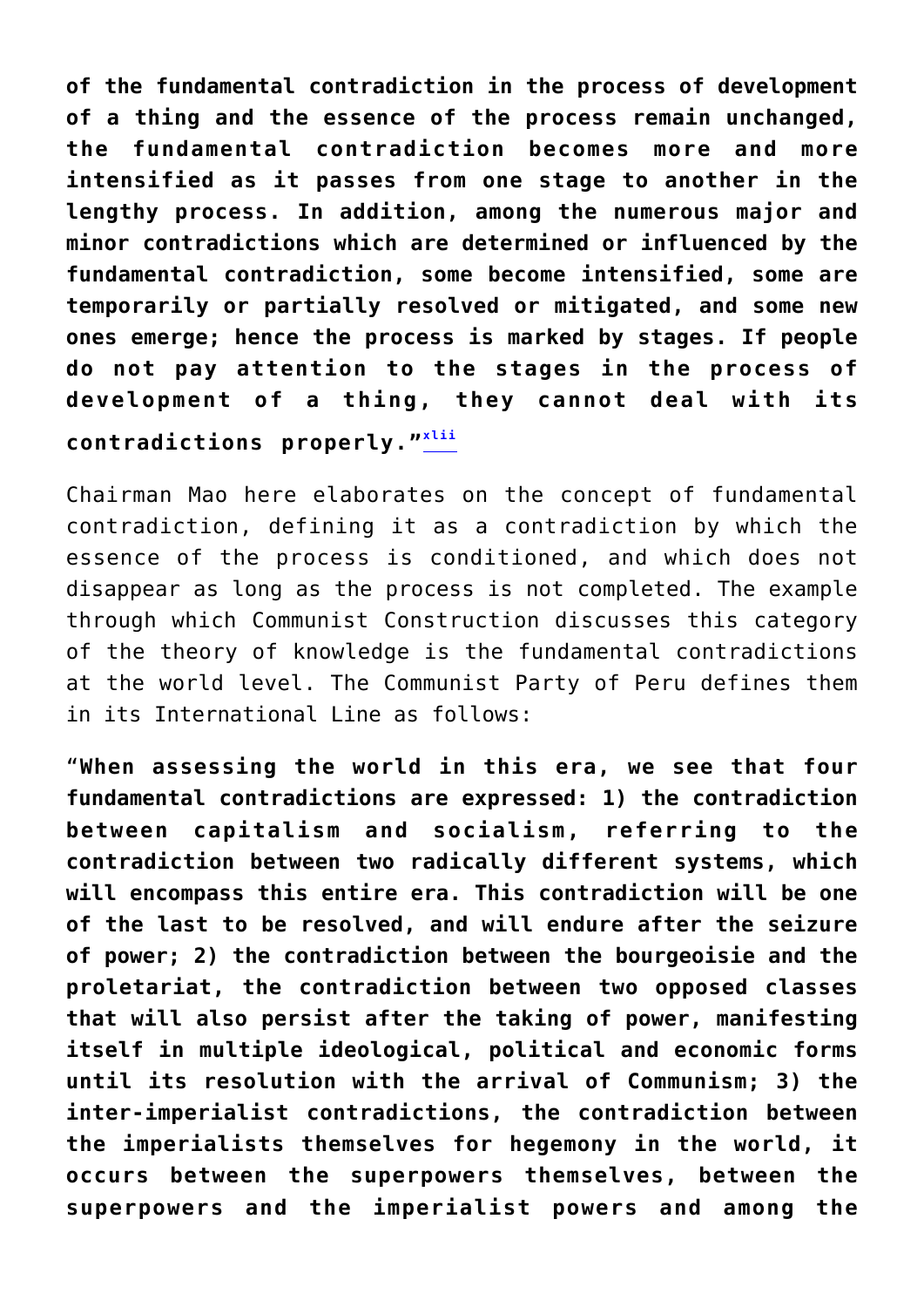**imperialist powers themselves. This contradiction will be solved during the epoch of the next 50 to 100 years; 4) the contradiction between the oppressed nations and imperialism which is the struggle for the liberation of oppressed nations in order to destroy imperialism and reaction, whose resolution is also framed within the next 50 to 100 years. During this time, this is the principal contradiction, although any one of the four fundamental contradictions can be principal in accordance with the specific circumstances of the class struggle, temporarily or in certain countries."[xliii](#page--1-0)**

The concept of the principal contradiction raised here and the criticism of Communist Construction of it will be discussed in the following section. It should first be noted that this quotation from the International Line is a deepening and further development of comrade Stalin's analysis of the world situation as he presents it in "The Foundations of Leninism":

"**Lenin called imperialism 'moribund capitalism.' Why? Because imperialism carries the contradictions of capitalism to their last bounds, to the extreme limit, beyond which revolution begins. Of these contradictions, there are three which must be regarded as the most important.**

**The first contradiction is the contradiction between labour and capital. Imperialism is the omnipotence of the monopolist trusts and syndicates, of the banks and the financial oligarchy, in the industrial countries. In the fight against this omnipotence, the customary methods of the working class – trade unions and co-operatives, parliamentary parties and the parliamentary struggle — have proved to be totally inadequate. Either place yourself at the mercy of capital, eke out a wretched existence as of old and sink lower and lower, or adopt a new weapon — this is the alternative imperialism puts before the vast masses of the proletariat. Imperialism brings the working class to revolution.**

**The second contradiction is the contradiction among the**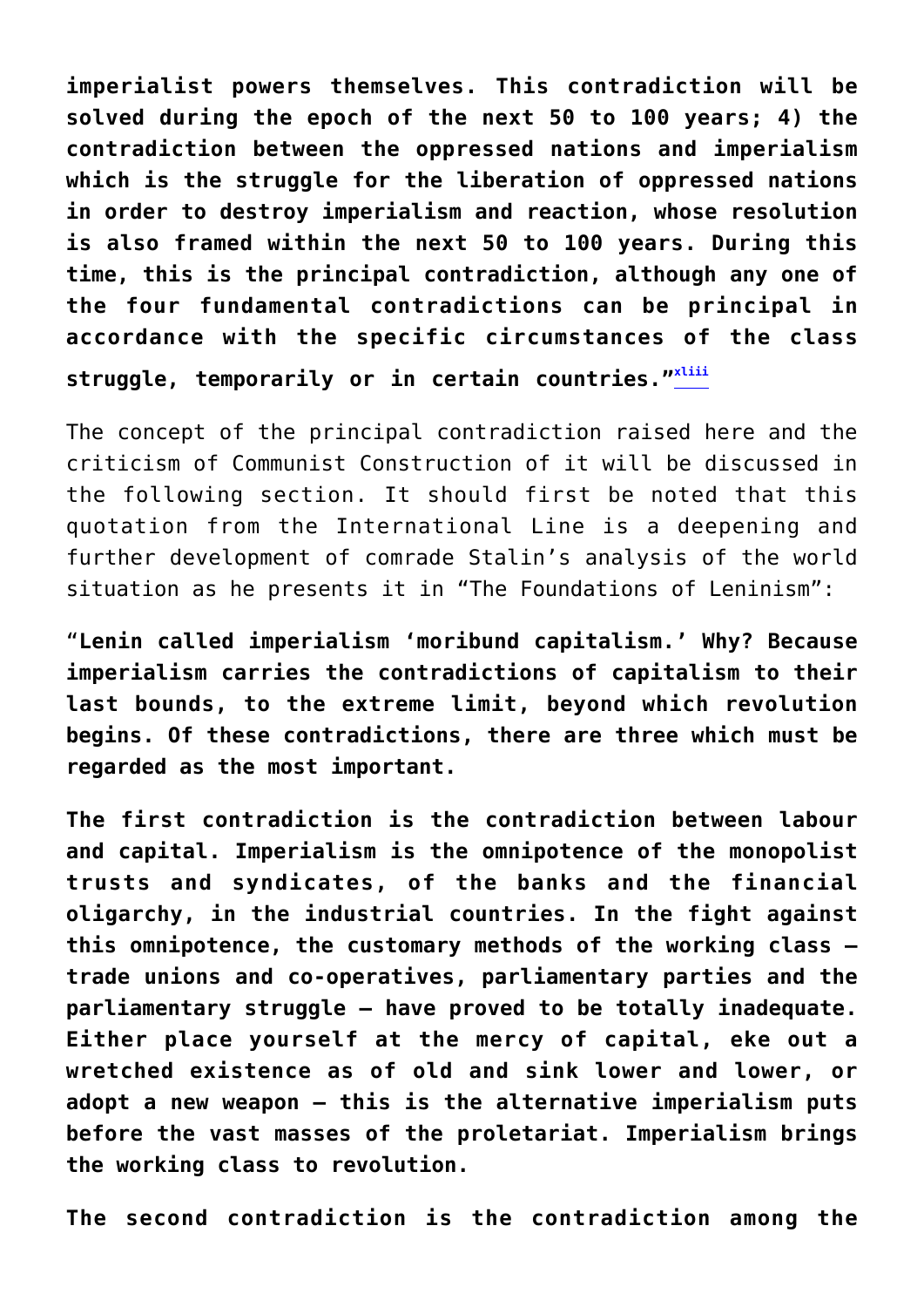**various financial groups and imperialist powers in their struggle for sources of raw materials, for foreign territory. Imperialism is the export of capital to the sources of raw materials, the frenzied struggle for monopolist possession of these sources, the struggle for a redivision of the already divided world, a struggle waged with particular fury by new financial groups and powers seeking a 'place in the sun' against the old groups and powers, which cling tenaciously to what they have seized. This frenzied struggle among the various groups of capitalists is notable in that it includes as an inevitable element imperialist wars, wars for the annexation of foreign territories. This circumstance, in its turn, is notable in that it leads to the mutual weakening of the imperialists, to the weakening of the position of capitalism in general, to the acceleration of the advent of the proletarian revolution and to the practical necessity of this revolution.**

**The third contradiction is the contradiction between the handful of ruling, 'civilized' nations and the hundreds of millions of the colonial and dependent peoples of the world. Imperialism is the most barefaced exploitation and the most inhuman oppression of hundreds of millions of people inhabiting vast colonies and dependent countries. The purpose of this exploitation and of this oppression is to squeeze out super-profits. But in exploiting these countries imperialism is compelled to build there railways, factories and mills, industrial and commercial centres. The appearance of a class of proletarians, the emergence of a native intelligentsia, the awakening of national consciousness, the growth of the liberation movement – such are the inevitable results of this 'policy.' The growth of the revolutionary movement in all colonies and dependent countries without exception clearly testifies to this fact. This circumstance is of importance for the proletariat inasmuch as it saps radically the position of capitalism by converting the colonies and dependent countries from reserves of imperialism into reserves of the proletarian**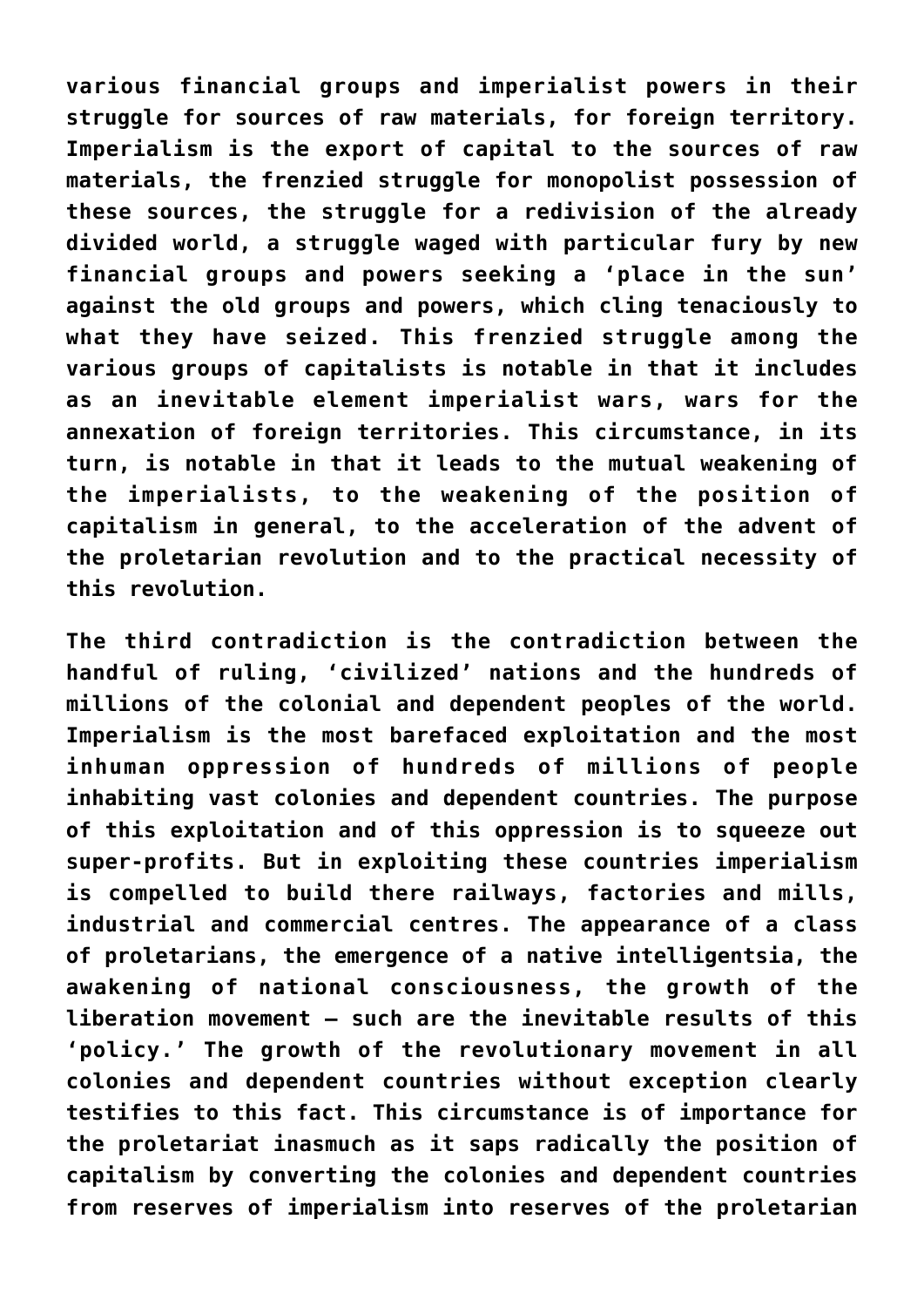**revolution.**

**Such, in general, are the principal contradictions of imperialism which have converted the old, 'flourishing' capitalism into moribund capitalism."[xliv](#page--1-0)**

Also Comrade Stalin distinguishes more important contradictions that determine the world situation more essentially from others, even if the terms of the theory of knowledge in which he does so are not yet as developed as those of Marxism-Leninism-Maoism.

So the friends of KA raises:

"*In fact, what is new is Mao's development of the philosophical therms of 'principal contradiction' and the 'principalaspect' of contradictions. Let us look at these developments and how some Maoists have applied them in practice in more detail. On the term 'principal contradiction' Mao states in 'On Contradiction' (1937): 'There are many contradictions in the process of development of a complex thing, and one of them is necessarily the principal contradiction whose existence and development determine or influence the existence and development of the other contradictions'. Mao emphasized that one must give the largest effort to find the principal contradiction, Lenin and Stalin,* equates it with the main chain link. "XIV

As stated in the quotation about the fundamental contradiction, the fundamental contradiction is not solved until the particular process is completed, but the circumstances may differ in the course of its development. Depending on how circumstances develop, one of the contradictions is the main contradiction. Chairman Mao, as correctly quoted by KA, defines this as follows:

"**There are many contradictions in the process of development of a complex thing, and one of them is necessarily the**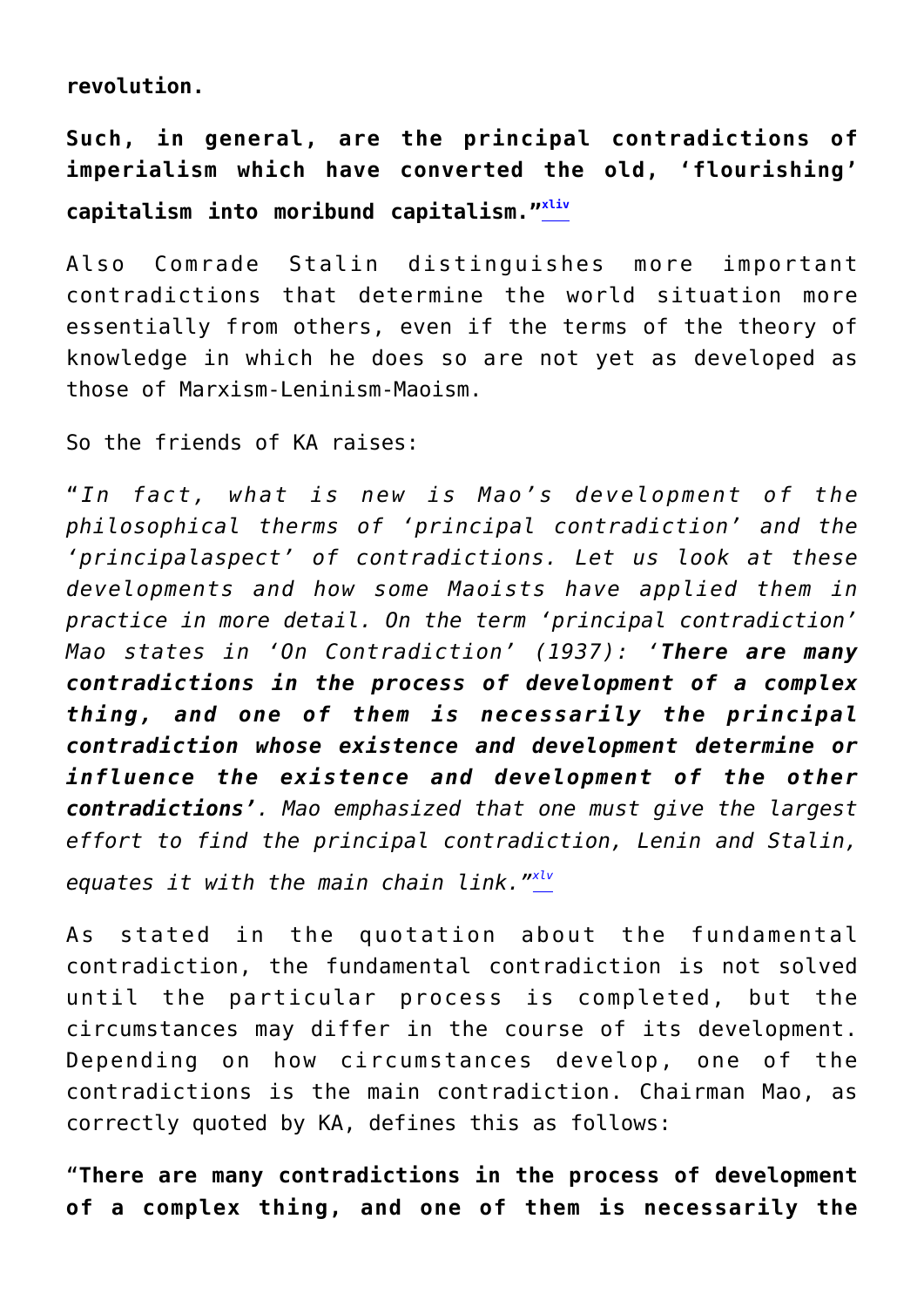## **principal contradiction whose existence and development determine or influence the existence and development of the other contradictions."[xlvi](#page--1-0)**

On the world level, the main contradiction is between imperialism and oppressed nations. Why? One of the reasons given by Chairman Gonzalo is that history is made by the masses, and the masses are mainly located in the oppressed nations. In order not to repeat ourselves in this question, we refer to the the above-mentioned remarks by Chairman Gonzalo on the "three worlds are delineated". These contain a very simple, basic argument. The struggles of the masses in the oppressed nations against the imperialist bourgeoisie and its allied bureaucratic bourgeoisie and big landowners in their own country, the economic, political, and military action of the imperialists against them; this is the contradiction that most determines world events in the current circumstances.

Communist Construction opposes this with this passage:

"*It [the main contradiction] can be understood both dialectically in the sense of the general and the concrete, as well as metaphysically as a dualistic antithesis, in which the dialectical identity of opposites is lost as the way of the category of contradiction. This can be seen, for example, in the fact that some Maoists today develop a dogmatic black-andwhite scheme in their search for the 'main contradiction'.*

*For example, the way most of today's Maoists see the 'main' contradiction' on the world level as the one between imperialism and oppressed nations is, by the way, in direct contradiction to Mao. The contradictions between capital and labour and between imperialist powers are simply downgraded to the 'second' or 'third' contradiction. The term 'secondary contradiction' is used for this purpose."[xlvii](#page--1-0)*

This quotation is very difficult to understand because it deals with many issues at the same time. On the one hand,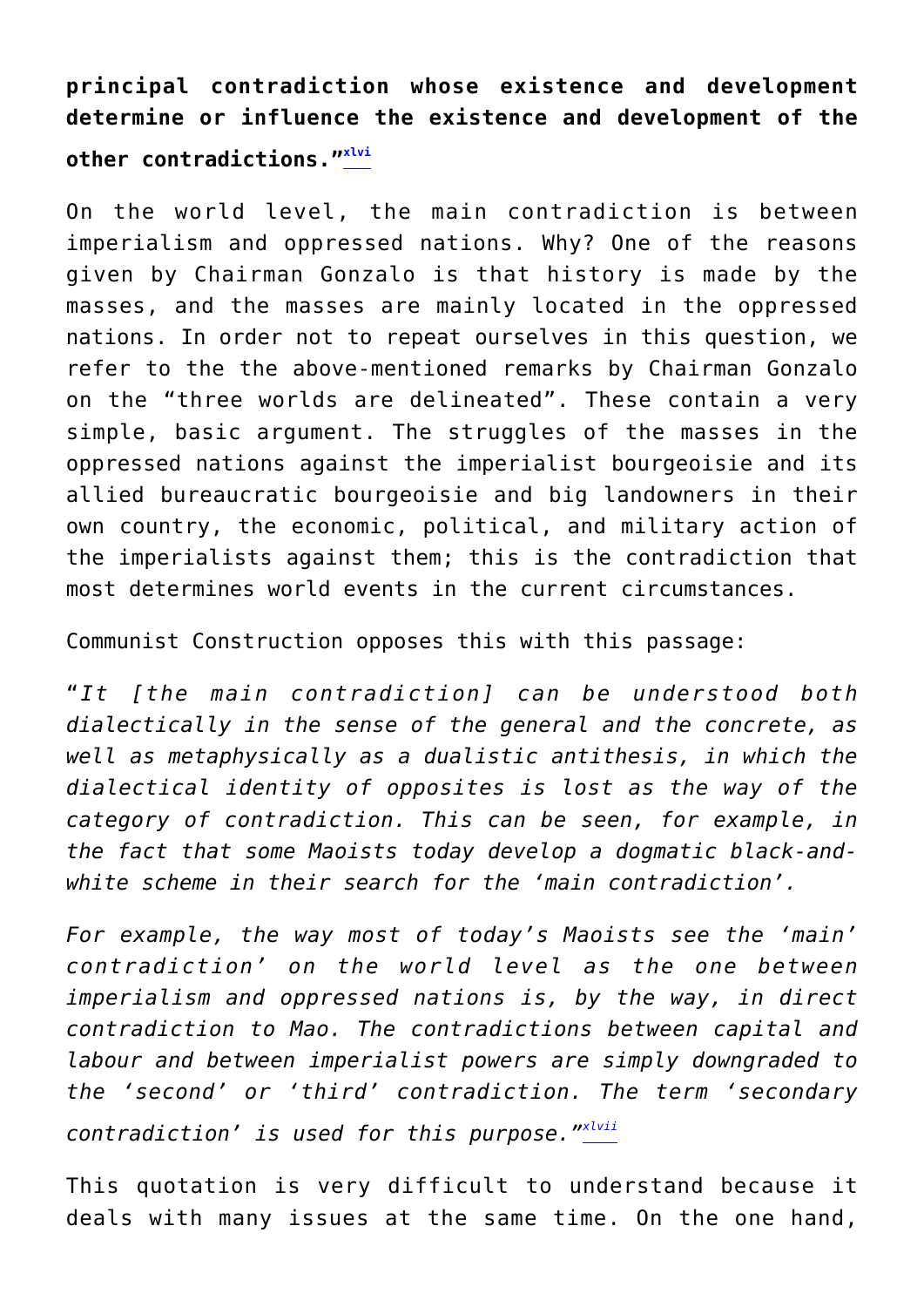Communist Construction says that the main contradiction can be understood dialectically in terms of the general and the concrete. The general and the concrete were discussed above in the sections on the generality and specificity of the contradiction. How Communist Construction accommodates this in the question of main contradiction is unfortunately not comprehensible .The main contradiction is about the relationship between different particular contradictions in a process. The relationship between the general and the particular does not belong here. On the other hand, Communist Construction believes that the main contradiction can be understood metaphysically as dualistic opposition. The metaphysics has been criticised in the quotations from Engels and above on the basis of Chairman Mao. This position of Communist Construction becomes clearer in its comments on the PKK.

"*If the USA, out of its own imperialist interests, is willing to cooperate with the PKK for a certain period of time and bomb the fundamentalists from above, is it correct to say: 'No, we cannot go ahead with this tactical cooperation, because US imperialism is the main enemy'?"*

Is this really the relationship between Yankee imperialism and the PKK? No, the PKK did not use the Yankees, but was used by them, was completely dependent on them. We can see this not least in the withdrawal of the US army, which was followed by the invasion of the Turkish army. An article on demvolkedienen.org describes it as follows:

"*That Yankee imperialism in this way crosses the YPG does not come as a great surprise for many revolutionaries. […] Yankee imperialism is not concerned with the just struggle of the Kurdish people for their own nation, but follows its own agenda and, as the worlds sole hegemonic superpower, does not bow to any form of allegiance with the PKK, but violates truces and alliances as it sees fit to serve its interests.*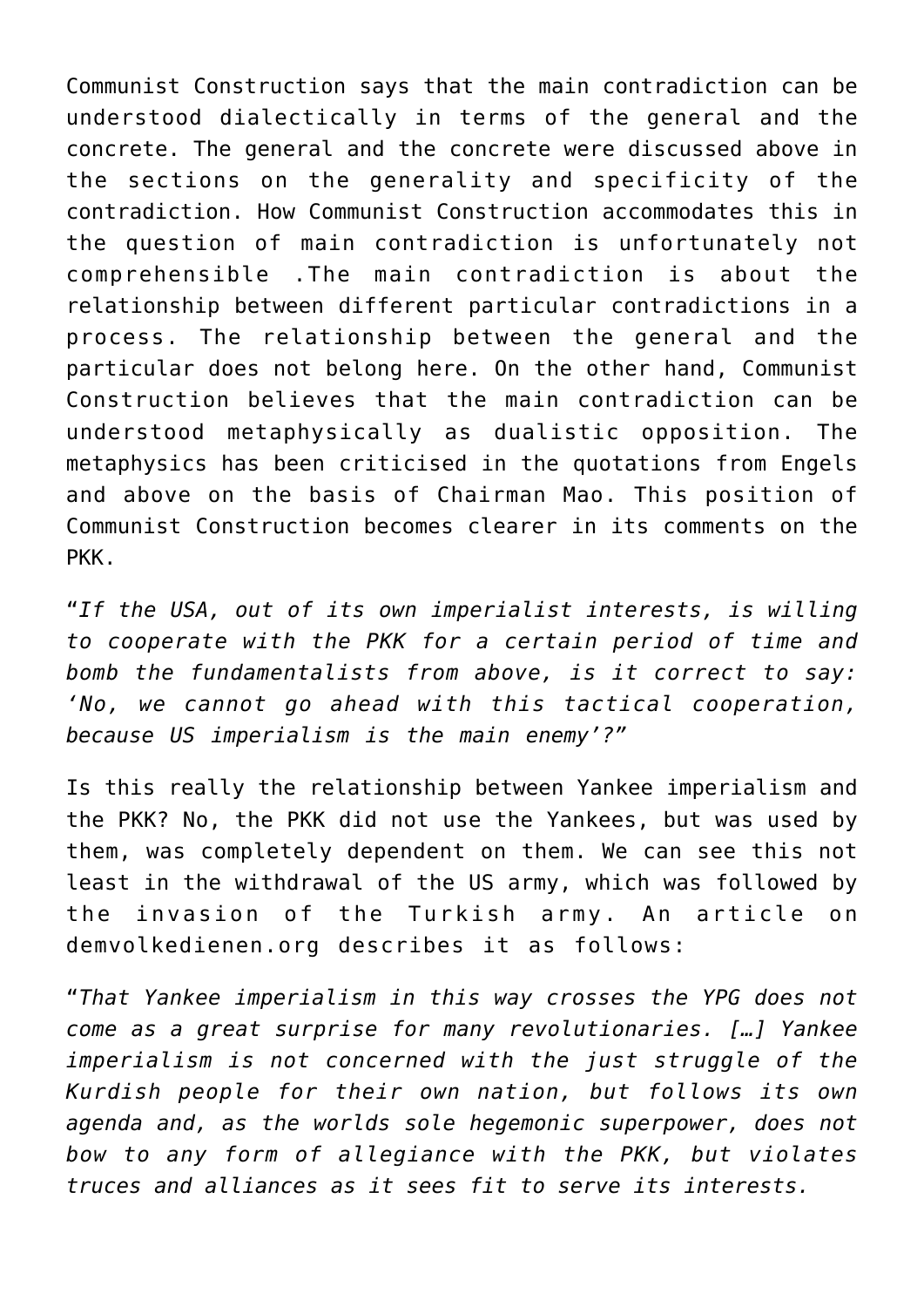*In this regard, Yankee imperialism made the YPG serve a double purpose: First, as ground forces in Syria, covering their advance by means of air strikes, weapons and intelligence into the country while fighting the so-called Islamic State. Now, being set up in Syria, they are used as targets so that the Turkish army also has a pretext to go into Syria. Here one can see how cynical the treachery of US imperialism is. The quick transition from the withdrawal of Yankee troops towards the Turkish attack on Syria speaks volumes in this question: It did not even take the Turkish army a week to prepare their assault. Instead the US troops conveniently leave in a moment, when the Turkish army is not only already prepared but actually strikes within a matter of days, clearly highlight the level of Yankee collusion in this matter."[xlviii](#page--1-0)*

Then Communist Construction makes an argument that one is more accustomed to from antideutsche, namely the template-like and mechanical imitation of the alliance of the Soviet Union with the imperialist allies against the imperialist Axis powers:

"*It goes without saying that the imperialists will always act in their own interests. However, this does not exclude the possibility of short-term tactical cooperation. How else can Lenin's trip to Russia in cooperation with German imperialism be assessed? How else is the cooperation of the Soviet Union with the other imperialists as allies in order to overthrow Hitler's fascism be evaluated?"[xlix](#page--1-0)*

The above quotation from the article on Turkey's invasion of Syria should already have sufficiently clarified the issue, Lenin's trip to Russia has nothing to do with the development of the YPG into the ground troops of US imperialism. The use of the contradiction between the imperialists by comrade Stalin, the leader of a great and strong socialist country and the International Communist Movement in order to isolate and destroy the main enemy, German fascism, in the contradiction between socialism and imperialism, is in no way the same as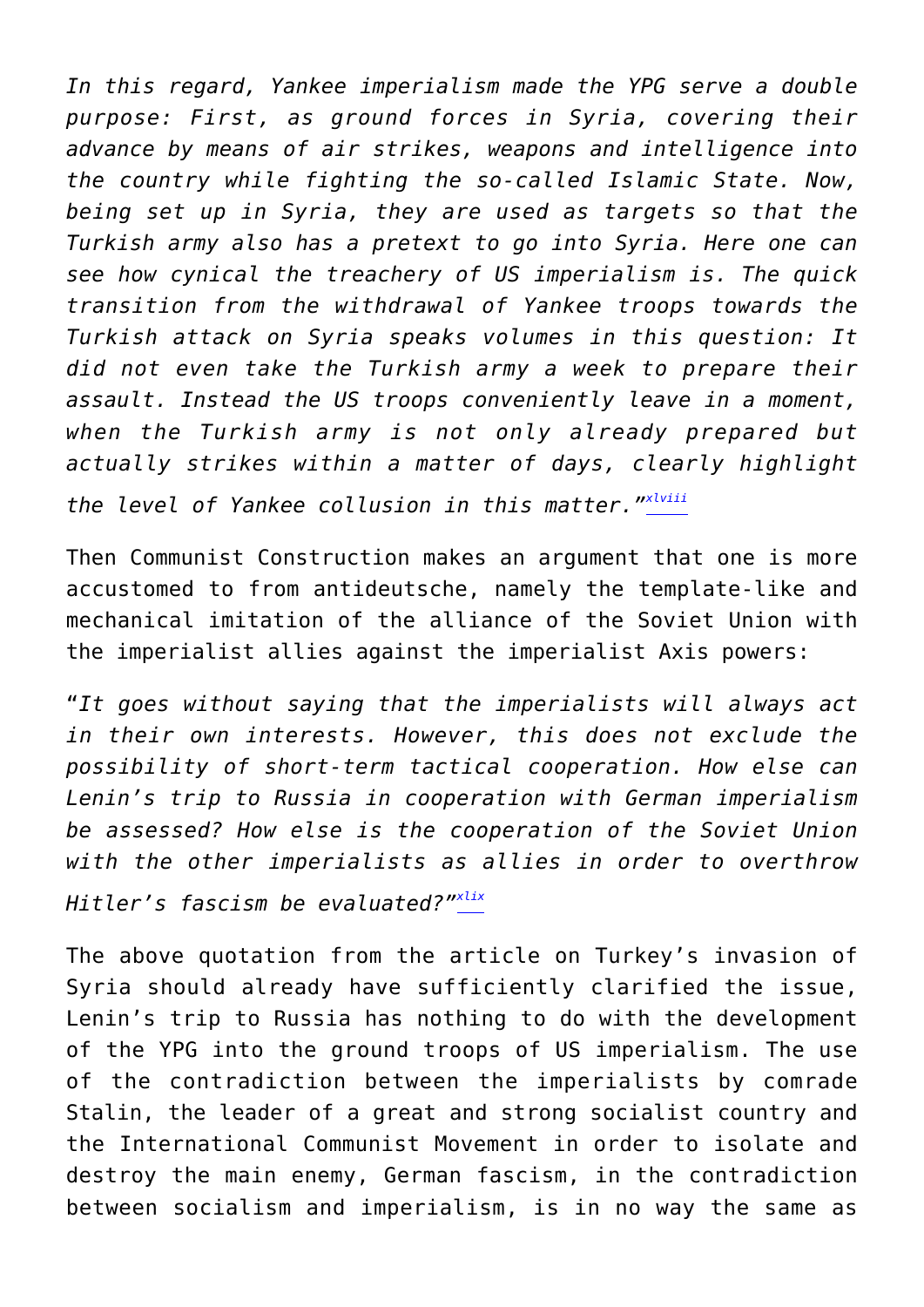the voluntary dependence of a guerrilla army on the supply of money and material, weapons trainers and air support by the only hegemonic imperialist superpower. Communist Construction accuses the Maoists of making the concept of the main contradiction permanent. But the only thing they prove with their criticism is that they themselves are completely mechanically and blindly unable to understand the particularity of the situation of historical decisions by recognised leaders of the International Communist Movement and instead break it down to empty abstractions like "one may cooperate with imperialists" to then justify any betrayal of the international proletariat and the peoples of the world.

While they are happy to let Kurdish organisations off the hook, they are all the more critical of the so-called Islamists:

"*In our article on Islamic fundamentalism, we have already explained in our why it would be completely wrong to consider these movements as anti-imperialist – because they were cocreated by western imperialism itself and used for it's ends. Today, even where they are in temporary opposition to US imperialism, they are in opposition to other ruling classes."*

To describe all the organisations and movements that are summarised by bourgeois authors under catchphrases such as "Islamic fundamentalism", "Islamism" and so on, as being produced by US imperialism and used for its purposes, seems a little abstract. It is all the more strange that this criticism is not made of the Kurdish organisations that follow Öcalan. The last sentence is confusing because it is not clear whether US imperialism is supposed to be a ruling class and who these other ruling classes would be. Presumably this means other imperialist countries or local ruling classes such as the bureaucratic bourgeoisie and the semi-feudal big landowners. To eliminate confusion, it is often advisable to quote Comrade Stalin, who, in the Foundations of Leninism, formulated the criterion according to which national movements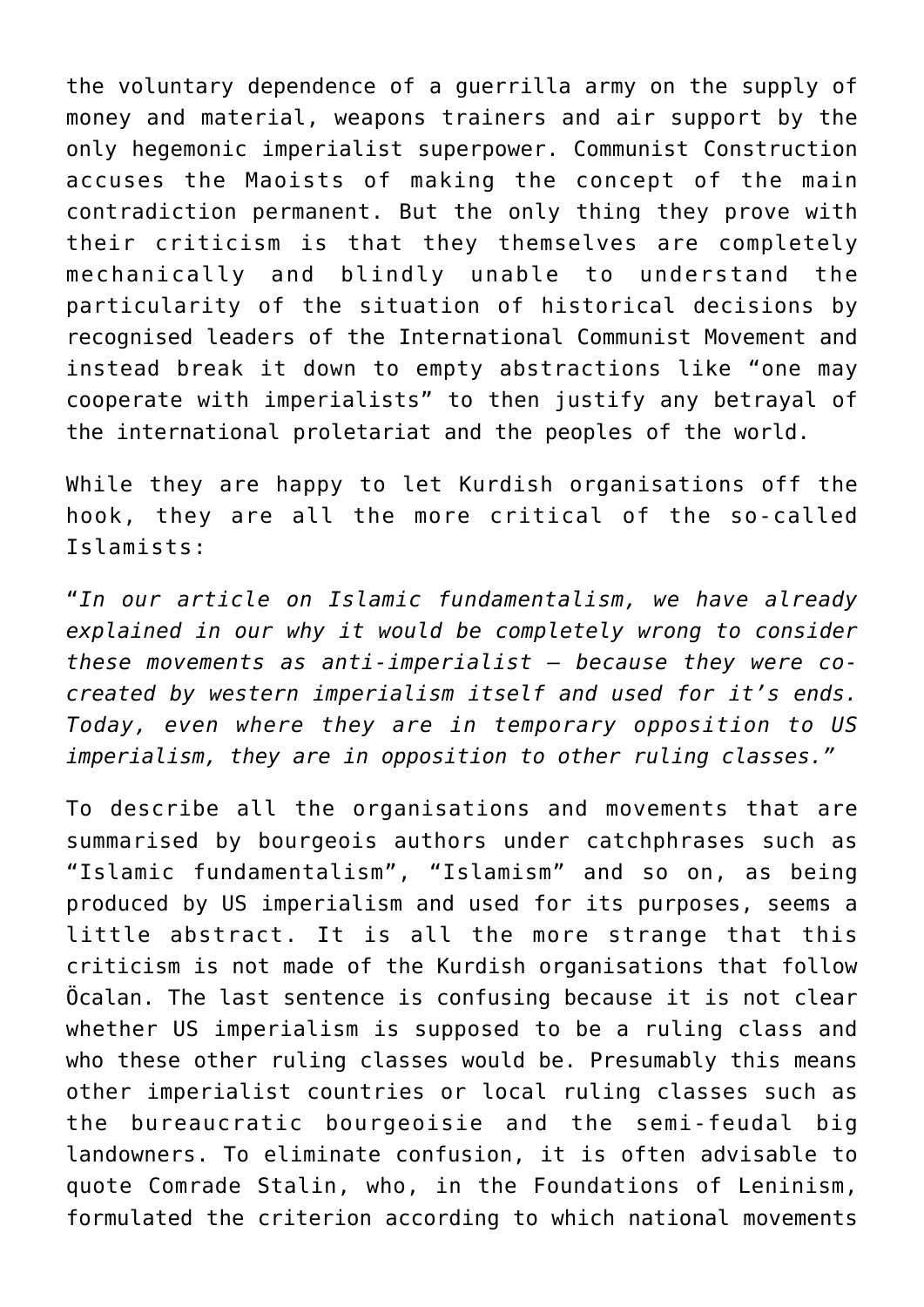in nations are to be evaluated:

"'**The various demands of democracy,' writes Lenin, 'including self-determination, are not an absolute, but a small part of the general democratic (now: general socialist) world movement. In individual concrete cases, the part may contradict the whole; if so, it must be rejected.' […] This is the position in regard to the question of particular national movements, of the possible reactionary character of these movements – if, of course, they are appraised not from the formal point of view, not from the point of view of abstract rights, but concretely, from the point of view of the interests of the revolutionary movement.**

**The same must be said of the revolutionary character of national movements in general. The unquestionably revolutionary character of the vast majority of national movements is as relative and peculiar as is the possible reactionary character of certain particular national movements. The revolutionary character of a national movement under the conditions of imperialist oppression does not necessarily presuppose the existence of proletarian elements in the movement, the existence of a revolutionary or a republican programme of the movement, the existence of a democratic basis of the movement. The struggle that the Emir of Afghanistan is waging for the independence of Afghanistan is objectively a revolutionary struggle, despite the monarchist views of the Emir and his associates, for it weakens, disintegrates and undermines imperialism; whereas the struggle waged by such 'desperate' democrats and 'socialists,' 'revolutionaries' and republicans as, for example, Kerensky and Tsereteli, Renaudel and Scheidemann, Chernov and Dan, Henderson and Clynes, during the imperialist war was a reactionary struggle, for its result was the embellishment, the strengthening, the victory, of imperialism. For the same reasons, the struggle that the Egyptian merchants and bourgeois intellectuals are waging for the independence of**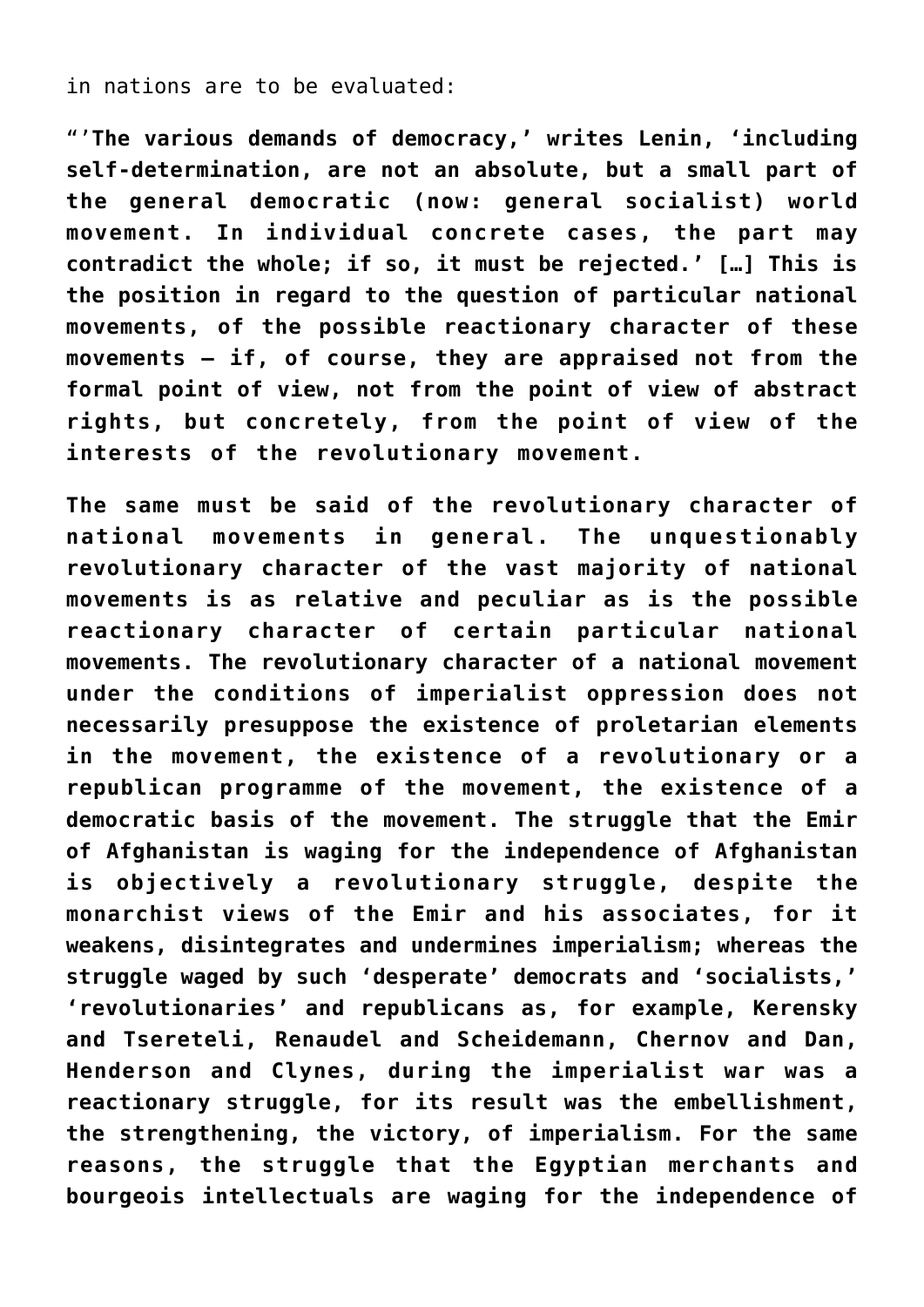**Egypt is objectively a revolutionary struggle, despite the bourgeois origin and bourgeois title of the leaders of the Egyptian national movement, despite the fact that they are opposed to socialism; whereas the struggle that the British 'Labour' government is waging to preserve Egypt's dependent position is for the same reasons a reactionary struggle, despite the proletarian origin and the proletarian title of the members of that government, despite the fact that they are 'for' socialism. There is no need to mention the national movement in other, larger, colonial and dependent countries, such as India and China, every step of which along the road to liberation, even if it runs counter to the demands of formal democracy, is a steam-hammer blow at imperialism, i.e., is undoubtedly a revolutionary step."[l](#page--1-0)**

These remarks of comrade Stalin are very clear, and it would certainly be very helpful for a further debate if Communist Construction could explain what they find wrong with comrade Stalin's remarks in order to understand their position on the PKK and the so-called Islamists.

"*A contradiction involves the struggle between the old and the new, between the dying and the developing. Their unity is only temporary, relative, while the struggle is absolute. This struggle of opposites is the driving force of all development. In this sense, it is true that in every contradiction there is a driving force, a propelling side – that is the new. Mao's remarks in 'On Contradiction' suggest that he wanted to call this the 'principalaspect' – an unnecessary new term for something that had already been developed by Engels and Lenin."[li](#page--1-0)*

Obviously, the text in question has not been read very carefully. It is true that identity is relative, struggle is absolute. But that is not the point. On the other hand, that the new would automatically be the main side of the contradiction is not true. This is a very dogmatic, abstract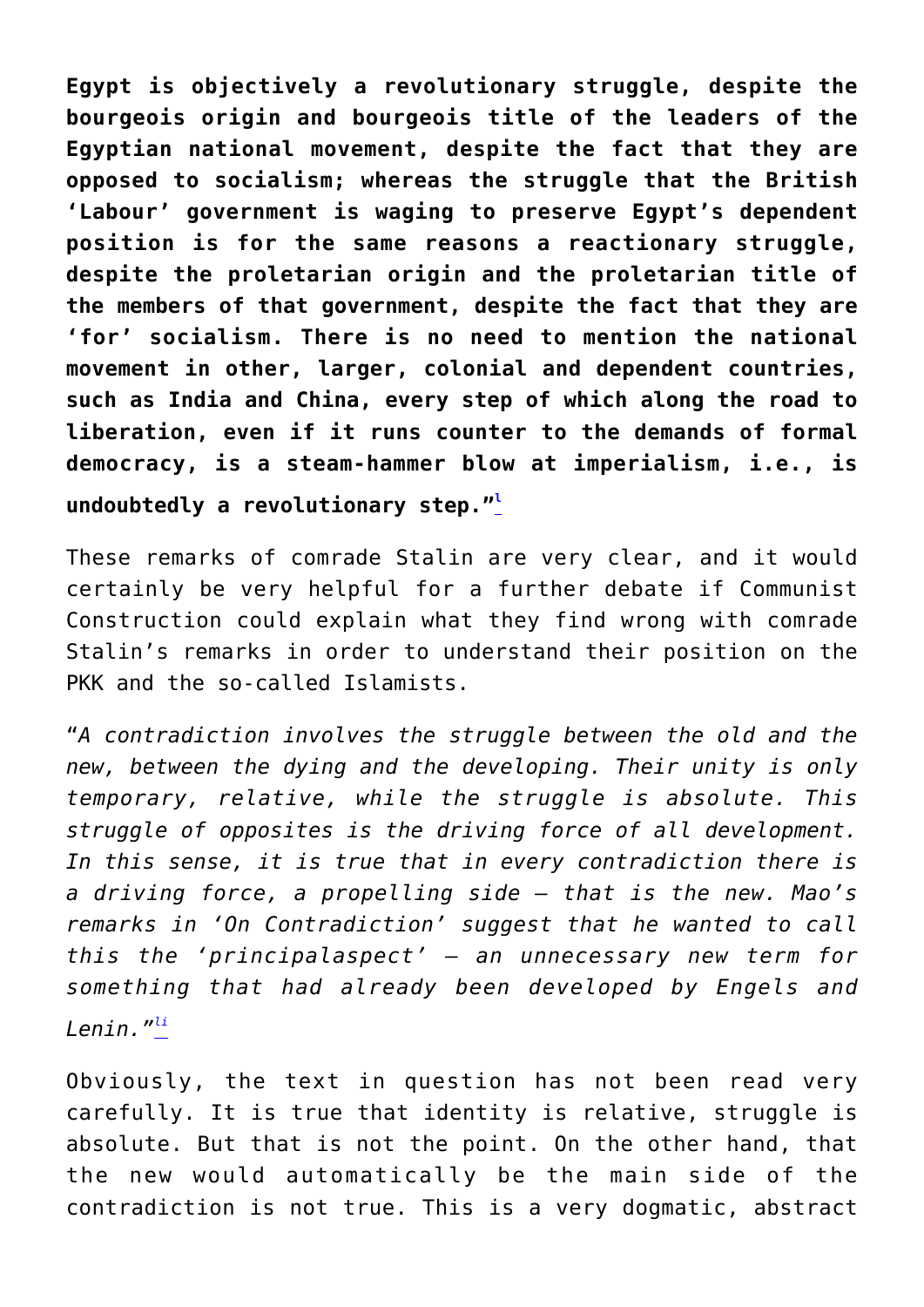and false position that does not appreciate the specificity of a process and its development in time.

Chairman Mao writes:

"**Of the two contradictory aspects, one must be principal and the other secondary. The principal aspect is the one playing the leading role in the contradiction. The nature of a thing is determined mainly by the principal aspect of a contradiction, the aspect which has gained the dominant position."[lii](#page--1-0)**

They also treat the question of the principal aspect within a contradiction in a similar way. In the last quoted excerpt of their text, they claim that it was already the concept of Engels and Lenin that determines the principal aspect of a contradiction, but in doing so they negate the actual content:

As an example of the "problems of application" they cite the attitude of the CPI (Maoist) regarding the "Islamists":

"*The General Secretary of the CPI (Maoist) states that the contradiction – the Islamic jihadist movement – has two aspects, two sides. An anti-imperialist, progressive one and a reactionary one on an ideological level. The 'main side' on the philosophical level, however, is the anti-imperialist character, since the fundamentalists would be against imperialism, especially US imperialism. For this reason, it is necessary to 'mainly' work with them, while at the same time fighting 'secondarily' its ideology. In our article on Islamic fundamentalism, we have already explained why it is would be completely wrong to classify these movements as 'antiimperialist' – after all, they have been massively used for its purposes. Today, even where they stand in temporary opposition to U.S. imperialism, they serve other ruling classes."*

*On the one hand, the friends in KA see only the allegedly*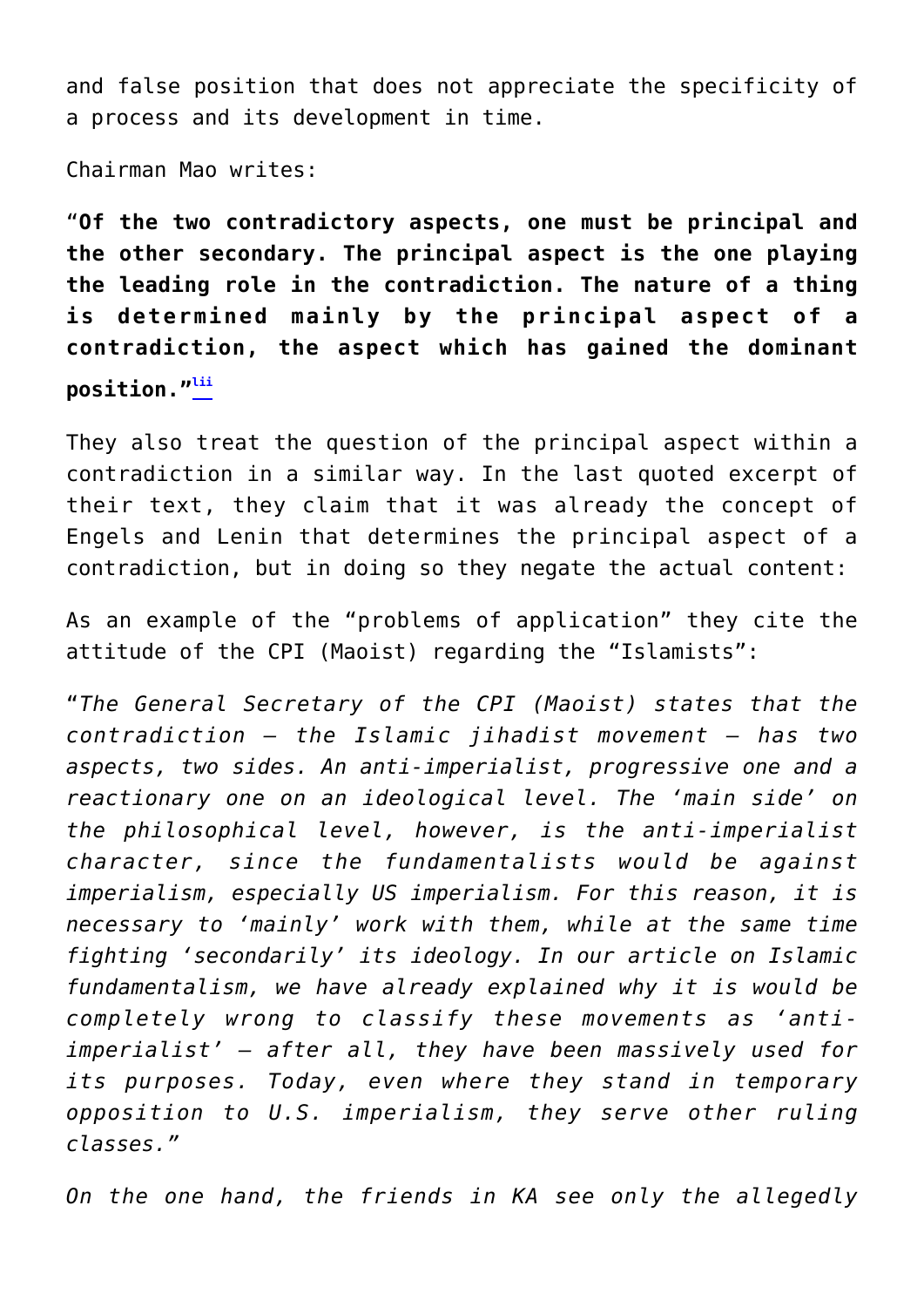*anti-imperialist side of the PKK and demand cooperation even with Yankee imperialism. However, they do not have the same standard for other movements, such as the Taliban (again, for the friends of KA, we refer to comrade Stalin's quotation concerning the Emir of Afghanistan, see above). The friends in KA thus apply double standards: where they want to see them, they see anti-imperialist organisations that are allowed to cooperate even with imperialists; on the other hand, objectively anti-imperialist organisations, which, when considered by Maoists in their expediency, are seen as red rags and denied the anti-imperialist aspect.*

## **Political economy**

As KA correctly points out, the PCP considers bureaucratic capitalism as a form of capitalism in the backward countries:

"*The PCP, with its Chairman Gonzalo, goes even further: "***By applying these theses, he** *[Chairman Gonzalo, author's note]* **defines bureaucratic capitalism as the capitalism that imperialism produces in the backward countries, a capitalism tied to feudality, which is historically obsolete, and subjected to imperialism, which is the last stage of capitalism, and which does not serve the interests of the majority, but of the imperialists, the big bourgeoisie and the** big landowners." $\overset{\text{tiii}}{\underline{\quad }}$ 

However, they do not understand that, as described here, bureaucratic capitalism is a form of capitalism, and so they argue that in the semi-feudal countries serfdom of the peasants would no longer be the main mode of production. In doing so, they do not understand that they are preaching to the converted, because that is why the nations are **semi-feudal** and **semi-colonial**. For the major mode of production is **bureaucratic capitalism** on a semi-feudal basis:

"*Even the one-dimensional view of the economic significance of agriculture makes it clear: we cannot speak of feudalism,*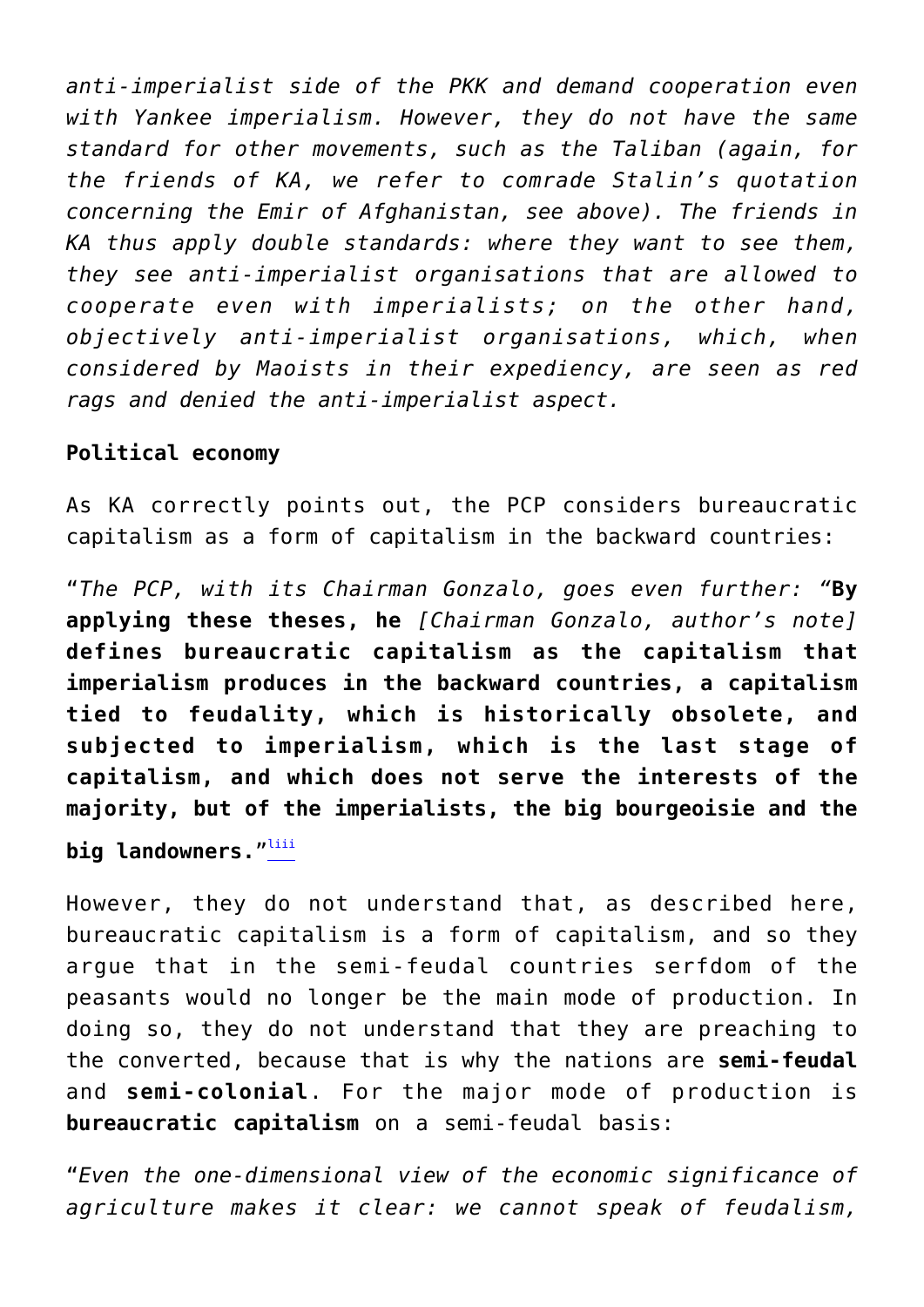*which is based on the exploitation of serf peasants by feudal lords, being the predominant mode of production in these countries. These are capitalist countries. […] Today, therefore, there is almost no region in the world in which* capitalism has not become the dominant mode of production." $\frac{1}{2}$ 

For the friends of KA, bureaucratic capitalism is a dogmatic transposition of a concrete analysis:

"*And indeed, today leading Maoist organisations in countries such as India, the Philippines, Turkey or Brazil define them as 'semi-feudal/semi-colonial' countries in which a bureaucratic capitalism tied to feudality prevails. By dogmatising a concrete assessment of Mao at a concrete time, the comrades begin to misrepresent objective reality. Consistently taken to its logical conclusion, the thesis of bureaucratic capitalism means denying the uneven development of capitalism in its imperialist phase, which we can observe today more obviously than we have for a long time."* 

They later describe this development as follows:

"*This development of productive forces necessarily led to the development of the societies there – a brutal development, to be sure, a one-sided development, an uneven development, but a* development nonetheless."In

No one negates this development either. However, these are not independent developments, but those that only deepen the dependencies on the respective imperialist countries. That they do not understand it in this way leads to convergence with MLKP to MLPD [the revisionist legalistic "Marxist-Leninist Party of Germany" that is the head of the "ICOR"; note by ci-ic.org] and is thus, in the final analysis, Kautskyanism:

"*It means denying what has been going on before our eyes for decades – the development of semi-feudal/semi-colonial*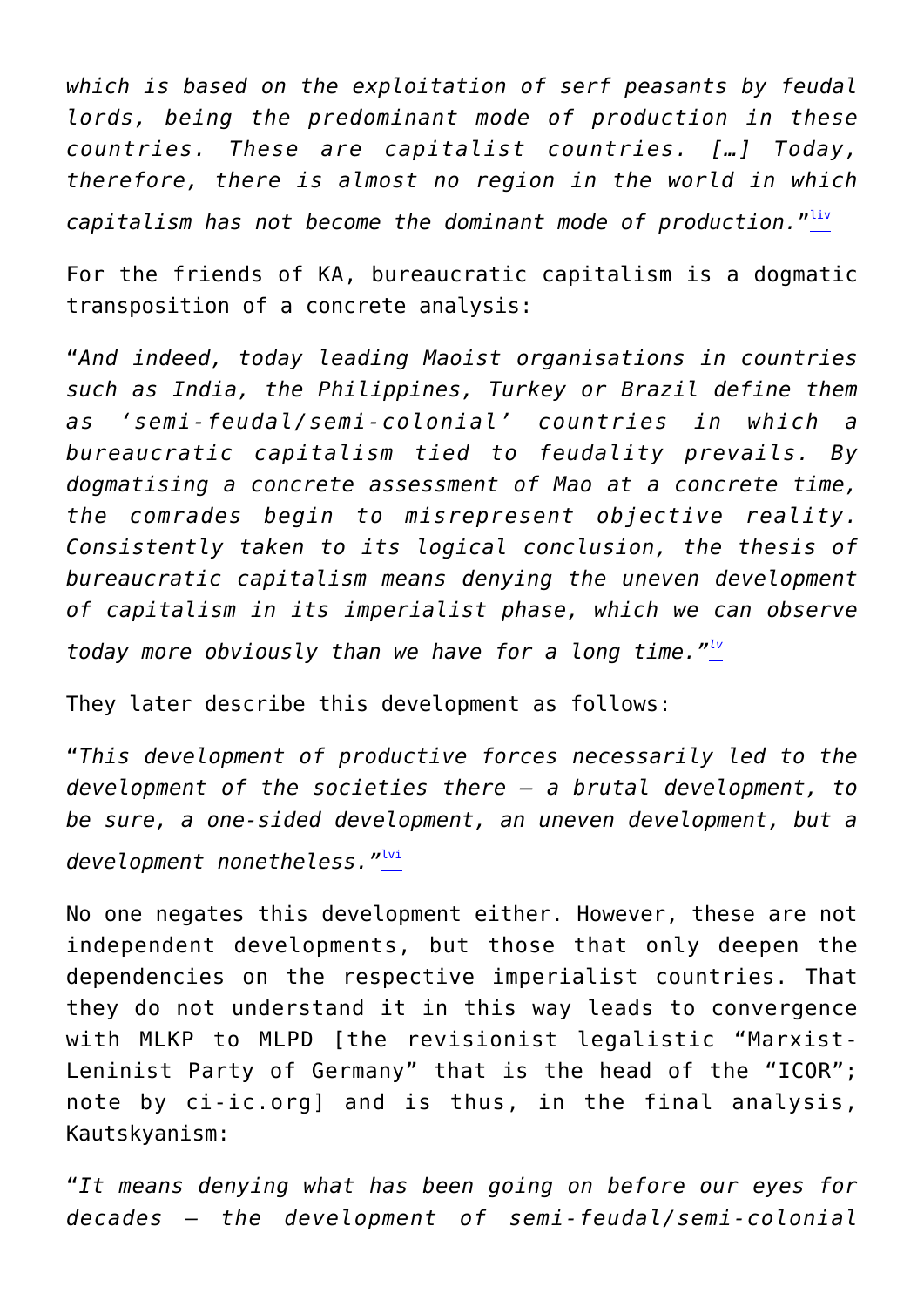*countries into neo-colonial capitalist countries, dependent capitalist countries with regional hegemony claims or even imperialist countries."*[lvii](#page--1-0)

Now the friends of KA add the notion of neo-colonial countries to bureaucratic capitalist countries. They justify this above all with rash adoption of bourgeois economic categories and statistics. They also use Brazil and Turkey, among others, as justification, and later they even call India imperialist:

"*But where in countries like Turkey or Brazil the proportion of workers in agriculture is already less than 20%, it must also be clear that the organisation of the working class must* become the focus of attention."<sup>[lviii](#page--1-0)</sup>

In contrast to these figures quoted, let us look at what the comrades in the respective countries themselves analyse. In Turkey, which the KA friends also call "new-imperialist", the comrades of the TKP/ML, write as a criticism to the Third Congress of the MKP:

"*The reality of the country is that there is a backward and unbalanced capitalist economy there. Its industry is underdeveloped and comprador, chained to international capital. And the socio-economic structure is still predominantly surrounded by the semi-feudal economy. Nevertheless, it cannot be denied that there is a developing capitalism in the country, albeit closely linked to imperialism and its growth needs. We have to take it seriously that, proportional to the development of capitalism, there is a numerical increase in the exploitation of labour and consequently of the working class in the constellations of social relations. Accordingly, their importance and degree of organisation is increasing. Although it has a comprador character and is a cornerstone of the government's economic restructuring plan and integration into the European Union, the National Programme, for example, gives further impetus to*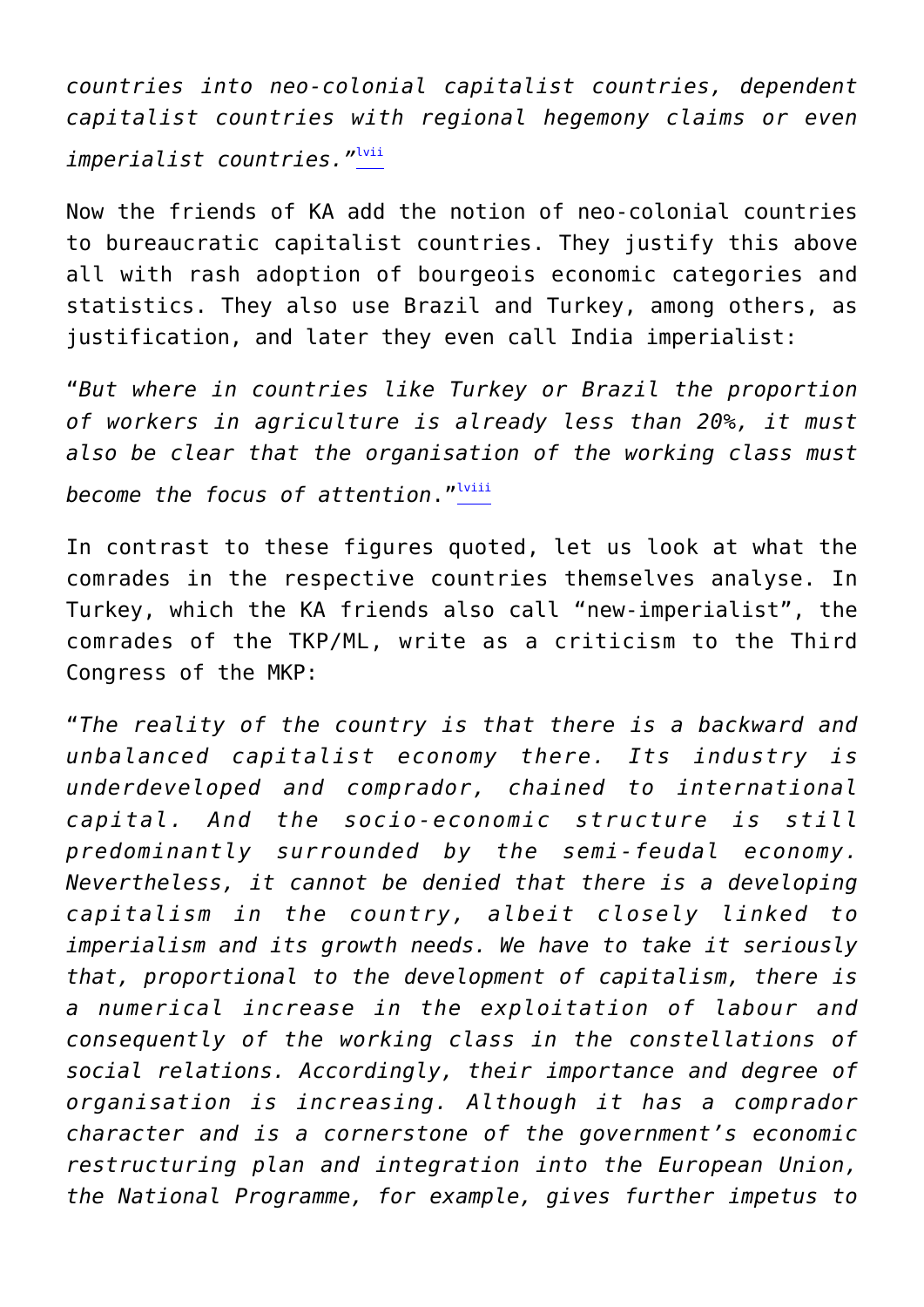*the capitalist development of the country. The vanguard must reckon with this reality and determine its tactics accordingly.*

*But it is exactly here that we have to open a big bracket. In Turkey and in countries that fall into the same socio-economic category, capitalist development has been limited and hindered from the beginning by two major breakwaters. These two dampening barriers in the path of capitalist development are imperialism and the suffocating oppression of pre-capitalist conditions. For imperialism, countries like ours, areas for the consumption of their products, are a source of cheap labour and cheap raw material. If we question this from this perspective, we will see that these vital interests of imperialism also form insurmountable obstacles in the path of capitalist development in countries like ours. In countries like ours, a certain level of capitalist development cannot be seen as the result of the general policy of imperialism. It is rather a side element, product and jact of imperialist plunder and enslavement, which are the core of imperialist policy. A different perspective would result in pinning hopes on the imperialist robbery system that they call economic restructuring and applauding the unlimited and unfettered looting attempts aimed at opening up even the smallest hamlet of the country for the exploitation of the international capital monopoly. Ultimately, this economy is based on the consumer economy model. The way towards the productive economic model is blocked, which is the core of genuine capitalist development. The process here is carefully outmanoeuvred by foreign capital. Besides, there is always the risk of exaggerating the level of development of capitalism. Just as capitalist development in Russia in the early 1900s was exaggerated and the existence and strength of precapitalist economic relations were underestimated and treated as unimportant details. The changes that will eventually emerge in urban and rural areas as a result of the economic restructuring programme must be analysed without losing sight*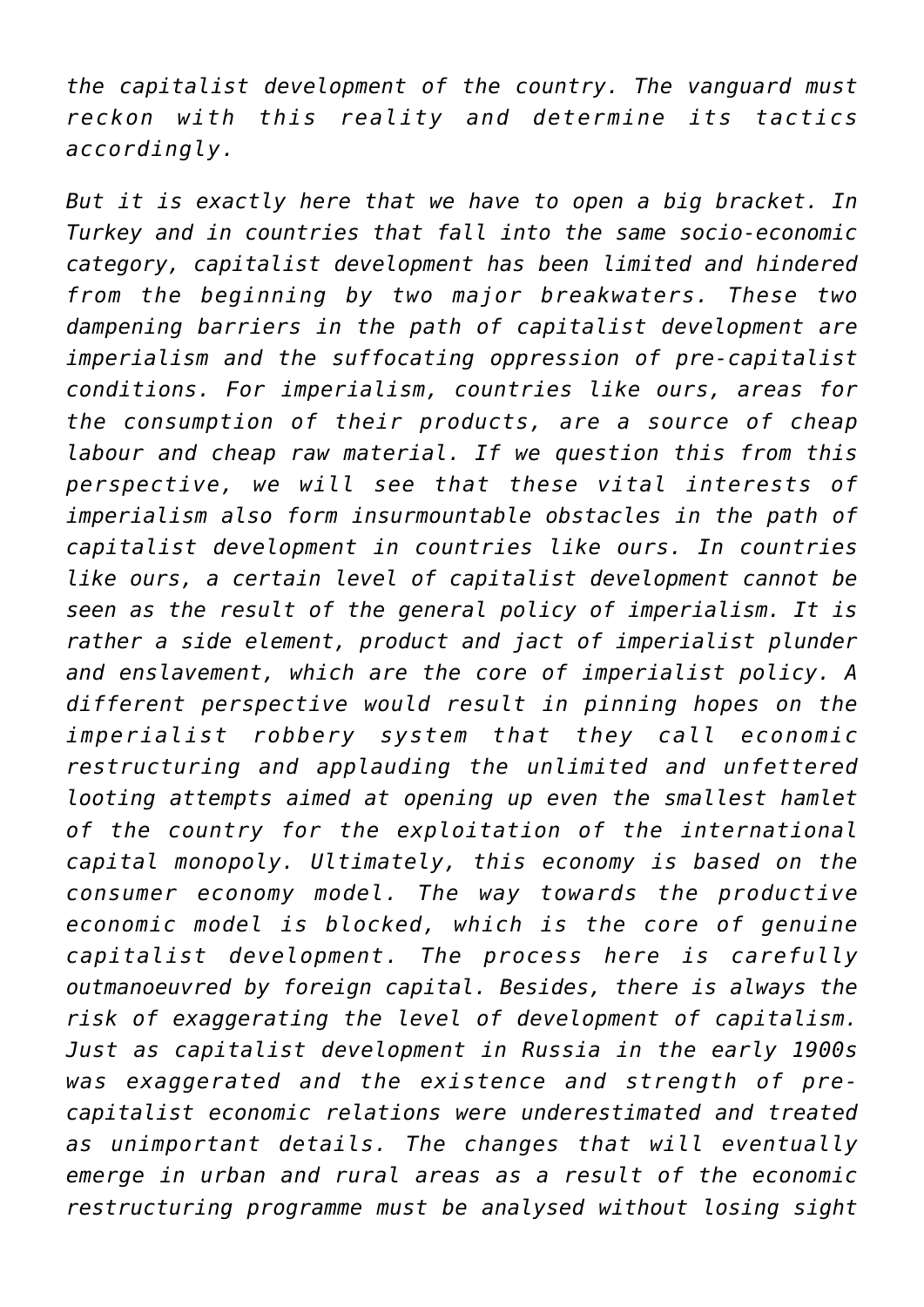*of these parameters of capitalist development. It is true that we are moving in a process from the domination of land to the domination of money. It is true that this "direction" of development implies a process in which the market prevails over the producer, towards the predominance of the commodity. Nevertheless, it is also a fact that the "moment" of* development is characterised by the semi-feudal economy." $\overset{\text{lin}}{\rightharpoonup}$ 

The comrades on the spot thus describe and prove impressively why Turkey is a semi-colonial and semi-feudal country, whose mode of production is bureaucratic capitalism and not a neocolony, as the friends of KA think. The Turkish comrades show how the historical development to the present economic situation is and was.

In the following, we will show with the Indian comrades why India is also a semi-colonial and semi-feudal country. The comrades of the CPI (Maoist) write:

"*The domination and control of the imperialist finance capital in every sphere of our life-economic, political, military and cultural-continued to increase further and further. Actually, the imperialists control the key sectors of the Indian economy and even the administration. The all-round penetration and control of imperialist finance capital is reflected in a phenomenal increase in the total quantum of imperialist capital, in thousands of collaborations for technology and capital, in unequal and humiliating agreements and dependence on imperialism for 'aid', grants and loans, capital goods, technical know- how, agricultural inputs, military supplies and armament industries. Recently, the stranglehold of imperialist finance capital over agricultural sector also continued to tighten along with other sectors because of WTO and imperialist globalization. All these are made possible because of the subservience of the comprador capitalist and feudal classes to imperialism. Hence, India continues to be a semi-colonial and semi-feudal country under the neo-colonial*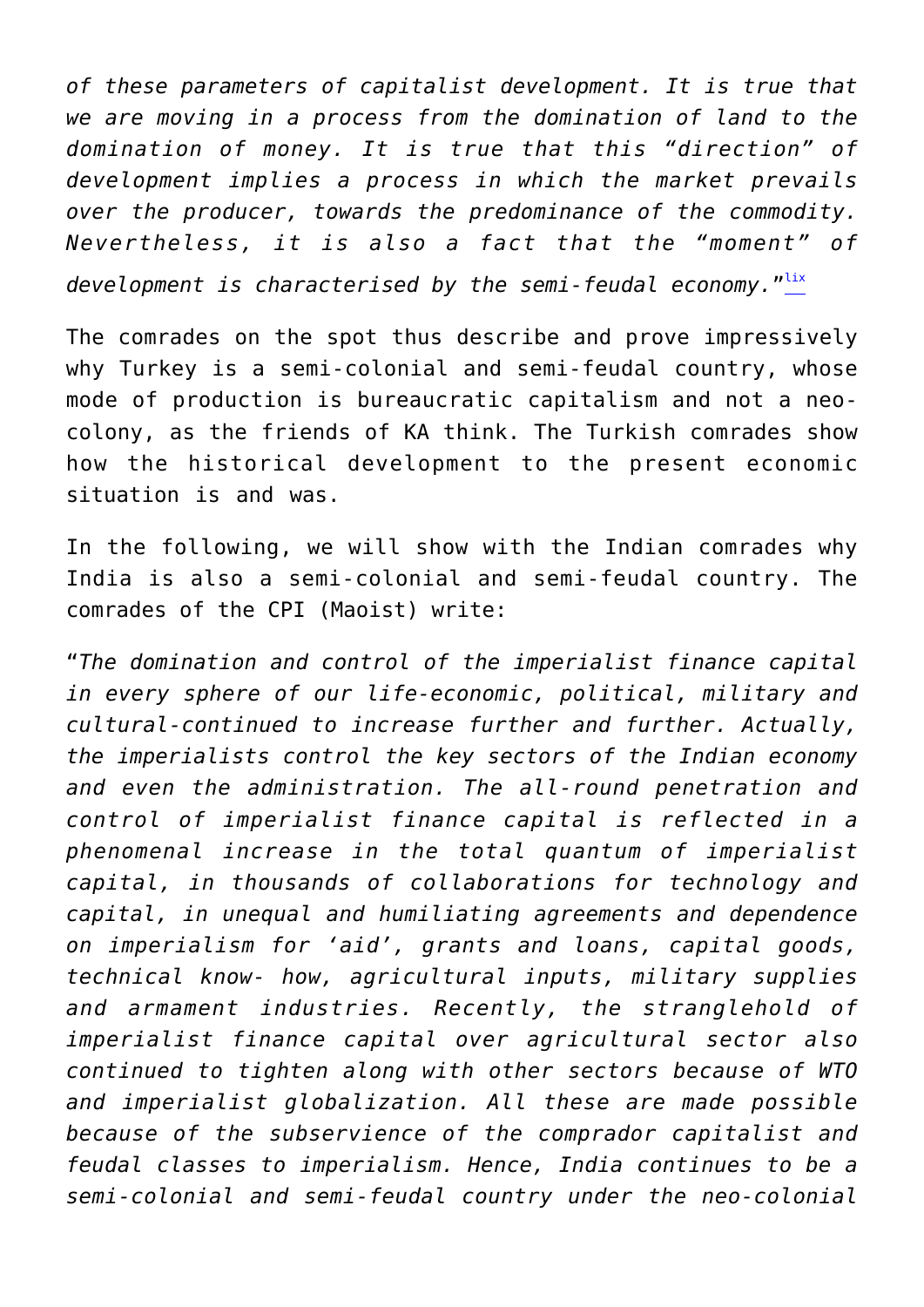*form of imperialist indirect rule, exploitation and control. […] Its vast majority is peasantry and there are vast backward rural areas where the class contradictions are relatively sharp, where the democracy is actually absent and where the*

*enemy and his state machinery are comparatively weak."*[lx](#page--1-0)

Clearly visible, India is still dependent on imperialist finance capital. Still the USA is the only hegemonic superpower at the world level and India too is particularly dependent on them.

The comrades in Brazil have also defined Brazil as semi-feudal and semi-colonial at several points and are showing great success in working with the peasants in the "Liga dos Camponeses Pobres".

On questions of the **political economy of socialism**, the friends in KA again claim that Chairman Mao merely defended Marxism against revisionism, but did not develop it. In particular, they cite Stalin's document "Economic Problems of Socialism in the USSR" as evidence that Comrade Stalin almost anticipated the struggle against revisionism in his last years. The friends write:

*The Maoists also note, that Mao has subjected the 'revisionist theory of the productive forces to a profound critique.' But this too is nothing fundamentally new. Stalin, too, devoted his attention to this question shortly before his death. His discussion paper on the 'economic problems of socialism in the USSR' can only be understood as an open ideological attack on the growing influence of the revisionist line.* " $\frac{N}{N}$ 

Chairman Mao wrote a critique on this document, which in many ways raises the developments of Marxism on this question, to which we refer here. Introducing the document, he describes it thus:

"**Stalin's book from first to last says nothing about the**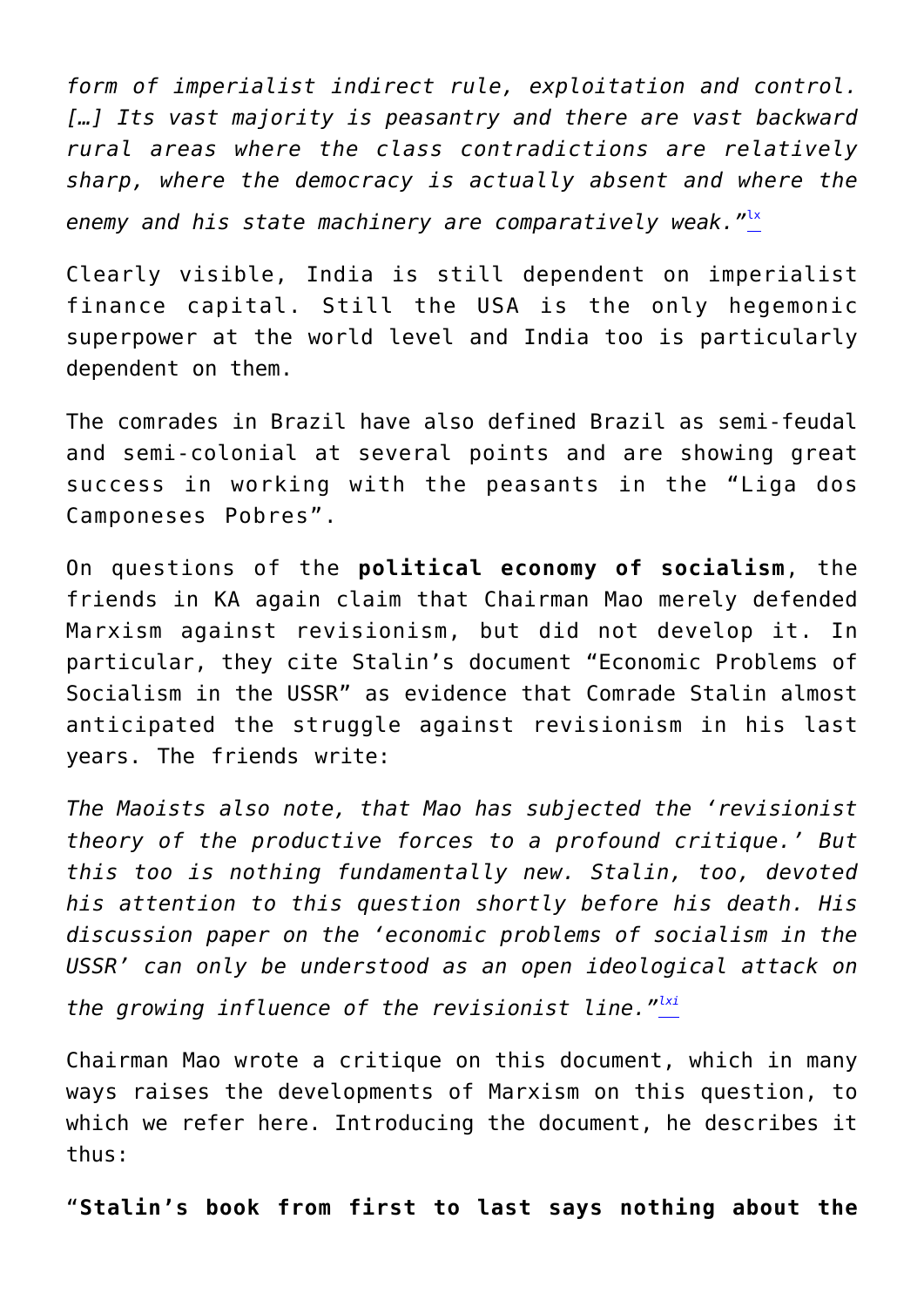**superstructure. It is not concerned with people; it considers things, not people. Does the kind of supply system for consumer goods help spur economic development or not? He should have touched on this at the least. Is it better to have commodity production or is it better not to? Everyone has to study this. Stalin's point of view in his last letter is almost altogether wrong. The basic error is mistrust of the peasants.**

**Parts of the first, second, and third chapters are correct; other parts could have been clearer. For example, the discussion on planned economy is not complete. The rate of development of the Soviet economy is not high enough, although it is faster than the capitalists' rate. Relations between agriculture and industry, as well as between light and heavy industry, are not clearly explained.**

**It looks as if they have had serious losses. The relationship between long- and short-term interests has not seen any spectacular developments. They walk on one leg, we walk on two. They believe that technology decides everything, that cadres decide everything, speaking only of "expert," never of "red," only of the cadres, never of the masses. This is walking on one leg. As far as heavy industry goes, they have failed to find the primary contradiction, calling steel the foundation, machinery the heart and innards, coal the food . . . For us steel is the mainstay, the primary contradiction in industry, while foodgrains are the mainstay in agriculture. Other things develop proportionally. […]**

**They speak only of the production relations, not of the superstructure nor politics, nor the role of the people. Communism cannot be reached unless there is a communist movement."[lxii](#page--1-0)**

Essential here is the conclusion to pay attention not only to experts and cadres, but especially (mainly) to the correct line, to whether the comrades are red. Because, as Chairman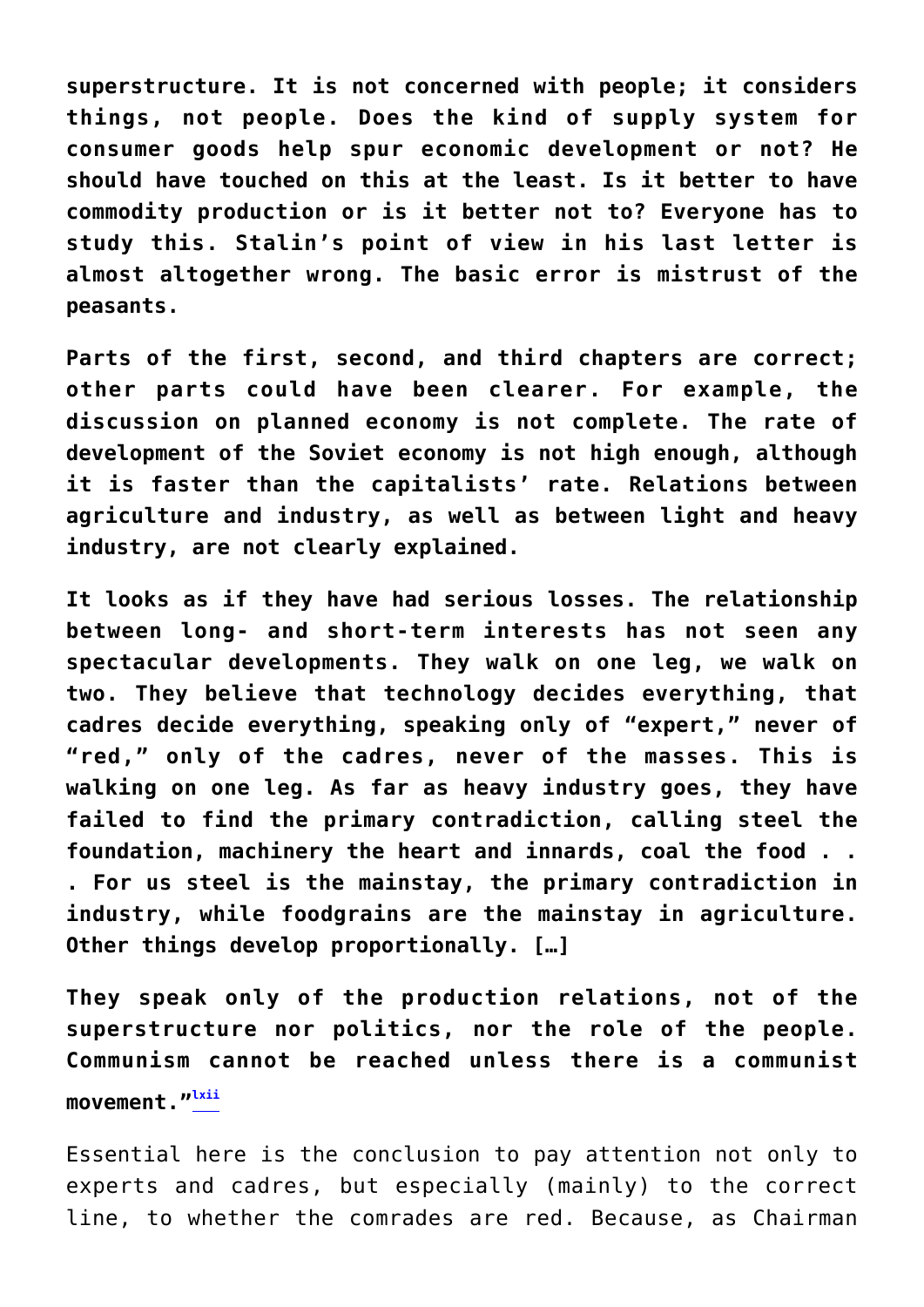Mao correctly says, the line decides everything. Comrade Stalin, in his work, focused mainly on developing the productive forces. Chairman Mao, on the other hand, always put the correct politics (in command) at the same time. Red and expert, that is what matters, and that is the only way to fight revisionism.

## **Scientific Socialism**

In this section, they tackle the question of the two-linestruggle. They come to the following conclusion:

"*The representatives of the 'two-line-struggle', however, proceed differently: Either the existence of 'two lines' is emphasised even more and thus ultimately factions are created where perhaps only similar views, but by no means sophisticated lines, are to be found. This then tends to split the organisation unprincipled. Or else, a line categorised as 'bourgeois' is left within the party, since there must always be two lines in the party. This condemns the party to infirmity."*[lxiii](#page--1-0)

They do not substantiate this conclusion that a bourgeois line is always deliberately left in the party throughout the section. They do not accept the universality of contradiction, do not see that one always divides into two. Thus they try to negate that there is always contradiction in the party as well. Contradiction means movement and also progress. When there is no more movement, death occurs. There will always be contradictions in the party. However, since there are only two ideologies, there will always be a struggle between proletarian and bourgeois ideology as long as the party exists. This does not mean that the Maoists would indulge in unprincipled peace. On the contrary, Maoists always seek active ideological struggle. However, Maoists are aware that as long as imperialism exists in the world, bourgeois influences will always enter the party, and as long as we are not in communism, this contradiction will be resolved in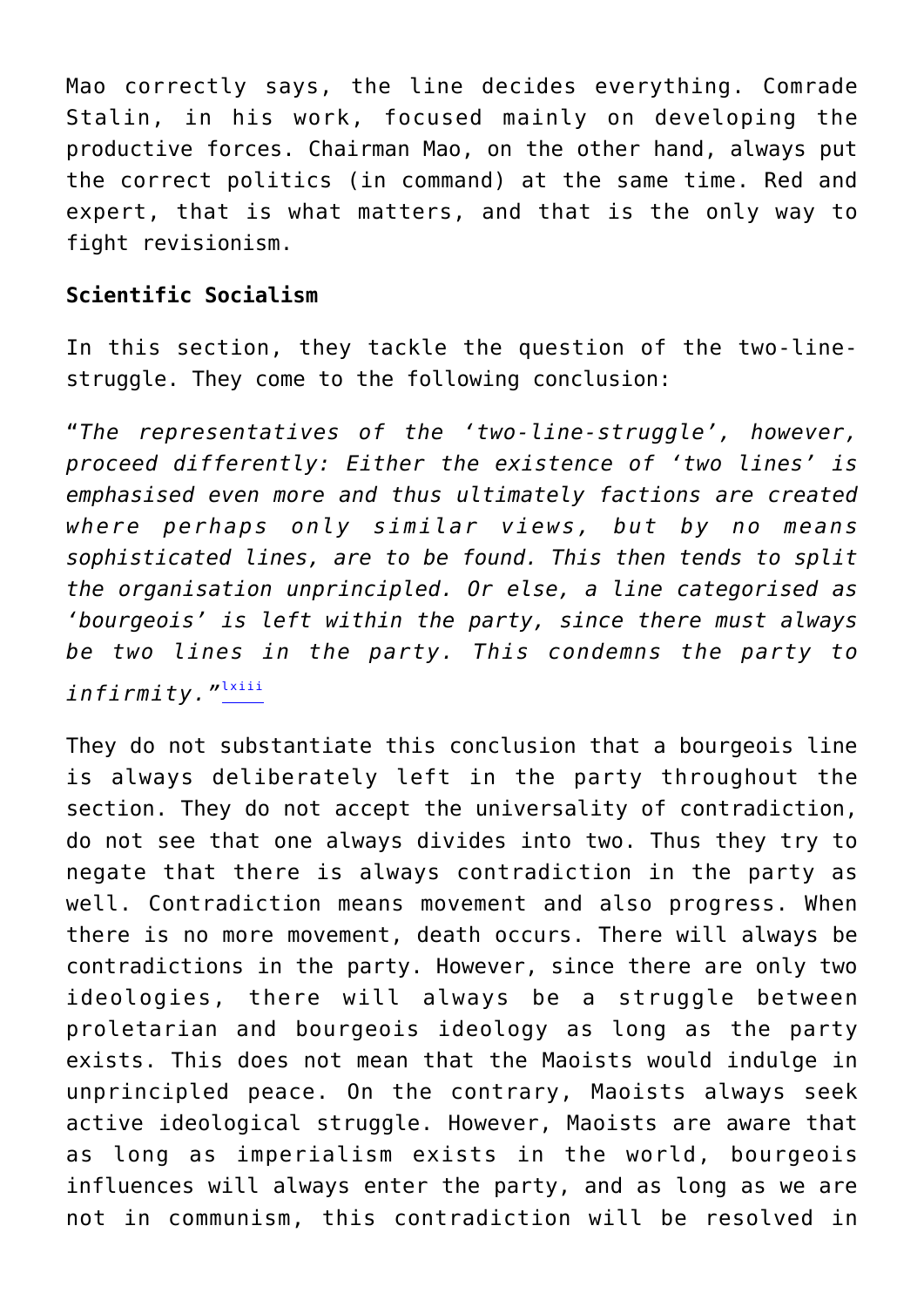struggle. Consequently, the friends of KA have a wrong understanding about the contradiction and misunderstand that as long as imperialism exists, one cannot eradicate the wrong views completely and forever, but advance through the active ideological struggle against it.

Subsequently, they try to defame the two-line-struggle with Khrushchevite methods such as the personality cult. In this context, Chairman Mao in particular rejected the cult of a person, nevertheless knowing that the correct line is represented by a person.

"*[…] the tying of the proletarian line to a person – which opens up the door to the cult of personality […] Here, in fact, there is talk of only two lines, with the 'proletarian line' being tied to Mao's person. But it does not help us to artificially declare people to be 'representatives' of the bourgeois or proletarian line."[lxiv](#page--1-0)*

On the one hand, we ask ourselves why they themselves speak of Marxism-Leninism if they are not representatives of the proletarian line. On the other hand, we cannot explain how they come to the conclusion that the supposed cult of personality is an invention of the Maoists, when we consider how Stalin speaks about Lenin, or Engels about Marx. Engels writes about Marx as one of many examples:

"**Marx, the man to whom the whole working class of Europe and America owes more than to anyone else, […] The basic thought running through the Manifesto – […] the basic thought belongs solely and exclusively to Marx. I have already stated this many times; but precisely now it is necessary that it also stand in front of the Manifesto itself."[lxv](#page--1-0)**

In another example, let us look at how Stalin spoke about Lenin:

"**Lenin was born for revolution. He was, in truth, the genius**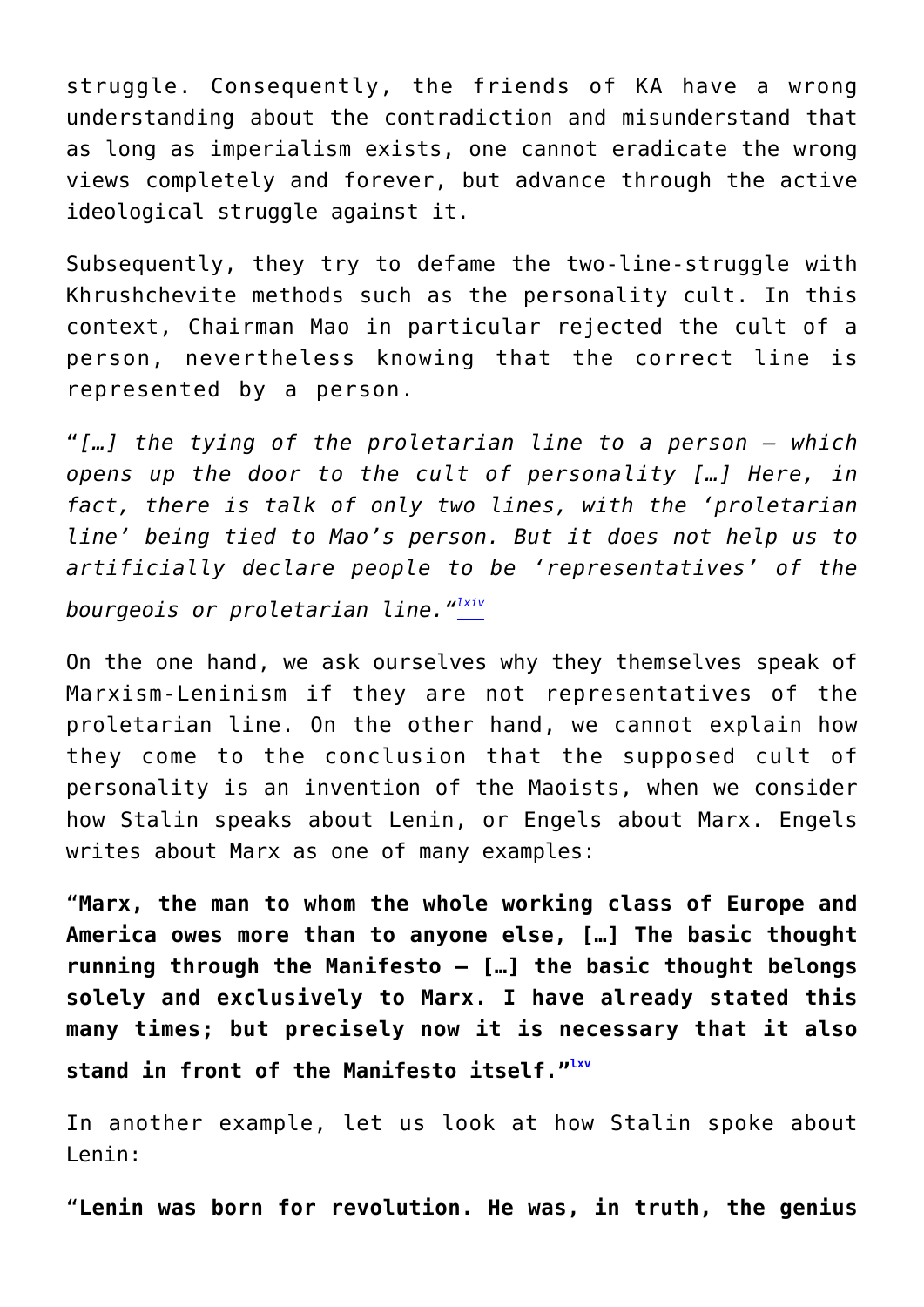**of revolutionary outbreaks and the greatest master of the art of revolutionary leadership. Never did he feel so free and happy as in a time of revolutionary upheavals. I do not mean by this that Lenin approved equally of all revolutionary upheavals, or that he was in favour of revolutionary outbreaks at all times and under all circumstances. Not at all. What I do mean is that never was the genius of Lenin's insight displayed so fully and distinctly as in a time of revolutionary outbreaks. In times of revolution he literally blossomed forth, became a seer, divined the movement of classes and the probable zigzags of the revolution, seeing them as if they lay in the palm of his hand. It was with good reason that it used to be said in our Party circles: "Lenin swims in the tide of revolution like a fish in water."**

**Hence the "amazing" clarity of Lenin's tactical slogans and** the "breath-taking" boldness of his revolutionary plans."

If necessary, or if friends of KA like to, we can also use more quotations from Stalin on Lenin to show what his opinion was on this subject. On the question of People's War, we refer mainly to our article "People's War – The Only Road to Liberation'", which refutes almost their entire paragraph if read in its entirety and not fragmentarily taken out of context. There are, however, a few other points to note.

The friends of KA write:

"*The basis for this strategic concept – which was quite different from the path of the October Revolution – was Mao's* concrete analysis of the material conditions of China."<sup>*[lxvii](#page--1-0)*</sup>

This is partly true; the strategic understanding in the Chinese revolution was different from that in the Russian. Nevertheless, the October Revolution was a People's War. It was a protracted struggle that began in 1905 with a bourgeois revolution and ended in 1917 with the proletarian revolution, from then on the defence of the power of the proletariat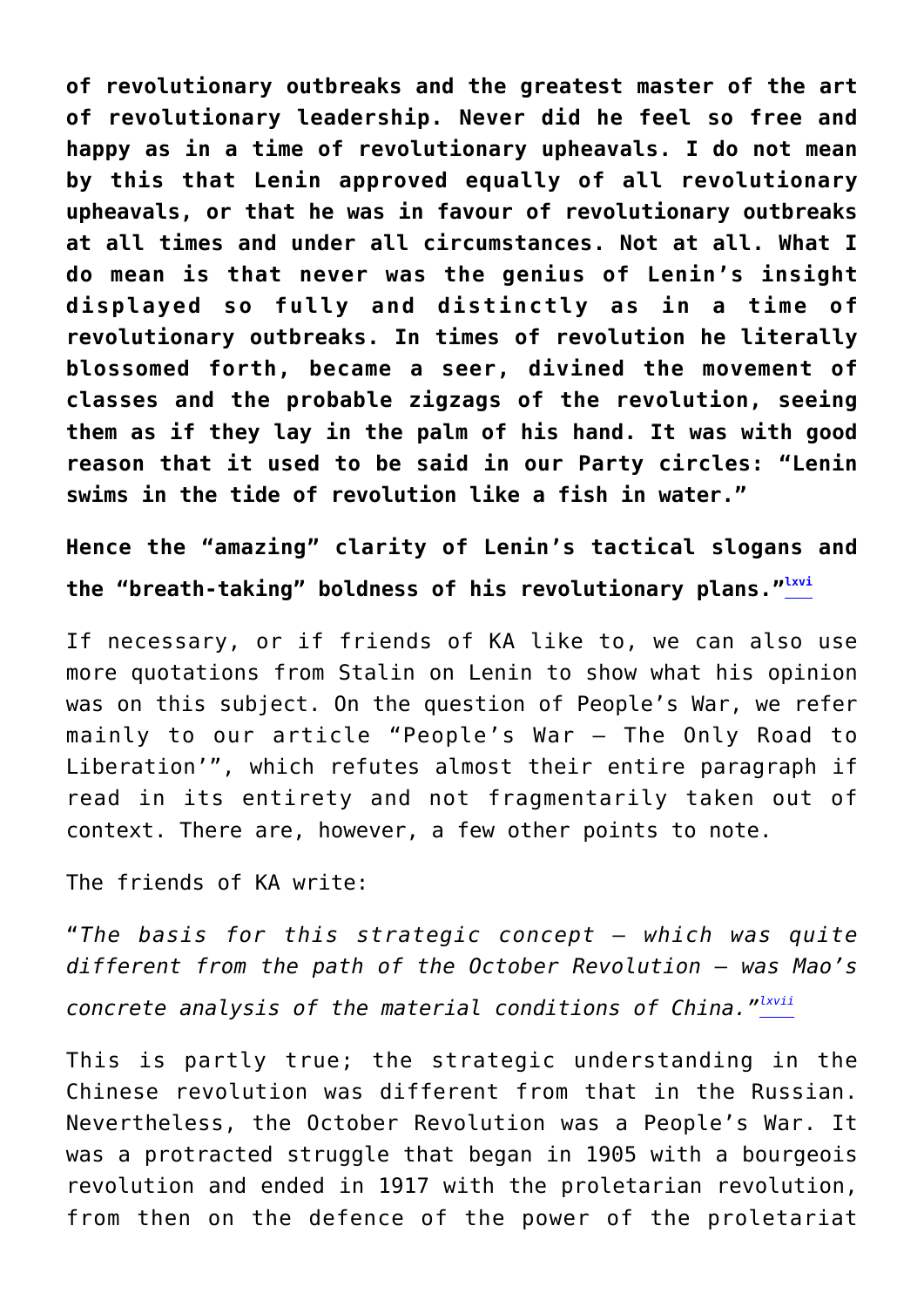through war became necessary, against the Russian counterrevolution and the intervention of 14 imperialist states. It was not a revolution that lasted only a few weeks or months, but one that lasted for years and went through different phases. As a result, they say:

"*[…] the PCP directly contradicts itself, because how should Mao have developed something, which was ultimately already practised by the Bolsheviks?"[lxviii](#page--1-0)*

They do not understand that the understanding of military strategy also by the experience of the Russian revolution, analysed by Chairman Mao, was precisely raised to a higher level. Secondly, on questions of the October Revolution, they do not take into account the imperialist character of Russia when they later claim:

"In the imperialist countries, no socialist revolution has yet triumphed. $^{\prime\prime}$ <sup>1xix</sup>

Further, they claim about the Chinese revolution:

"*The growth of the Red Army was, so to speak, the natural result of the concrete conditions of this war and, in a certain sense, 'turned itself out'."[lxx](#page--1-0)*

This comment is not only false but cynical, negating the mass work of the CPCh and disregarding the price heroically paid by the Chinese people. In particular, we see this ignorance in the context of a claim they make in their section on the militarised party:

"*The supporters of the 'militarised Communist Party' completely neglect open mass work and the cultural ideological front, which must also create as public instruments as possible to reach masses of hundreds of thousands and millions. They are under the illusion that the army (or its embryo) can serve as a 'principal form of organisation for*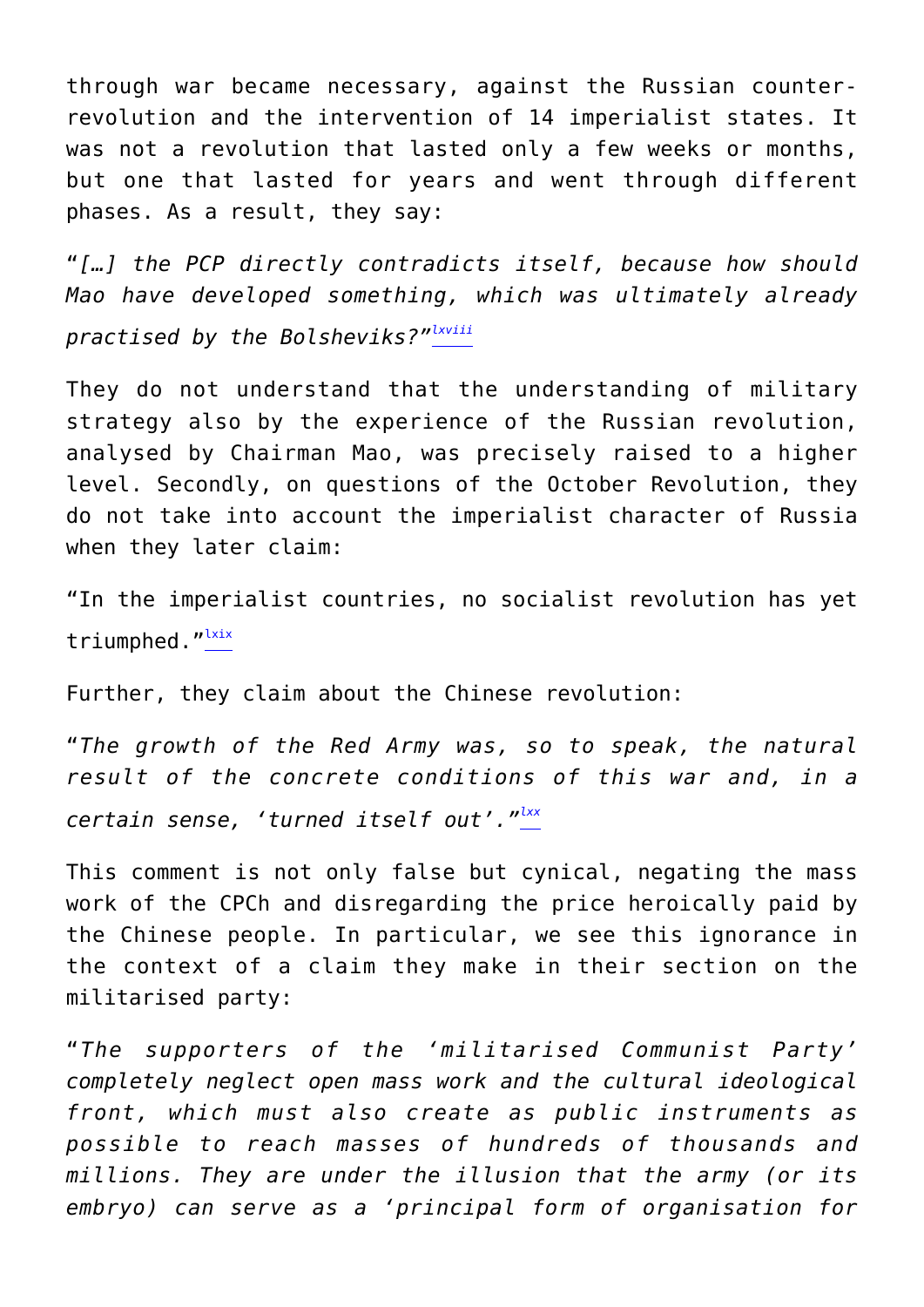*mobilising, politicising, organising and arming the masses'. Thus they are subject to a great error."[lxxi](#page--1-0)*

A clear counter-example, which they even mention themselves, is obviously the Communist Party of Peru, which, as a militarised Communist Party, did not neglect mass work at all. Had they done so, they would not have been able to win the victories in the People's War that they have. The PCP without mass work is a baseless assertion. How else do the KA friends explain the open People's Committees that existed in the New Power areas in the early 1990s?

On the universality of people's war, they claim again that this is an invention of the Maoists and not part of Chairman Mao's line. For rebuttal, we refer to Lin Biao's document on the universality of the People's War, a document unrelated to his later betrayal and written on the direct orders of the Party. $\frac{lxxii}{l}$  $\frac{lxxii}{l}$  $\frac{lxxii}{l}$  The Friends, in a summation of a lengthy quotation from Chairman Mao in 1938, say:

"*We consider these remarks by Mao to be very one-sided, almost a revisionist stage theory. In the final analysis, Mao reduces the tasks of the communists in the capitalist countries for a 'long period' to the 'protracted legal struggle' whose forms*

of struggle are 'bloodless (non-military)'." $\frac{M_{\text{xxi}ii}}{M}$ 

With the comment made here by KA, the friends are shooting themselves in the foot, because in the extracted quoted from Chairman Mao's works, Chairman Mao reproduces the position and decisions of the Communist International and Comrade Stalin. If the friends have a criticism of the position of the CI in this period, they should also please formulate it in this way and not let Chairman Mao take the rap who, according to the discipline of the proletariat, reproduced these resolutions and applied them to the reality in China.

As described earlier, the universality of People's War is part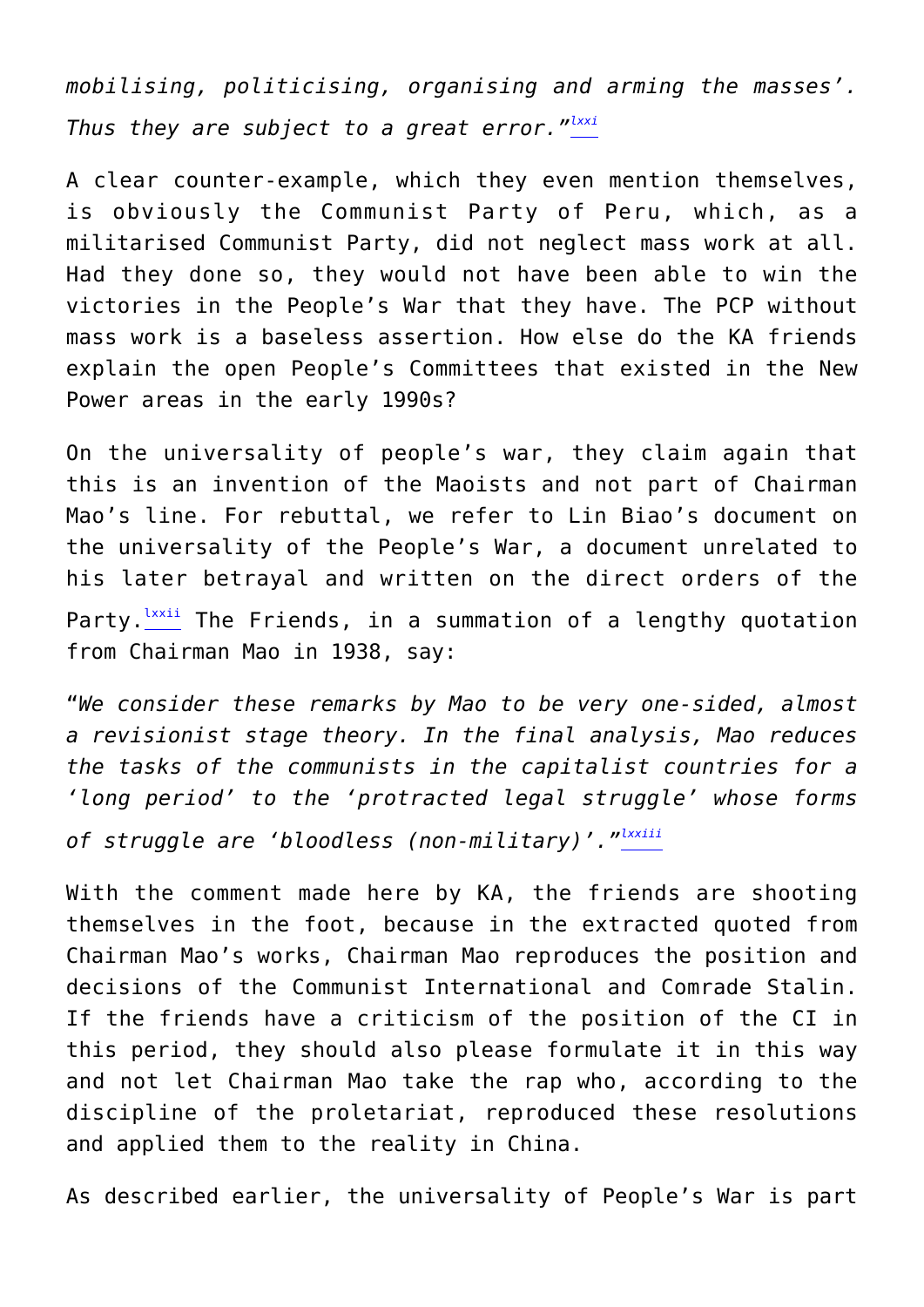of Maoism. The Communist International led by Comrade Stalin, on the other hand, partially propagated possibilities such as "workers' governments with non-communist forces" for the imperialist countries. The paragraph written by KA not only fails in its attempt to refute Maoism but as a result, figuratively speaking, manages to cut its own leg. For in attempting to refute Mao they also show that they are (presumably unintentionally) turning against Leninism:

"*We would like to agree in the main with the Canadian comrades on the points they mention in relation to a revolutionary strategy (although we would formulate some points somewhat differently). The necessity of revolutionary violence, the importance of the masses in war, the necessity of establishing a dual power even before the revolution, the necessity of partisan groups – all these are essential elements of communist military strategy."[lxxiv](#page--1-0)*

A "dual power" is not the same as the New Power. Nor is your understanding of "dual power" the same as Lenin's, in which this is a transitional existing situation, not the way of revolution, to smash the old state in certain areas and build the New Power. Going further on the question of the militarised party, they impute parallels with Focoism to Maoism, as in their previous text "1917- 2017: One Hundred Years of Revolutionary Strategy". This time they justify it with statements like this:

"Unions or soviets explicitly play no role in this concept."

How wrong the friends are and how mass labour actually behaves we see, for example, in the "May Directives for Metropolitan Lima", which give clear indications of how to deal with the respective unions and which states, among other things, that the unions are to be led by the party:

"**The so called "free trade unions" follow the false concept that political parties must not lead workers' unions, which is**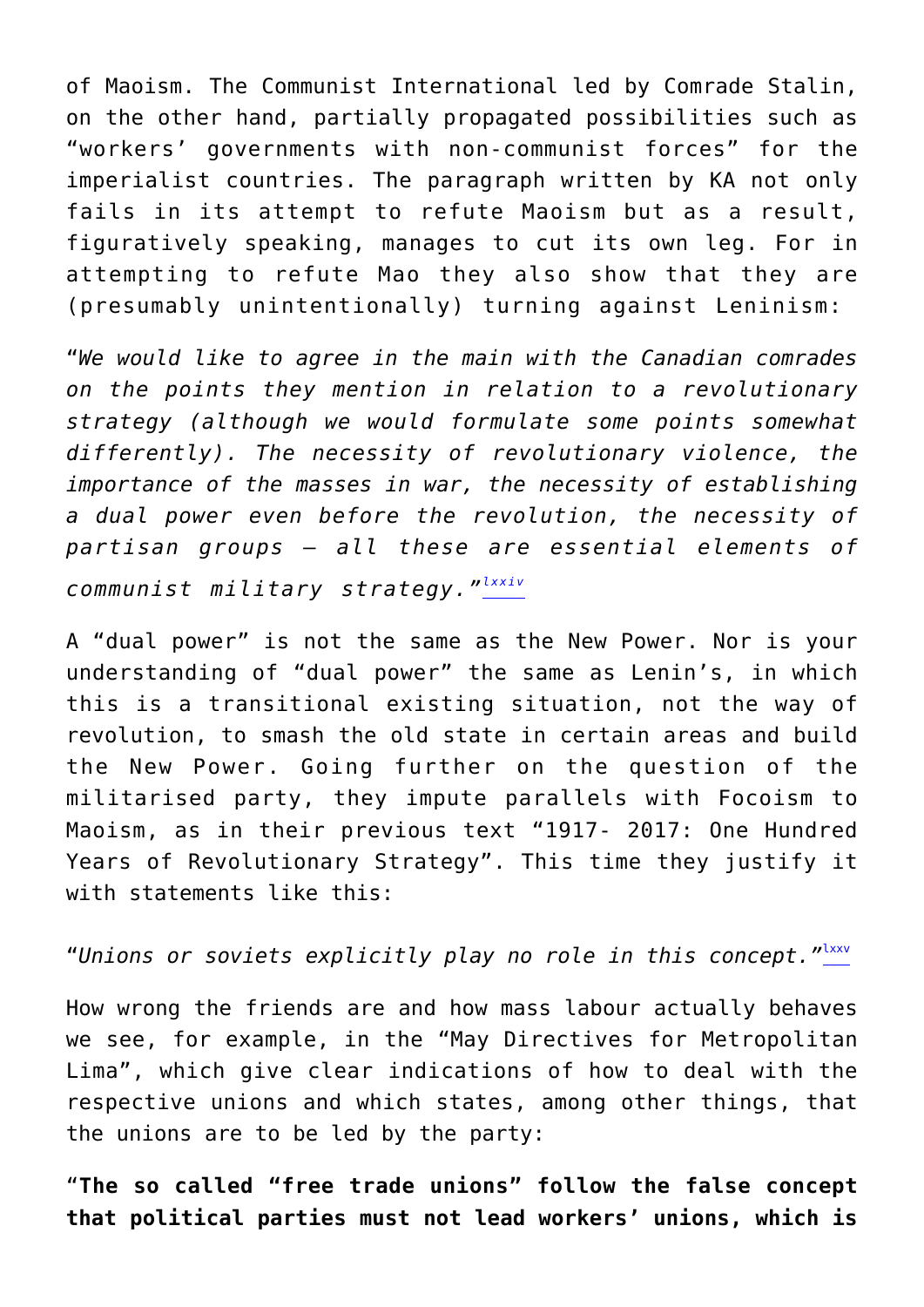## **contrary, opposed to Marxism."[lxxvi](#page--1-0)**

Maoists are by no means Focoists and are certainly not disregarding masswork. Here, too, the accusations are baseless as soon as one digs a little deeper into the sources. We refer at this point also to issue #17 of "Klassenstandpunkt", in which precisely with regard to this question approaches for programmes of the mass organisations under the leadership of the vanguard of the proletariat in the FRG were published, which shows how Maoism in the FRG is also applied to the mass organisations.

In the next section on the **New Democratic Revolution**, the friends claim that the handling of the New Democratic Revolution in China led to the socialist revolution not being grasped because the contradiction of the bourgeoisie with the proletariat was not handled antagonistically, but was understood as a contradiction in the people. That is why the bourgeoisie was given democracy and freedom (for the most part). But if we look at the struggle on an ideological level, for example, we see the actual attitude of the Maoists:

"**What should our policy be towards non-Marxist ideas? As far as unmistakable counter-revolutionaries and saboteurs of the socialist cause are concerned, the matter is easy, we simply** deprive them of their freedom of speech." $\frac{N}{2}$ 

On the economic level, they do not see the Great Leap Forward, its developments and successes, and so cannot understand the problems with the Right within the Party that existed and about which Chairman Mao made a self-critique. Similarly, KA friends do not see the role of the VIII Party Congress, where the Right had the upper hand, influenced by the Soviet revisionists. Instead, they negate the successes, do not analyse the existing problems and continue to research for the basis for their negation of "the three worlds take shape" on the one hand and for the revisionism of Prachanda on the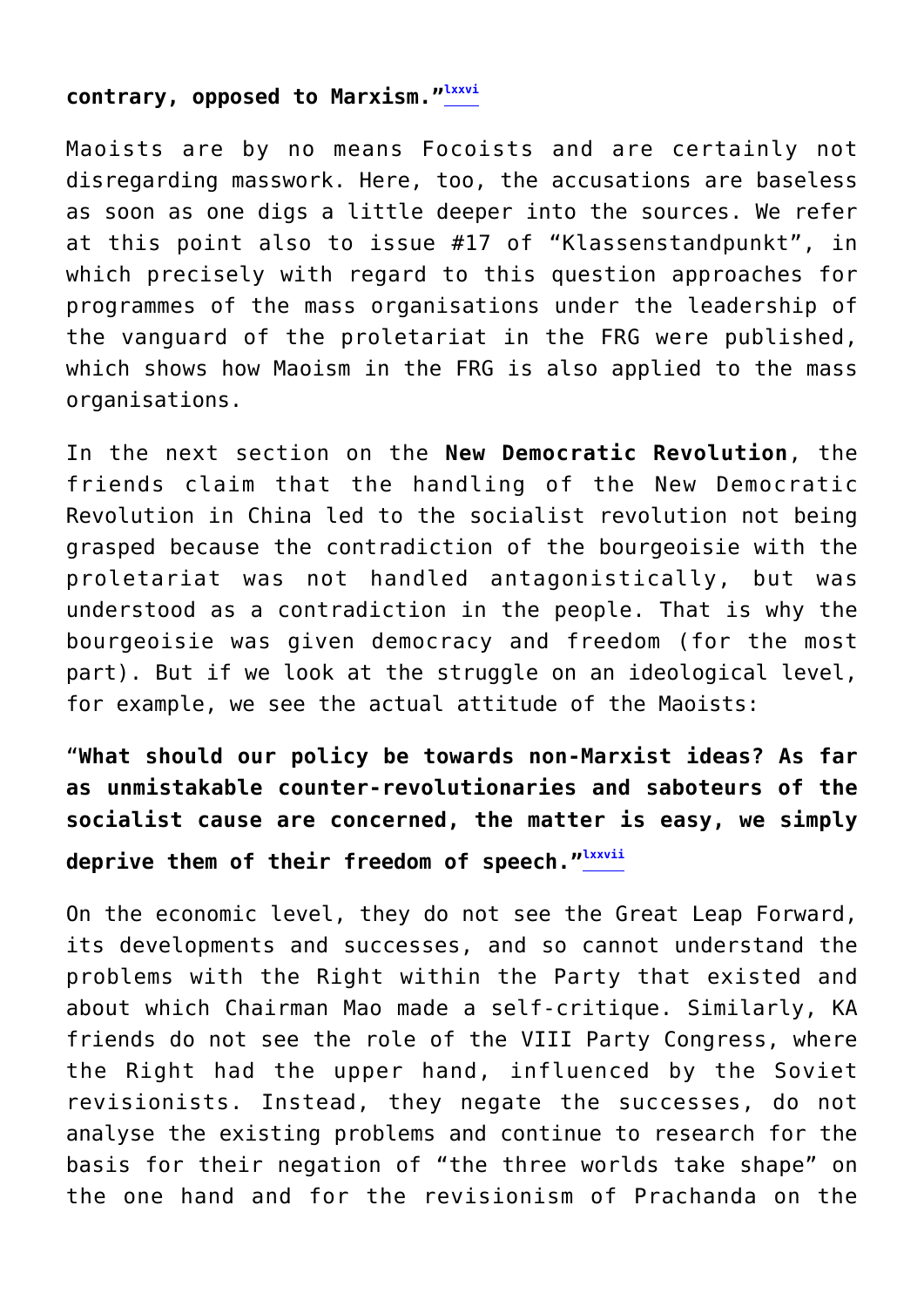other:

"*The lack of self-criticism regarding Mao's false theses has already had concrete fatal consequences in another case: For example, the CPN(M) waged a successful People's War in Nepal between 1996 and 2006. At the end of this war, the monarchy was overthrown, but the Maoist leader Pachandra entered into a false alliance with the bourgeoisie and disarmed the liberation army. We hope that Maoist comrades will examine this experience for its theoretical roots and not stop at a mere condemnation of Pachandra as a 'right-wing traitor'."[lxxviii](#page--1-0)*

However, an examination of this experience for its theoretical roots leads precisely to the conclusion that Prachanda is a right-wing traitor who made peace with the bourgeoisie and took the road of parliamentarism. The line he is following is not on the ground of Marxism-Leninism-Maoism, principally Maoism. The initiation of the People's War in Nepal in 1996 happened under the influence of the Red Faction of the International Communist Movement, and was influenced by the campaign for the defence of the life of Chairman Gonzalo. The liquidation of the party, the army, the base areas, the People's War is a result of revisionism. It will be started again. When this will be the case is a question of time, depending on the struggle of the communists. This revisionism of Prachanda is described by the comrades of the New Democracy Association as follows, denouncing and refuting a large number of positions that contradict Maoism:

**"Since the moment, long ago, that the comrades of the Communist Party of Nepal (Maoist) – KPN (M) – started to talk about 'ceasefire' and 'peace negotiations', the communists and revolutionaries of the world have regarded it with concern as a threat to the development of the revolution in Nepal. Today, we see that our concern was not a misjudgement. Always the response of the leaders of the CPN (M) to our criticisms and questions has been that it is a tactical move to isolate the**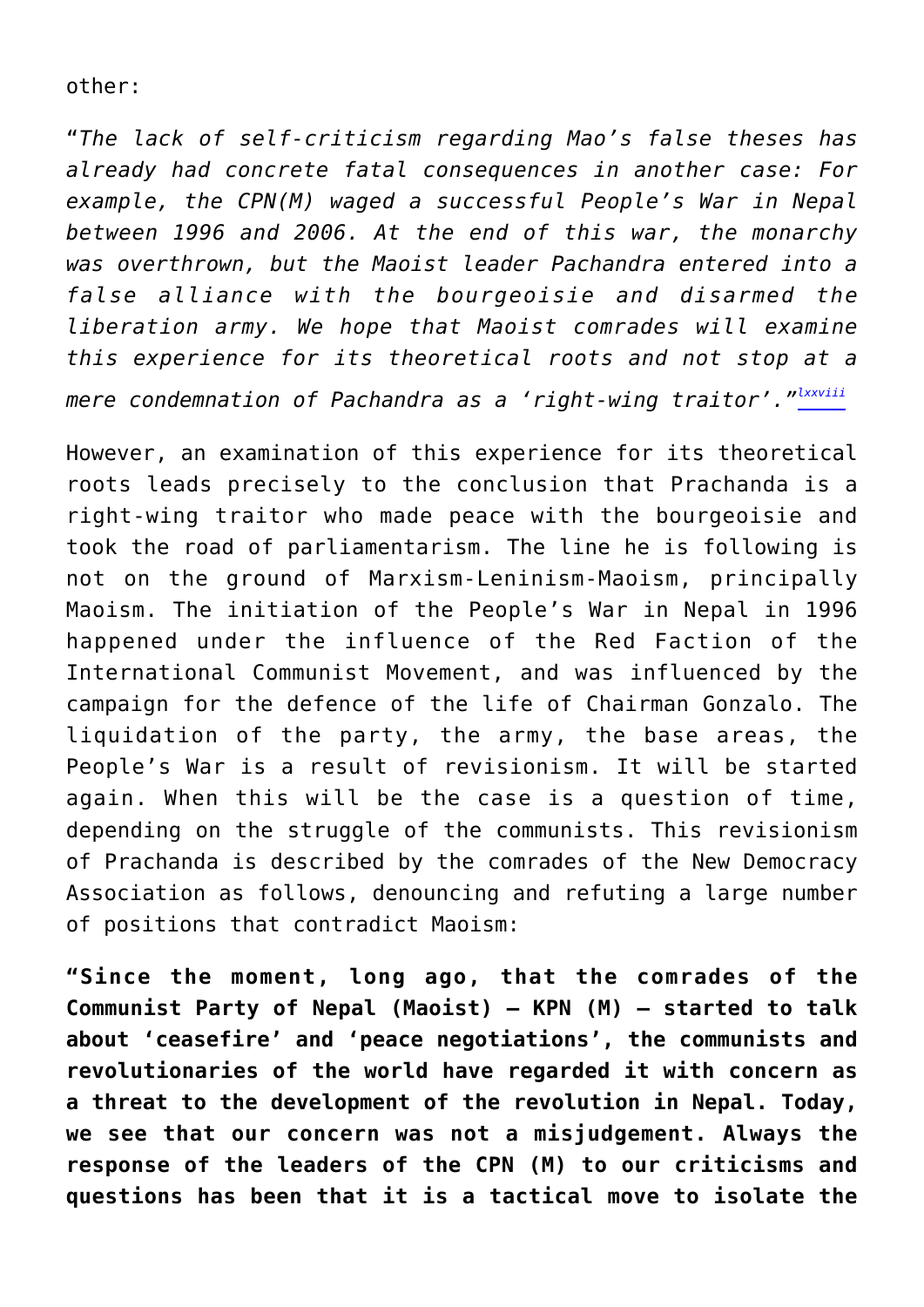**enemy and put them in a state of no way out. They have always repeated that people's war is the only form to conquer power and make revolution. So they said, but now not only the tone is completely different, but the whole chant is divorced. now they have declared the people's war over. They have disbanded the revolutionary base areas, disarmed the VBA and declared that they have eradicated feudalism when they overthrew the king. Comrade Prachanda declared that his revolution 'has won about 60%', that his aim is that after 10 to 20 years, thanks to foreign capital (i.e. imperialist capital), Nepal will become a country just like Switzerland. Comrade Prachanda and the other prominent leading cadres of the party keep repeating that the 'old concept of communism' is no longer useful, that the teachings of Marx, Lenin and Chairman Mao, i.e. the teachings of Marxism-Leninism-Maoism, have been overcome because of the development of the class struggle and the 'new situations'. He himself declared to be able to take off the name of Maoist and party spokesmen have clearly shown that they are determined to leave the said 'Prachanda way' if necessary to form a united party with the open revisionists who were repressing against the people's war with fire and blood at that time. About imperialism, he has stated that there is one 'globalised state' of imperialism. He considers the United Nations (UN) as the representative of the 'international community'. And comrade Prachanda has asked that this organisation should 'control the management of arms' in Nepal. He has also stated that nowadays India is playing a positive role. The above-mentioned register is about facts that have been confirmed several times and, even more, theoretically proven in the public documentation of the CPN (M). There are still infinite things that could be named, but we think that the mentioned cases are already more than enough. [ … ]From 16 January, their weapons must be registered and locked in metal disposition containers'. (One World to Win News Agency, 15 January 2007) To lock up the VBA militants, to bring them and their weapons under the control of the UN (the organisation of imperialism), while the armed forces and**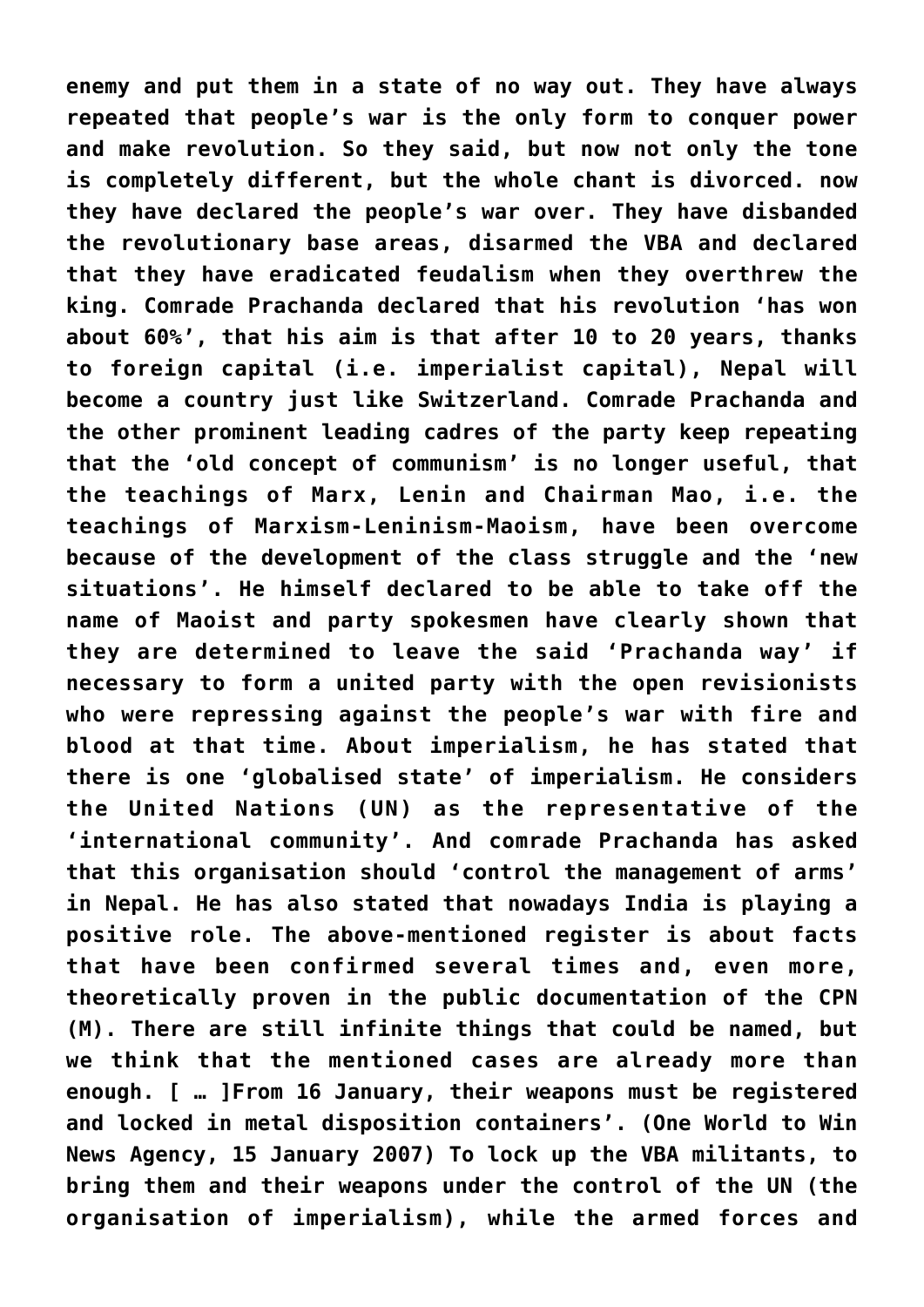**police of the old state continue to take over 'internal and external security'; to dissolve the people's power in order to be able to enter the parliament, along with all the reactionary parties, in the interim government under the rule of the same reactionary parties and with the agent of India, Koirala, as the head of state. To have an interim constitution which is never in accordance with the constitution of a people's republic and to participate in the spectacle of elections. That is the current policy of the CPN (M). If it is so, can the current policy of the CPN (M) be considered as 'a concrete application' of the principles of Marxism-Leninism-Maoism? Who does not see that they are two opposing and Cultural Revolution without Masses? irreconcilable positions? Some have talked a lot about the negotiations in Tschungking so as to say that what the comrades of Nepal are doing right now is an application of the same policy of Chairman Mao. At this moment, we will not talk about the international situation, the national situation, at the historical moment in China in 1945 and in Nepal in 2007, the situations are different. But we will talk about the general principles, which the RIM as a whole also recognises, that the communists must never, under any conditions, surrender the main revolutionary bases and never must the revolutionary army be disarmed. Let us remember how Chairman Mao clearly said: 'The people's weapons -every rifle and every bullet- must be preserved; they must not be given out of hand.' ('On the Negotiations in Tschungking', Selected Works, B. IV) Precisely, the current position of the CPN (M) is totally against this principle. We could go on like this about every point of the current position of the CPN (M), but we who defend Maoism in this situation and in this forum do not have to explain anything, it belongs to the tasks of those who have questioned Marxism- Leninism-Maoism, mainly Maoism."[lxxix](#page--1-0)**

KA denies India the need for a new democratic revolution because India would be imperialist and directly a socialist revolution would be in the time to come: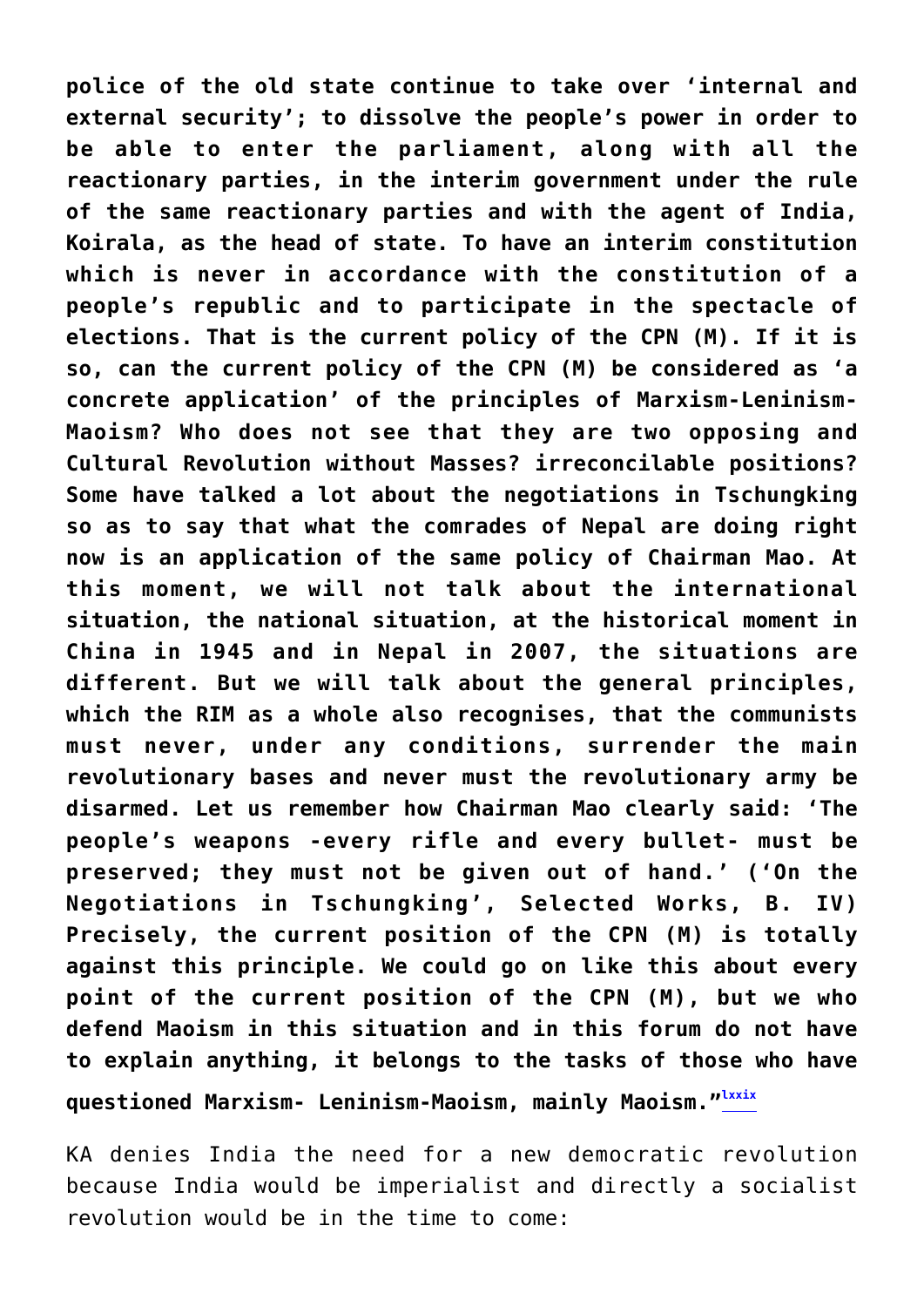"*As we have explained above, we assume that the two countries are essentially capitalist countries, in the case of India even an imperialist country. In this sense, we are of the opinion that in such countries the socialist revolution is pending as a strategic orientation."[lxxx](#page--1-0)*

In our view, by rejecting the new democratic revolution, the revolution in general is negated, because a country exploited by imperialism must first chase the imperialists out of the country and catch up with the democratic revolution under the leadership of the working class, and then shift directly to the socialist revolution. If one negates the necessities of the respective concreted revolution in a country, then one opposes it.

In the last section, that on the Great Proletarian Cultural Revolution (GPCR), they claim, on the one hand, that it is identical with the understanding of Marx, Engels and Lenin. In fact, it builds on this, but is a further development of Marxism on this question as well – a cultural revolution was not realised, not applied until 1966. The problem had not yet been solved. Chairman Gonzalo describes this process as follows:

"**The Great Proletarian Cultural Revolution is a basic issue for Maoism. If we don't thoroughly grasp that Maoism is a new, third and higher stage we won't understand anything – it's that simple – because as we know very well, today to be a Marxist means being a Marxist-Leninist-Maoist, principally Maoist. The theory of the Cultural Revolution is rooted in Marx himself, since it was he who pointed out that the transition from capitalism to communism would require permanent revolution throughout a period of proletarian dictatorship. He conceived of this indispensable and necessary revolution as a series of successive great leaps. It is also rooted in Lenin, who envisaged and encouraged a cultural revolution. But it was Chairman Mao who answered this great**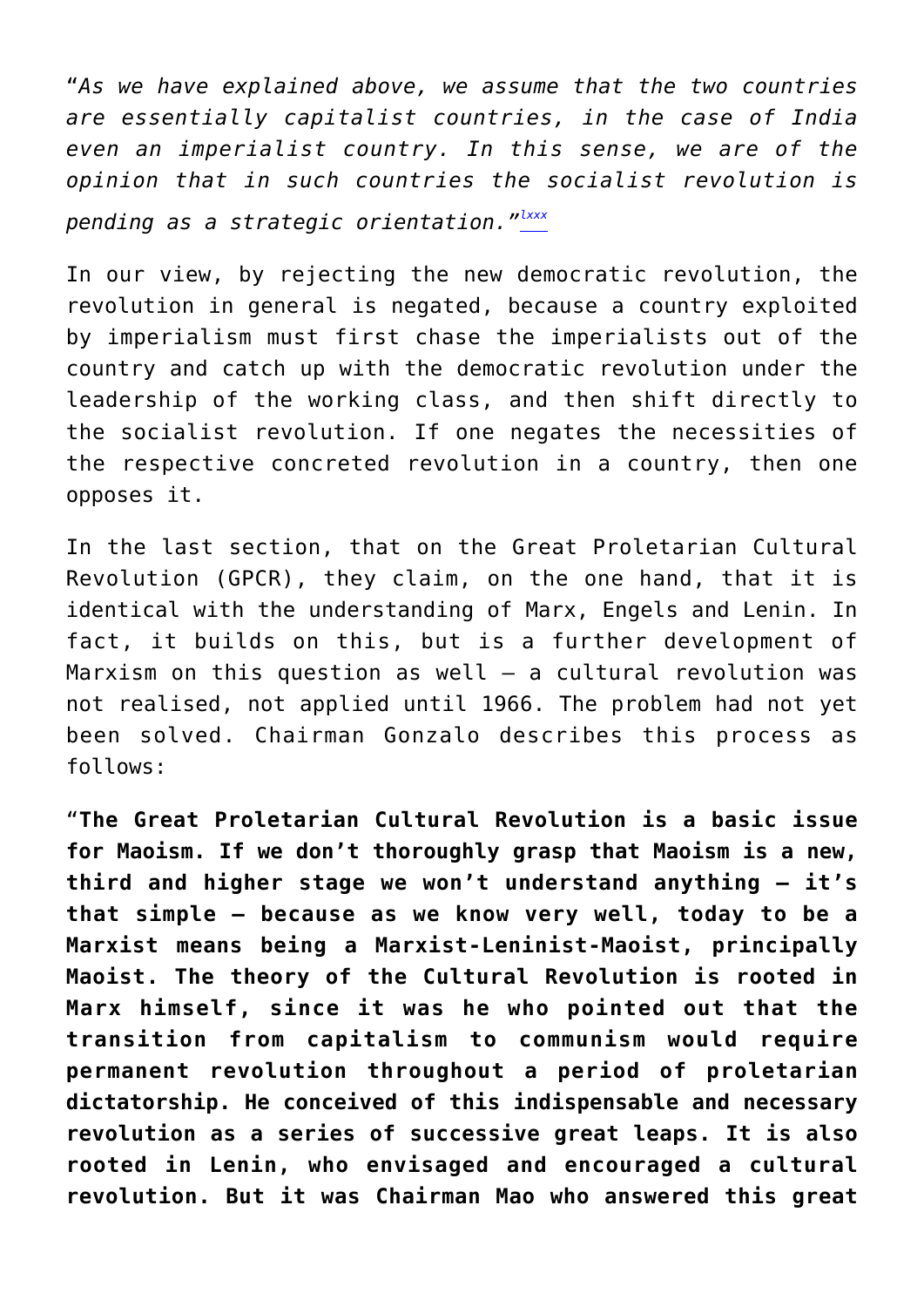**unresolved question of how to continue the revolution and carried it out in practice, who led it and developed it as the greatest political event humanity has ever seen. The problem was unresolved, though many great struggles took place, until 1966 when the Chinese proletariat and people found the way, under the personal leadership of Chairman Mao at the head of the glorious Communist Party of China. This was an earth**shaking event.<sup>'"[lxxxi](#page--1-0)</sup>

They further claim that the revisionist coup negates the cultural revolution, against which we reemphasise that the revolution does not develop in a straight line but in a zigzag movement. The struggle of the counter-revolution and the revolution does not negate the solution of the problem of the continuation of the revolution under the dictatorship of the proletariat. They also emphasise that the rank and file must also be further developed, as if this would not be part of the understanding of Maoism. For it was the masses who made the GPCR, it was students and workers by the millions who formed the Red Guards. And it was the people who took the great leap and established the communes. The GPCR without the masses is a contradiction in itself. *[lxxxii](#page--1-0)* 

In summary, Maoism is advancing on its path to assert its leadership in the world proletarian revolution, so there is no way around it in this country either. The friends' understanding of KA does not correspond to the Marxism of the time and most of it has already been refuted in various documents. It was nevertheless necessary to answer their text and make some remarks. For the text of the KA is a good example of the contradictions into which one gets entangled and that these, consistently further pursued, end up with positions which even directly contradict Marxism on some points, if one does not start from the present highest stage of the ideology of the proletariat, from a higher understanding of the laws of human society. The KA shows in an exemplary way where it leads to if one does not grasp Marxism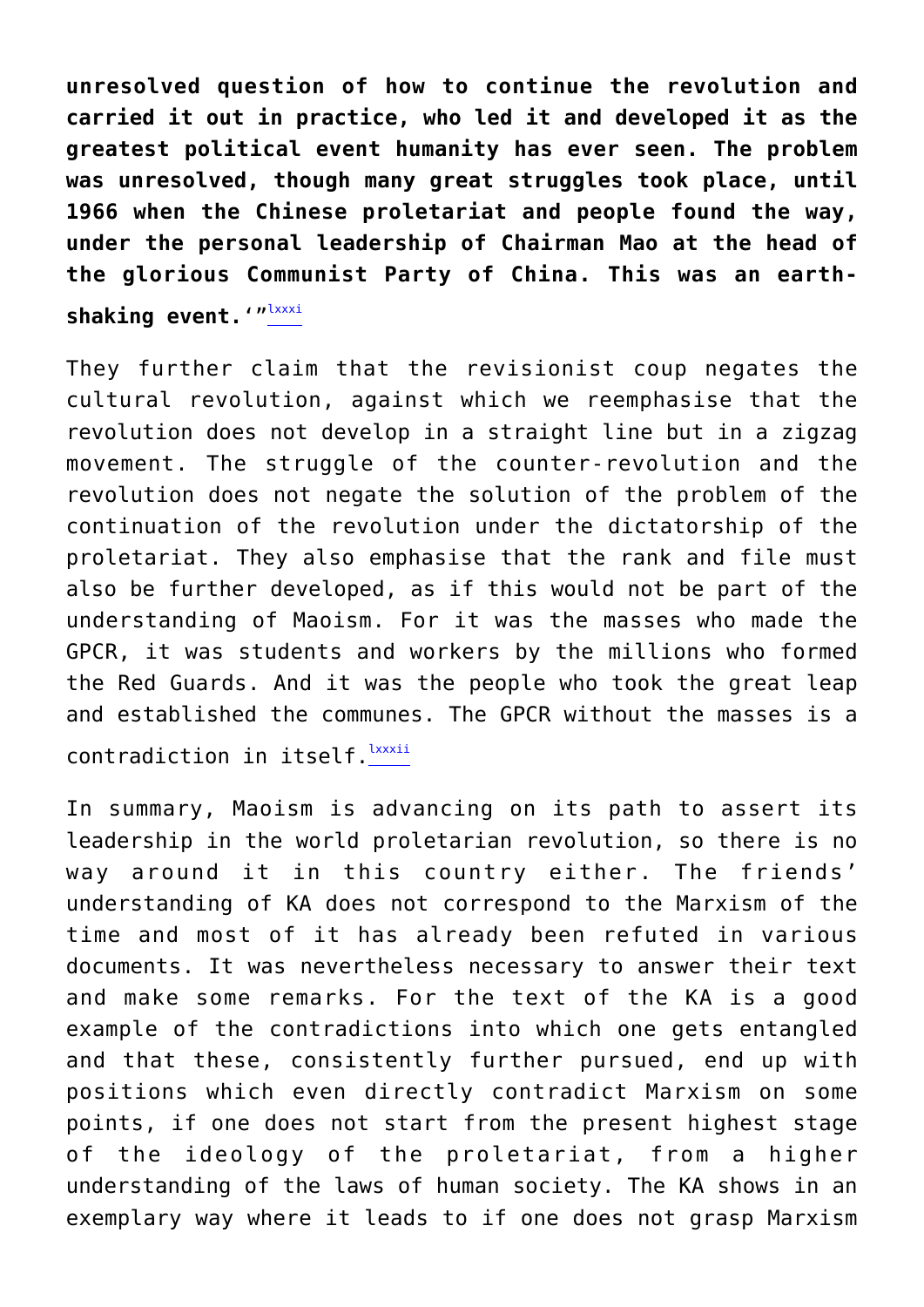as something living and constantly developing according to reality, but also errected on a principled basis. In its selfimposed task of refuting Maoism as a further development and new and higher stage of Marxism, it fails completely for this reason. And what would actually be necessary to achieve it, that is, the attempt to prove that Maoism is not based on the principles of Marxism, falls by the wayside. How could it be otherwise. Thus, KA creates a good lesson for the proletarian revolutionaries of the FRG and gives the possibility to progress in upholding, defending and applying Marxism, today Marxism-Leninism-Maoism, principally Maoism.

[iR](#page--1-0)eview "Kommunismus", No. 18 | 09/2020, p.1

[iiK](#page--1-0)lassenstandpunkt, "People's War - The only road to liberation"

[iiiR](#page--1-0)eview "Kommunismus", No. 18 | 09/2020, p.4

[ivI](#page--1-0)bid, p.3

[v](#page--1-0)There is also the colourful ideology of the pettybourgeoisie, as well completely opposed to proletarian ideology, even though its representatives partly and limited articulate a revolutionary claim.

[viR](#page--1-0)eview "Kommunismus", No. 18 | 09/2020, p.4

[viiI](#page--1-0)bid, p.3

[viii](#page--1-0)Lenin, "Materialism and Empirio-Criticism, Critical comments on a reactionary philosophy", Collected Works Vol. 14, May 1909; highlights by Klassenstandpunkt

 $ix$ Committee Red Flag  $-$  FRG, "Regarding the thought of Lenin" published in El Maoista No. 2; English translation published on demvolkedienen.org

[xR](#page--1-0)eview "Kommunismus", #18 | 09/2020, p.5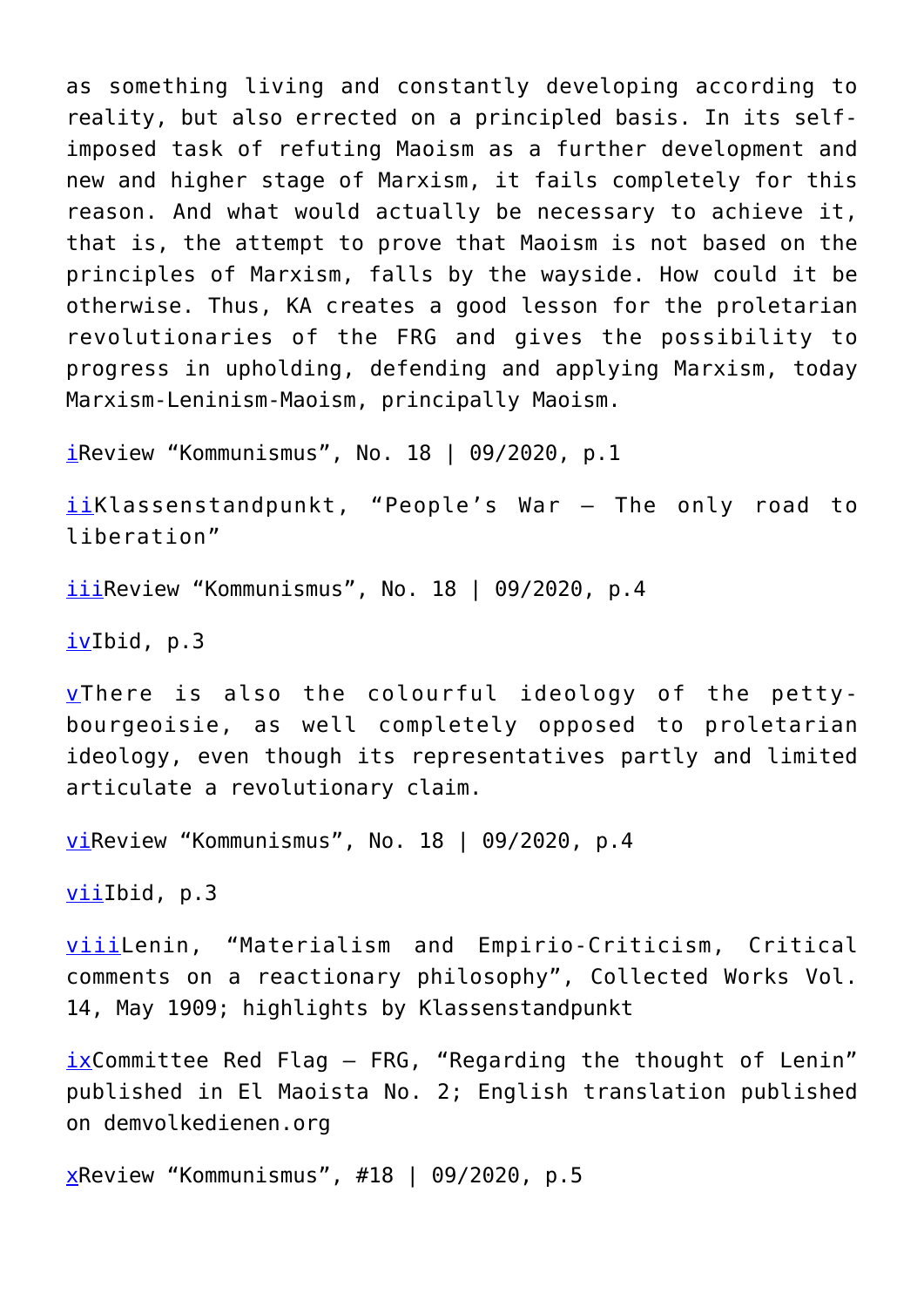[xi](#page--1-0)Mao Tse-tung, "The foolish old man who removed the mountains", Selected Works Vol. 3,  $11<sup>th</sup>$  June 1945

[xii](#page--1-0)Cf. footnote no. 7 in Review "Kommunismus", No. 18 | 09/2020, p.6

[xiiiS](#page--1-0)ee the article "How to Define Mao Zedong Thought: Chanes Over Forty Years" in Peking Review No. 9, 1981

[xiv](#page--1-0)An even more daring manoeuvre is performed in the book "Mao Tse-tung – Seine Verdienste, seine Fehler", which is cited by KA as a source in their text and shows great consistency in some of their argumentation. It is true that in one section (from p. 523) the authors of this piece of work denounce Deng and his clique and indicate the origin of the alleged quotation. But then this and other alleged quotes from Chairman Mao are also taken at face value. How this is supposed to be consistent with the Marxist method remains questionable here as well.

[xvR](#page--1-0)eview "Kommunismus", #18 | 09/2020, p.5

[xvii](#page--1-0)bid

[xvii](#page--1-0)Communist International – Marxist-Leninist-Maoist Internet Review, "Some Fundamental Questions on Marxism-Leninism-Maoism", 2020, www.ci-ic.org

[xviii](#page--1-0)Review "Kommunismus", #18 | 09/2020, p.5f

[xixI](#page--1-0)bid, p.6

[xxS](#page--1-0)ee Hoxha's Selected Works

[xxiE](#page--1-0)nver Hoxha "Imperialism and Revolution", 1979

[xxiiC](#page--1-0)hairman Gonzalo, "The World Revolution – Strategy and Tactics" (Chairman Gonzalo: On Chairman Mao's Thesis "Three Worlds Are Delineated")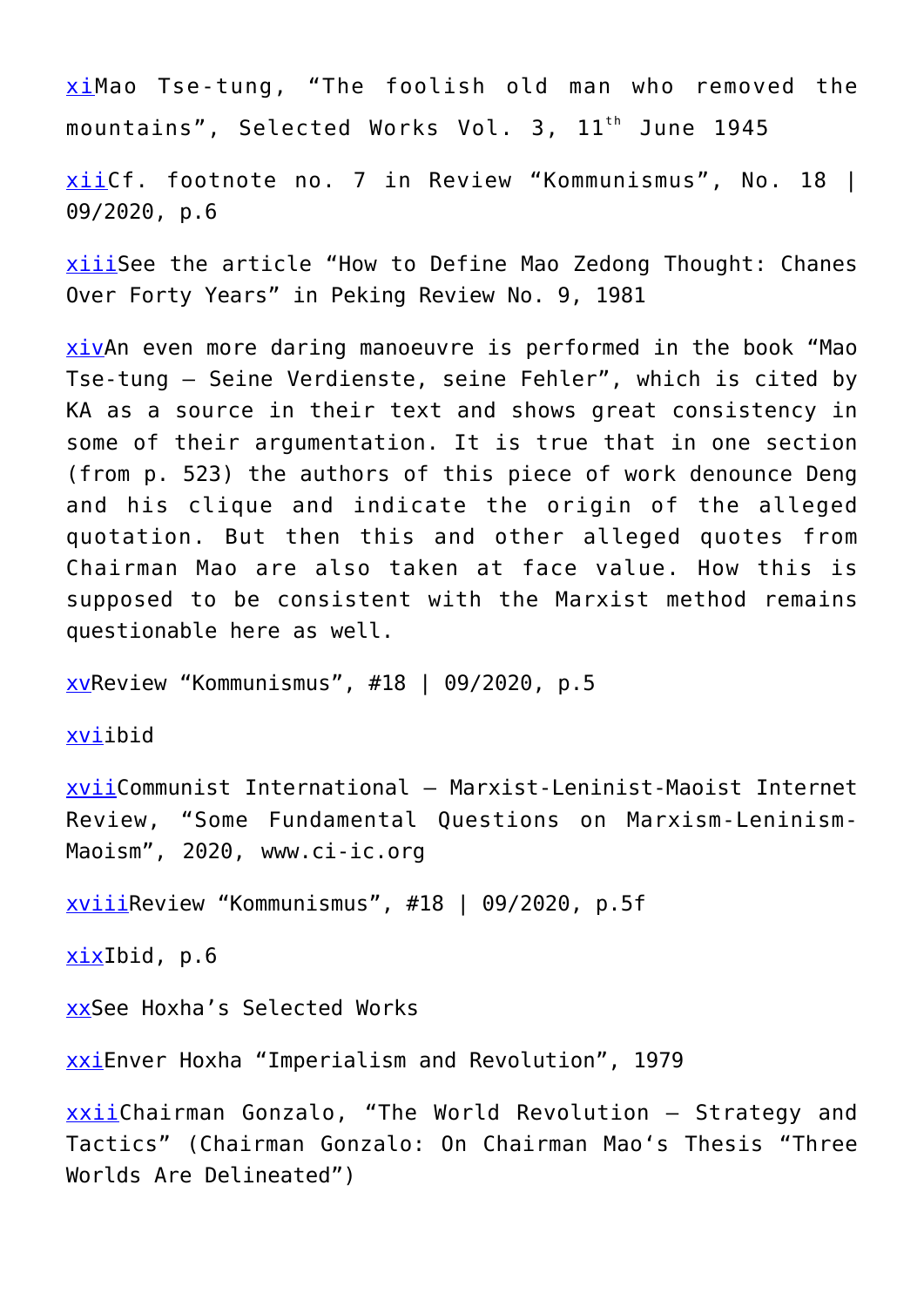[xxiiiI](#page--1-0)f one likes to use this term, it should be used within quotation-marks. The problem is the ambiguity of the term "bloc", which is often used by some revisionists as a monolith term. This means there are no contradictions within the "bloc", this assessment is, as we will see in the following, fundamentally wrong and has nothing in common with Marxist dialectics. Instead the term "socialist camp" should be used. [xxiv](#page--1-0)Review "Kommunismus", #18 | 09/2020, p.6 [xxvI](#page--1-0)bid, p.7 [xxvi](#page--1-0)RIM, "Long live Marxism-Leninism-Maoism", 26 December 1993; cited from "Revolutionary Worker", No. 737 [xxvii](#page--1-0)CPP, "On Marxism-Leninism-Maoism", 1988 [xxviii](#page--1-0)Review "Kommunismus", #18 | 09/2020, p.8 [xxix](#page--1-0)Ibid, S.8 [xxx](#page--1-0)Engels, "Socialism: Utopian and Scientific", Foreign Languages Press, Peking 1975 [xxxi](#page--1-0)Mao Tse-tung, "On contradiction", Selected Works, Volume I [xxxii](#page--1-0)Ibid

[xxxiii](#page--1-0)Ibid

[xxxiv](#page--1-0)Ibid

[xxxv](#page--1-0)Ibid

[xxxvi](#page--1-0)Marx, "Theses on Feuerbach", Foreign Languages Press, Peking 1976

[xxxvii](#page--1-0)Ibid

[xxxviii](#page--1-0)Mao Tse-tung, "On practice", Selected Works, Volume I [xxxixM](#page--1-0)ao Tse-tung, "On contradiction", Selected Works, Volume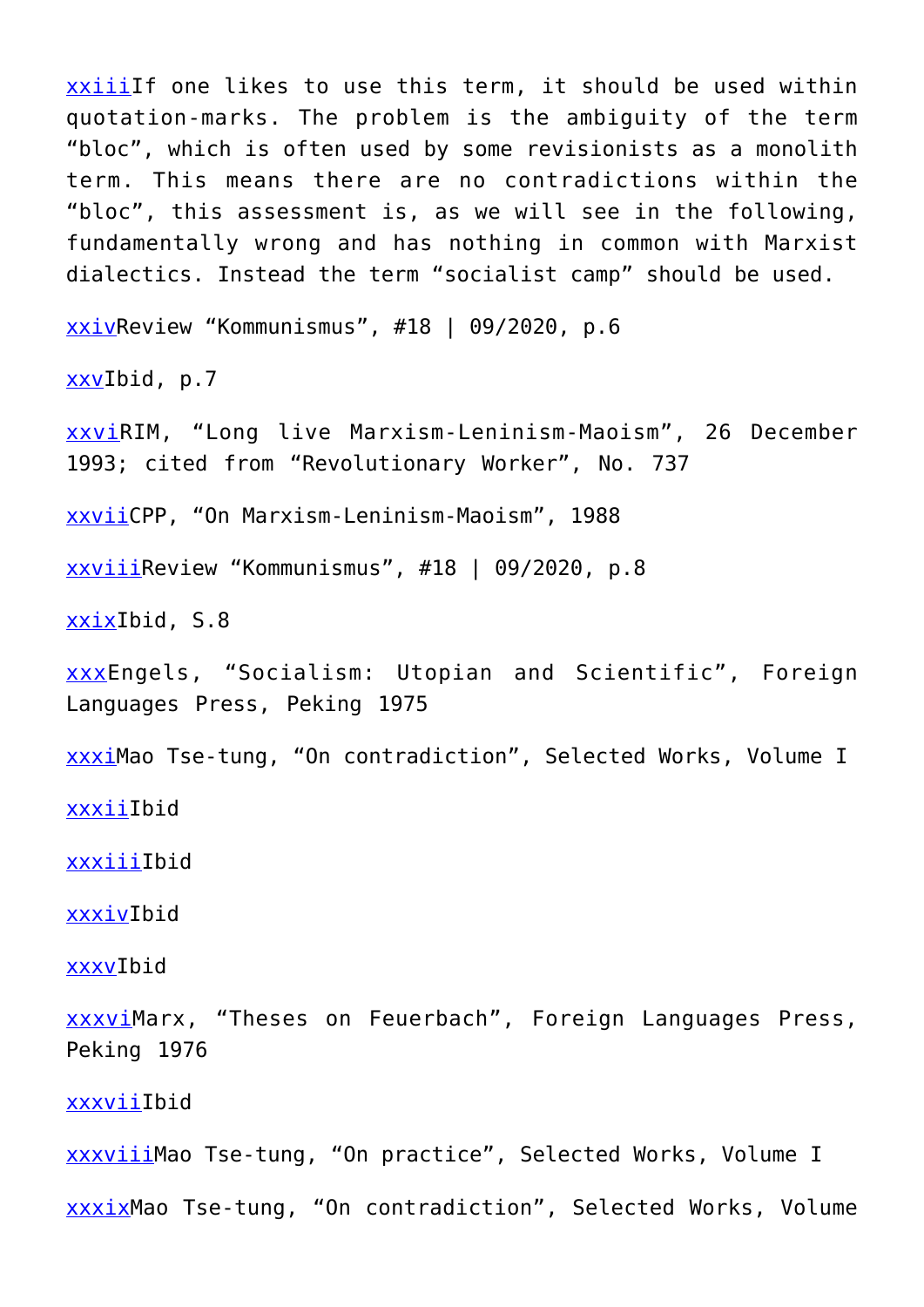I

[xlJ](#page--1-0)ournal "Kommunismus", #18 | 09/2020, p.9, our underlining [xli](#page--1-0)Stalin, "Interview with the first american labour delegation" J. V. Stalin, Works, Volume 10 [xlii](#page--1-0)Mao Tse-tung, "On contradiction", Selected Works, Volume I [xliii](#page--1-0)CPP, International Line, 1988 [xlivS](#page--1-0)talin, "The foundations of Leninism", J. V. Stalin, Problems of Leninism, Foreign Languages Press, Peking, 1976 [xlvJ](#page--1-0)ournal "Kommunismus", #18 | 09/2020, p.9 [xlvi](#page--1-0)Mao Tse-tung, "On contradiction", Selected Works, Volume I [xlvii](#page--1-0)Journal "Kommunismus", #18 | 09/2020, p.7 [xlviiih](#page--1-0)ttps://www.demvolkedienen.org/index.php/en/48-nachricht en/asi/3637-on-the-invasion-of-the-turkish-army-into-syria [xlix](#page--1-0)Journal "Kommunismus", #18 | 09/2020, p.10 [lS](#page--1-0)talin, "The foundations of Leninism", J. V. Stalin, Problems of Leninism, Foreign Languages Press, Peking, 1976 [liJ](#page--1-0)ournal "Kommunismus", #18 | 09/2020, p.10 [liiM](#page--1-0)ao Tse-tung, "On contradiction", Selected Works, Volume I [liii](#page--1-0)Review "Kommunismus", No. 18 | 09/2020, p. 12 [livI](#page--1-0)bid, p.12 [lvI](#page--1-0)bid, p.12 [lviI](#page--1-0)bid, p.13 [lvii](#page--1-0)Ibid, p. 12 [lviii](#page--1-0)Ibid, p. 13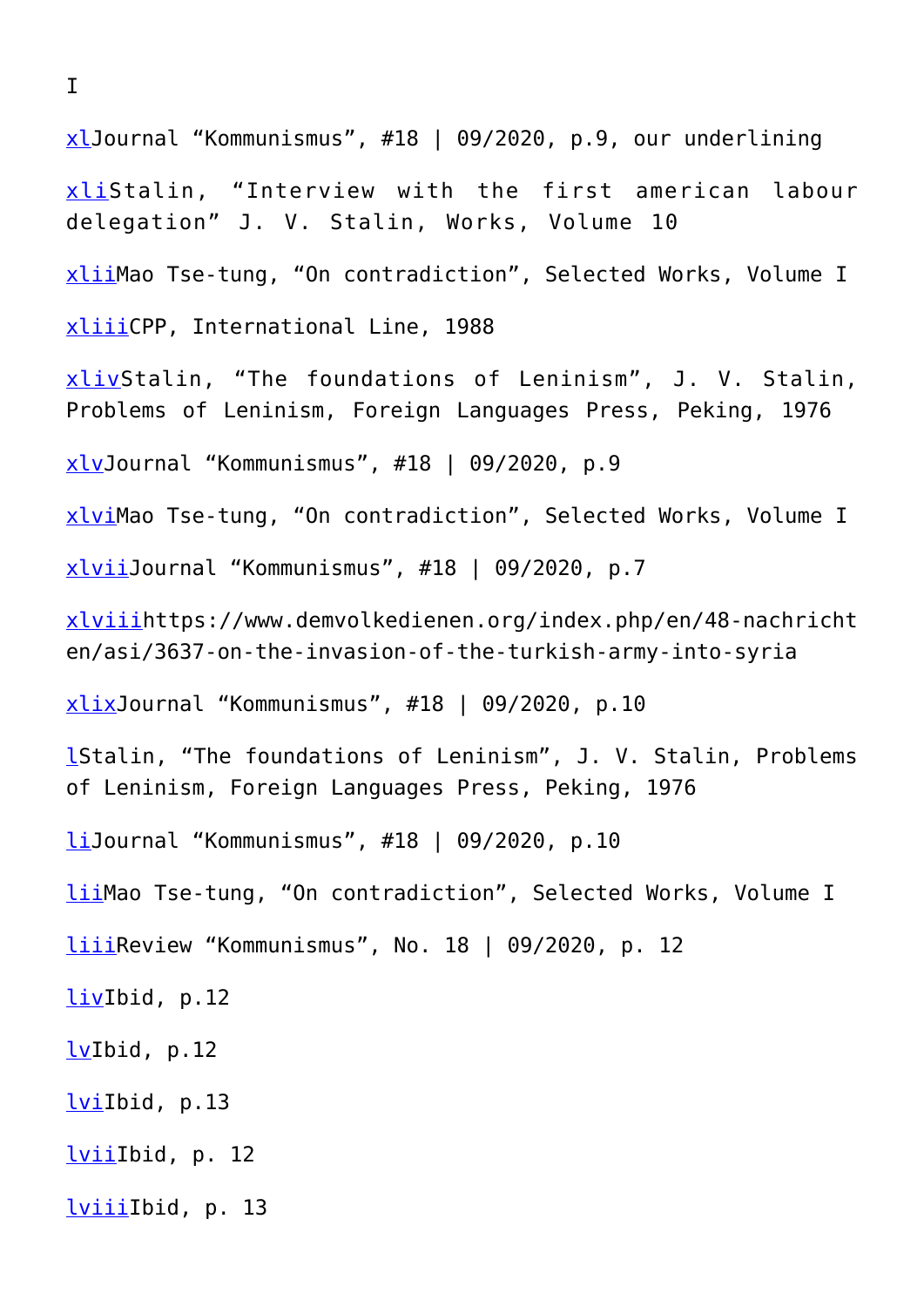[lix](#page--1-0)Partizan, "Analysis of the economic structure", Klassenstandpunkt No. 10; our translation, ci-ic.org [lxC](#page--1-0)entral Committee of the CPI(Maoist): "Party Programme", 2004 [lxiR](#page--1-0)eview, "Kommunismus", No. 18 | 09/2020, p.14 [lxii](#page--1-0)Mao Tse-tung, "Critique of Stalin's Economic Problems Of Socialism In The USSR" [lxiii](#page--1-0)Review, "Kommunismus", No. 18 | 09/2020, p. 16 [lxiv](#page--1-0)Ibid, p. 15f [lxvE](#page--1-0)ngels, "The Preface to the 1883 Edition of the Communist Manifesto", Collected Works Vol. 26 [lxvi](#page--1-0)Stalin, "LENIN A Speech Delivered at a Memorial Meeting of the Kremlin Military School", January 28, 1924 [lxvii](#page--1-0)Review "Kommunismus", No. 18 | 09/2020, p. 17 [lxviii](#page--1-0)Ibid, p.24 [lxix](#page--1-0)Ibid, p.20 [lxxI](#page--1-0)bid, p.20 [lxxi](#page--1-0)Ibid, p.26 [lxxii](#page--1-0)See the document "Long Live Victory of the People's War" [lxxiii](#page--1-0)Review "Kommunismus", No. 18 | 09/2020, p. 21 [lxxiv](#page--1-0)Ibid, p.24 [lxxv](#page--1-0)Ibid, p.26 [lxxvi](#page--1-0)PCP; "May Directives for Metropolitan Lima", May 1991 [lxxvii](#page--1-0)Mao Tse-tung, On the correct handling of contradictions among the people", Selected Works Vol. 5, 27 February 1957